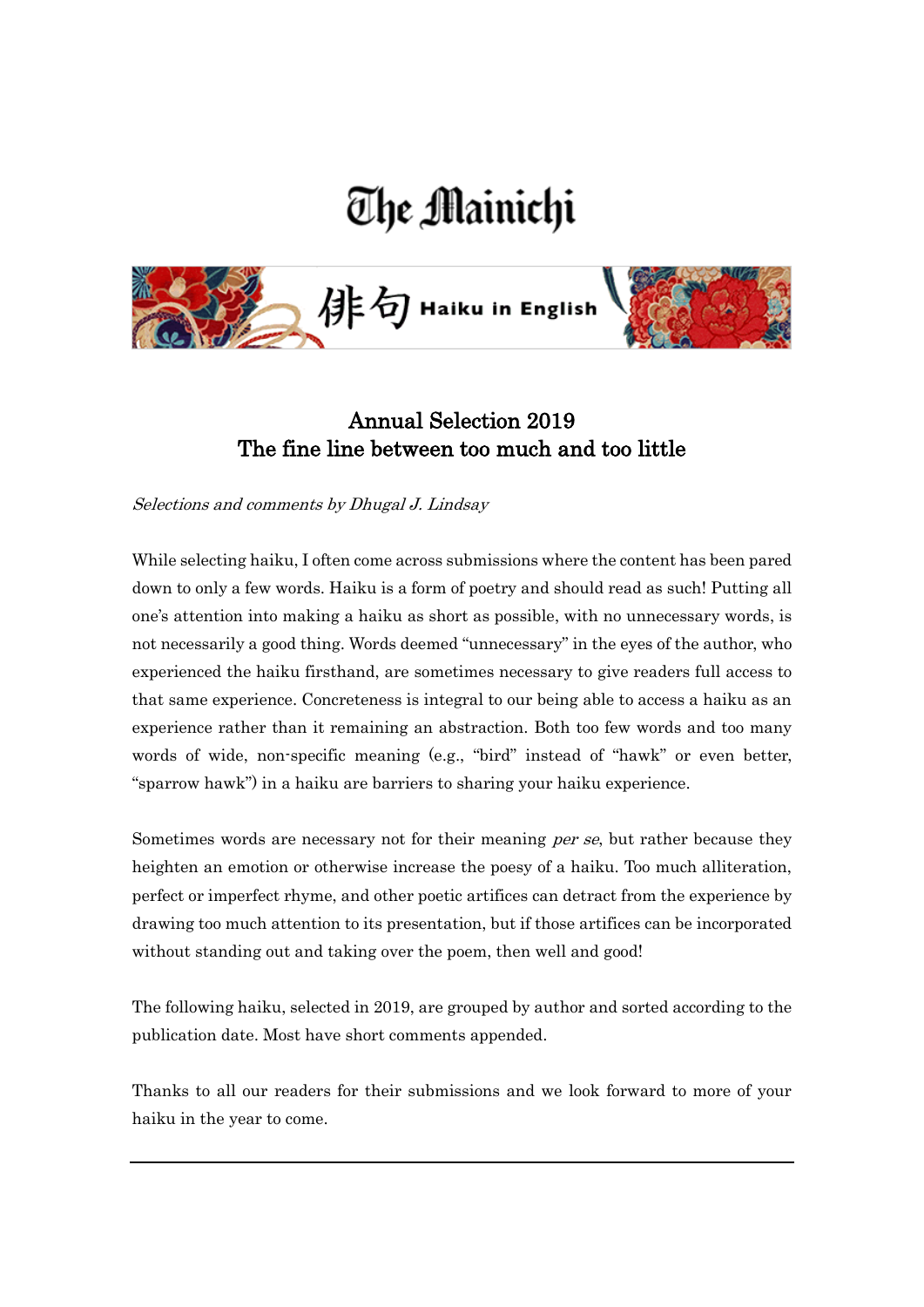#### **Gabriel Argenti** (Misawa, Japan)

## A handful of snowflakes the wealthy girl

#### Jan. 1, 2019

Comment: The haiku can be read two ways that the girl is materially wealthy in terms of money, or just that the snowflakes in her hand make an ordinary girl "wealthy" with the fun experience. In the former case, we might imagine that the girl longs after the simple things, like a handful of snowflakes, or also that the snowflakes she has in her hand will soon melt and disappear, as perhaps her money, too, might do at any time.

#### **Margherita Petriccione** (Scauri/Latina, Italy)

| January two $-$                                       | $sumbeams$ —                                |
|-------------------------------------------------------|---------------------------------------------|
| trembling with the grass                              | on the virgin snow                          |
| under the moon                                        | and on the mud                              |
| Jan. 2, 2019                                          | Jan. 16, 2019                               |
| Comment: Feeling companionship with the               | Comment: To the sunbeams there is no        |
| $grass$ — but we feel it is not just the cold that is | difference between pure white snow and mud. |
| causing the author to tremble.                        | The mud is beautified.                      |

| retirement party $-$<br>the way back<br>full of walls                                                                                                                                                                                                               | $mountain$ —<br>the silence of thistles<br>and clouds                            |
|---------------------------------------------------------------------------------------------------------------------------------------------------------------------------------------------------------------------------------------------------------------------|----------------------------------------------------------------------------------|
| Jan. 25, 2019                                                                                                                                                                                                                                                       | June 20, 2019                                                                    |
| Comment: Leaning on this wall and that in order<br>to hold themselves up, the drunk retiree makes<br>their way home. "Full of walls" makes us<br>imagine that things that were easy to do when<br>the retiree had a salaried position are now not<br>quite so easy. | Comment: One can imagine the thistledown<br>being blown away to join the clouds. |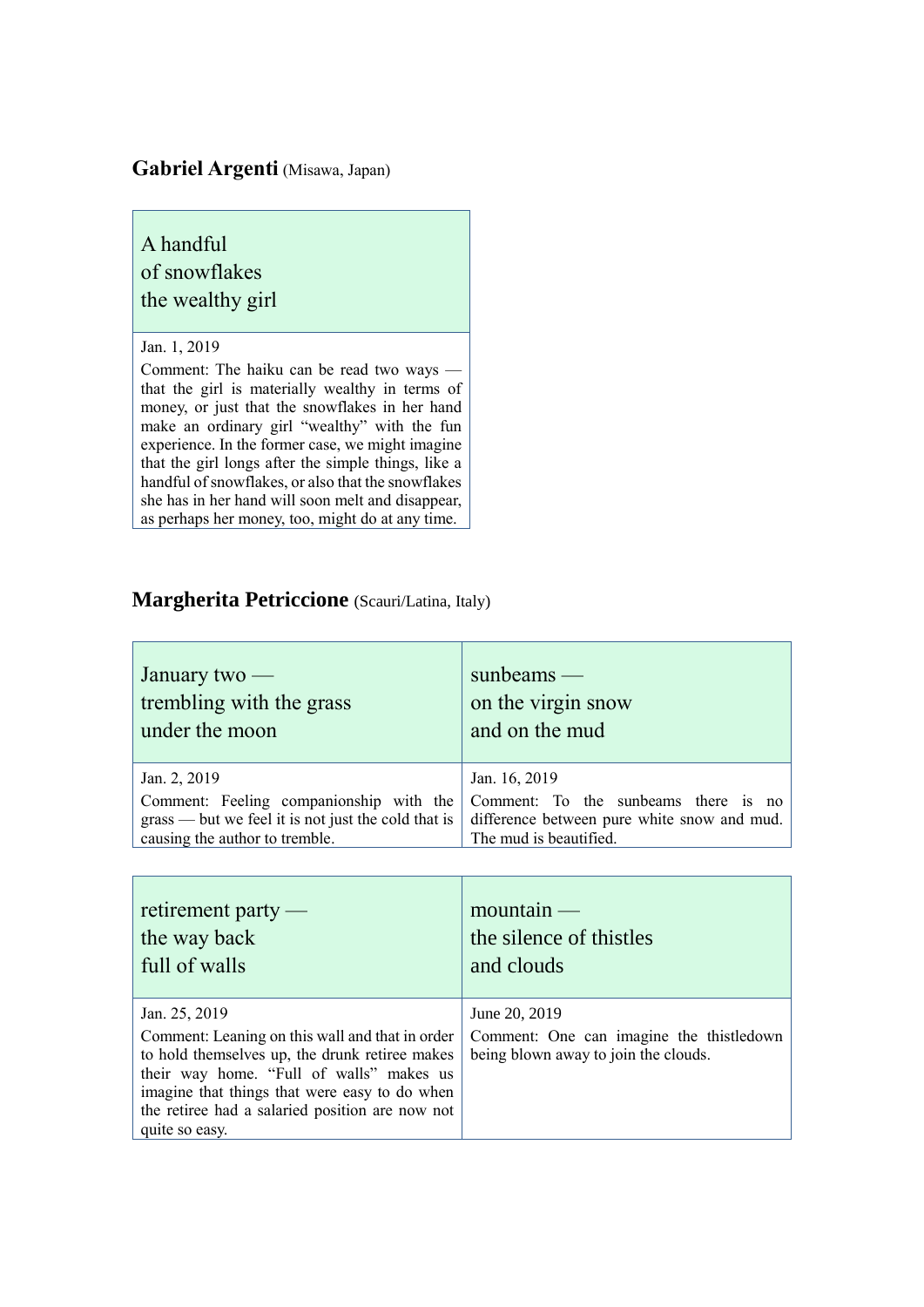## the comings and goings of a butterfly ... and then twilight

Oct. 16, 2019

Comment: The author relaxes by watching a butterfly until the darkness hides it. One is also caused to think of the way one lives one's Life.

## **Minami Ichimiya** (Ibaraki, Japan)

| cold morning                                                                                                  | while we celebrate                                                                                                                                                                                                                                         |
|---------------------------------------------------------------------------------------------------------------|------------------------------------------------------------------------------------------------------------------------------------------------------------------------------------------------------------------------------------------------------------|
| leave some breakfast rice                                                                                     | old mother's birthday                                                                                                                                                                                                                                      |
| for my wild birds                                                                                             | two apricot flowers bloom                                                                                                                                                                                                                                  |
| Jan. 3, 2019                                                                                                  | April 6, 2019                                                                                                                                                                                                                                              |
| Comment: If "leaving" was used instead of                                                                     | Comment: The amount of time spent celebrating                                                                                                                                                                                                              |
| "leave" then we would imagine the poet placing                                                                | their mother's birthday, perhaps at a family meal                                                                                                                                                                                                          |
| some of their breakfast rice on the bird feeder for                                                           | or party, was long enough for two apricot buds                                                                                                                                                                                                             |
| the birds, but since "leave" was used, the poet is                                                            | to open and bloom. One imagines that "we" is                                                                                                                                                                                                               |
| wishing that their partner or children will leave                                                             | the author and a sibling, and that perhaps they                                                                                                                                                                                                            |
| some of their rice so the poet has something to                                                               | have grown to bloom, as the apricots have, under                                                                                                                                                                                                           |
| feed his birds.                                                                                               | the watch of their mother.                                                                                                                                                                                                                                 |
|                                                                                                               |                                                                                                                                                                                                                                                            |
| iris garden                                                                                                   | cast-off shell of cicada                                                                                                                                                                                                                                   |
| every flower blooms                                                                                           | at the entrance to                                                                                                                                                                                                                                         |
| with no complaints                                                                                            | the Roppongi Tunnel                                                                                                                                                                                                                                        |
| July 9, 2019<br>Comment: The flowers play the part they are<br>meant to play naturally. We humans should too! | Sept. 13, 2019<br>Comment: Cicada nymphs spend years inside<br>the tunnels they dig after they hatch and fall to<br>the ground. They then finally emerge from their<br>tunnels and from their nymph shell — sprouting<br>wings to escape into the heavens. |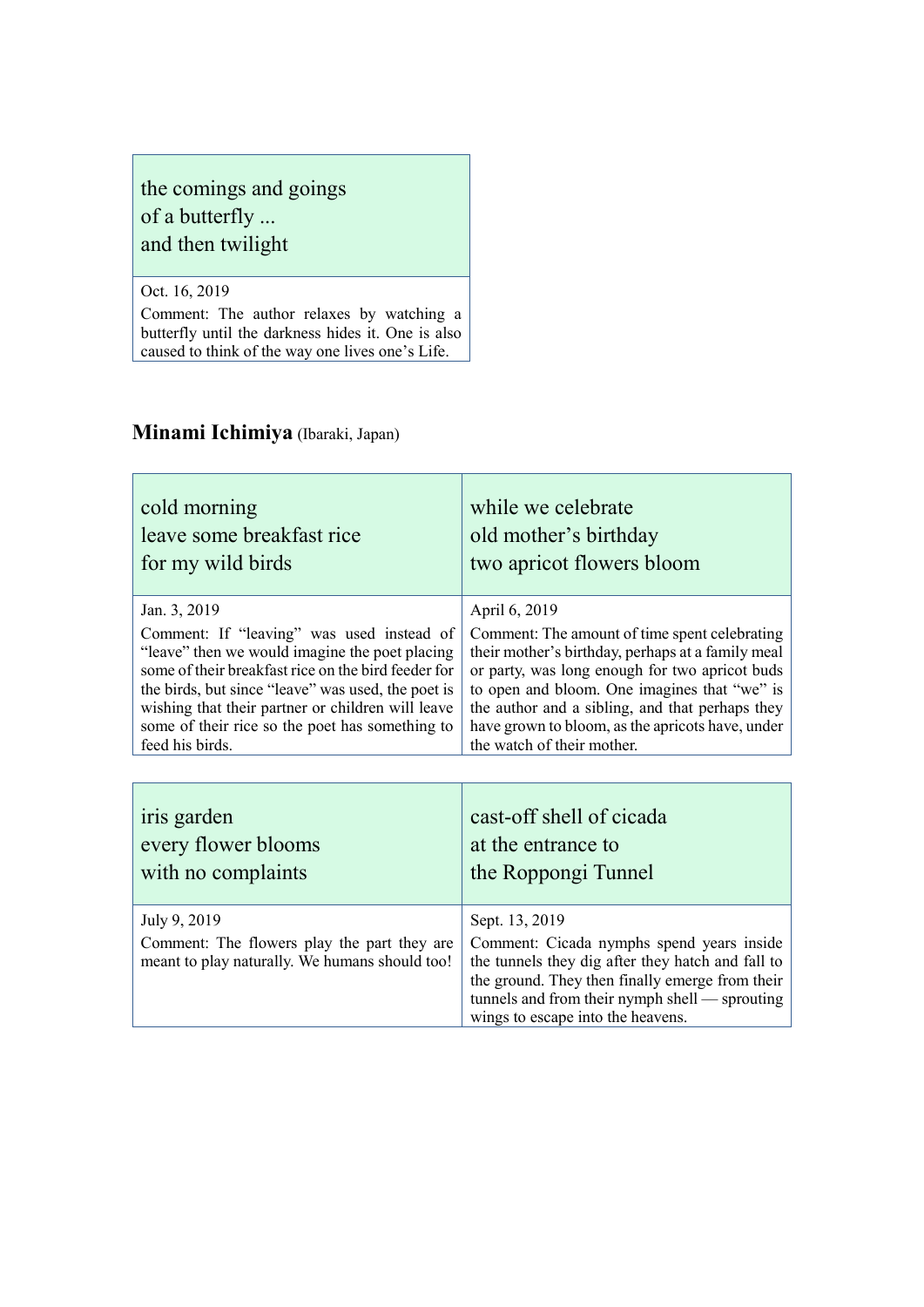| lawn mower proceeds                                                                                                         | cluster-amaryllis sways |
|-----------------------------------------------------------------------------------------------------------------------------|-------------------------|
| leaving little flowers                                                                                                      | along train rails       |
| as they are                                                                                                                 | day of my retirement    |
| Oct. 12, 2019<br>Comment: The tiny flowers scattered through<br>the grass are not tall enough for the mower to cut<br>them. | Nov. 7, 2019            |

## along train rails cluster amaryllises sway day of my retirement

#### Dec. 14, 2019

Comment: Normally I would not pick a second version of the same haiku but this version is far better than the Nov. 7 version. In this, our attention is first drawn to the train rails: bars of metal that must be followed and do not allow one to stray. The leafless stems of the cluster amaryllis, the roots of which are poisonous and the flowers of which bloom when the souls of the dead come back to visit us during the festival of Obon, sway — something external causes them to move. Then the last line makes us imagine how until this day the author's life has been controlled and defined by his job but now he is swaying about what to do next.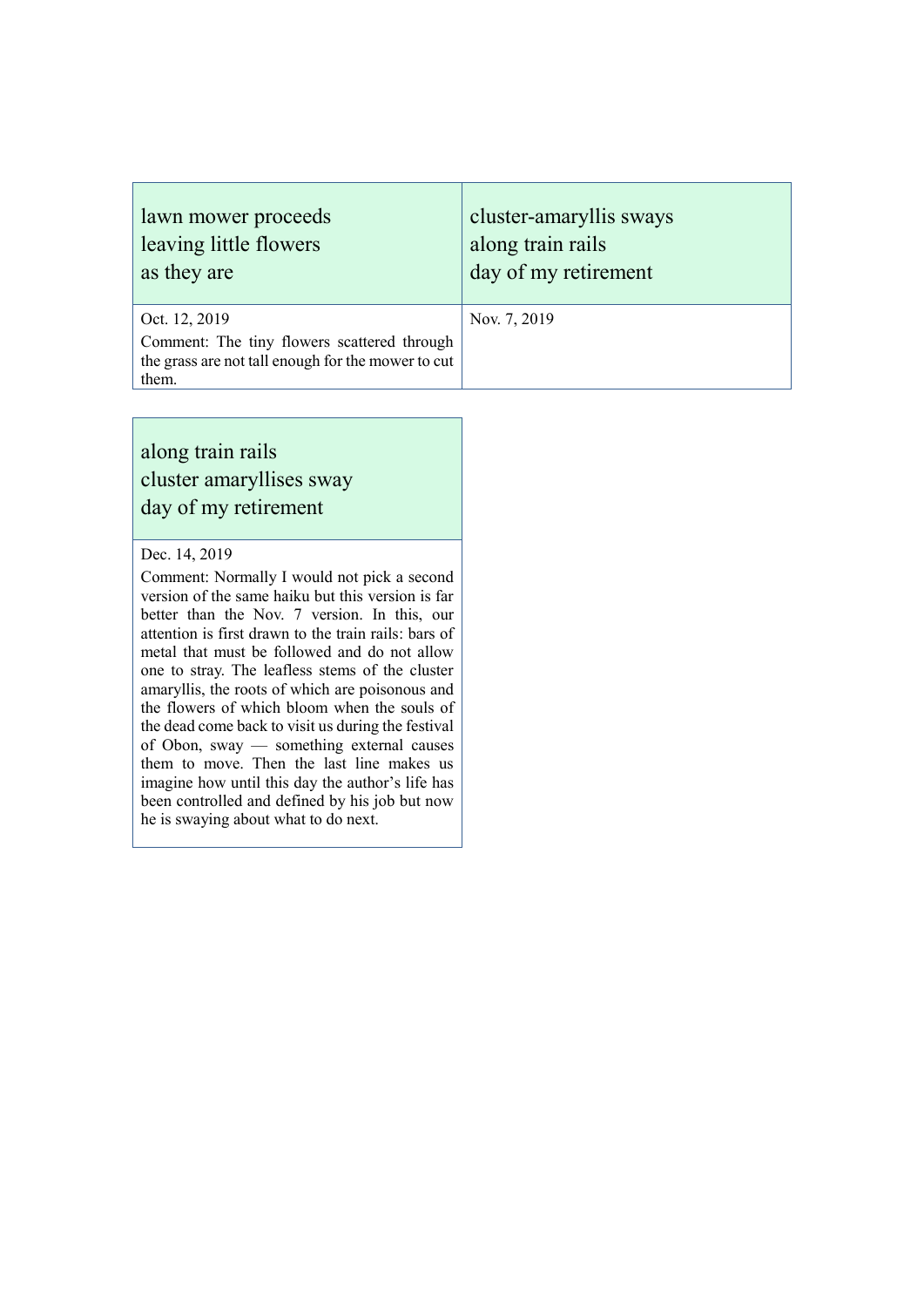## **Maria Teresa Sisti** (Massa Carrara, Italy)

| the new moon $-$                                | vespers time $-$                                  |
|-------------------------------------------------|---------------------------------------------------|
| a fallen tooth                                  | the empty nest falls                              |
| under the glass                                 | without a sound                                   |
| Jan. 4, 2019                                    | Jan. 29, 2019                                     |
| Comment: The tooth has been left out for the    | Comment: Vespers is the evening prayer so the     |
| tooth fairy, but beneath the glass it cannot be | empty nest falls in the twilight. For some reason |
| seen clearly, perhaps only being seen as a      | "empty nest" and prayers resonates, as does the   |
| glimmer of white $-$ like the sliver of the new | silence of the nest falling and the sounds of the |
| moon.                                           | prayers.                                          |
| $muddy$ shoes —                                 | wind storm $-$                                    |
| a butterfly is lost                             | in the mailbox                                    |
| in the wind                                     | pine needles only                                 |

| Oct. 14, 2019                                                                                                                                     | Dec. 6, 2019                                                                                                                                                                                                                                                                                                                                               |
|---------------------------------------------------------------------------------------------------------------------------------------------------|------------------------------------------------------------------------------------------------------------------------------------------------------------------------------------------------------------------------------------------------------------------------------------------------------------------------------------------------------------|
| "shoes" and being "lost" also resonating well. Whether the word "only" is really necessary is<br>due to external forces, much as the butterfly is | Comment: The contrast between the wet mud $\vert$ Comment: No letters in the mailbox — only the<br>and the fragile butterfly is wonderful, with the pine needles that the wind has blown into it.<br>We are caused to imagine the author feeling lost perhaps a matter of taste, with readers who are<br>used to interpreting haiku probably preferring it |
| lost due to the wind.                                                                                                                             | be left out and those newer to haiku probably                                                                                                                                                                                                                                                                                                              |
|                                                                                                                                                   | preferring it left in to aid in understanding.                                                                                                                                                                                                                                                                                                             |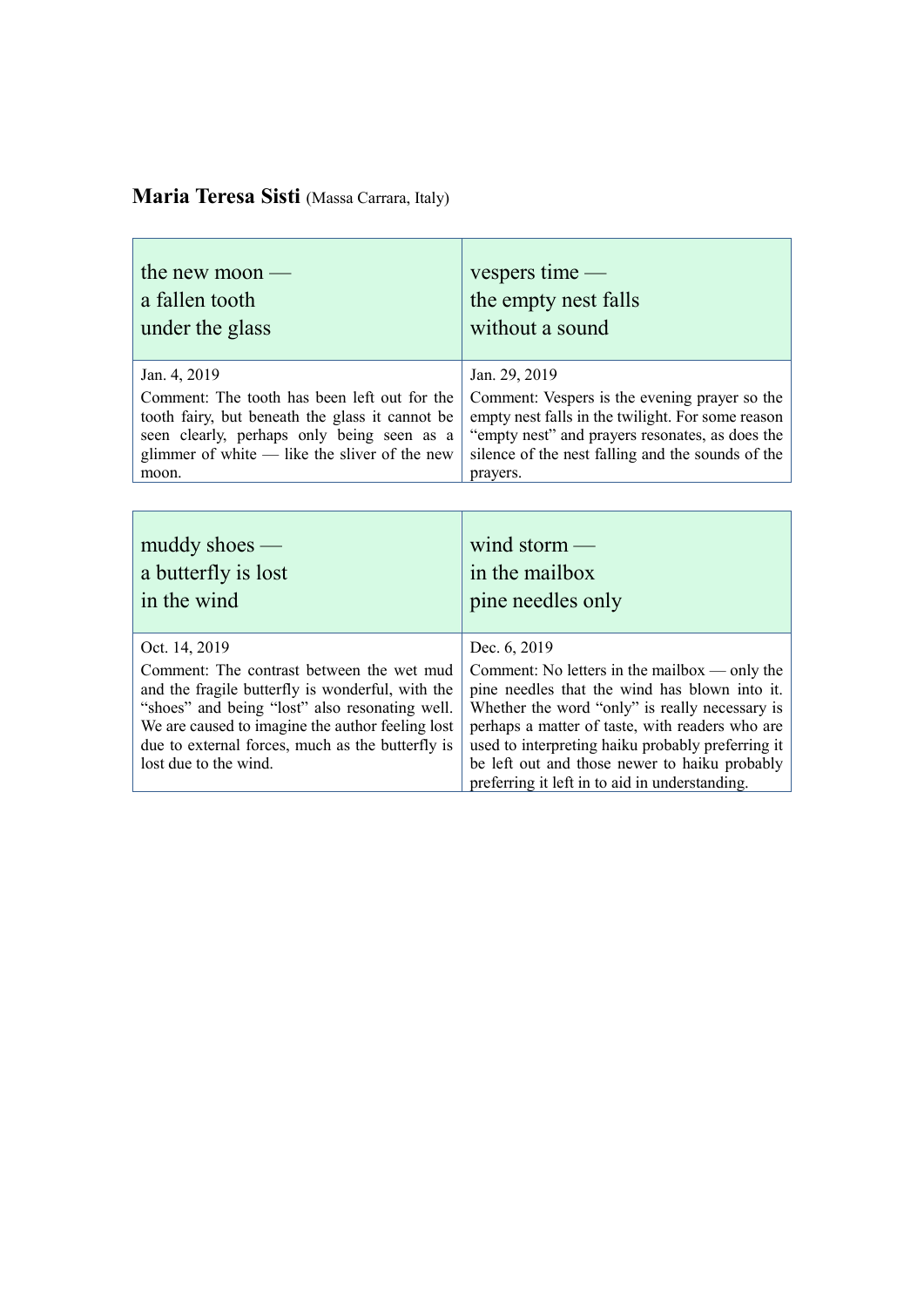# **Angiola Inglese** (Pederobba, Italy)

| last night                                                                                                                                                                                                                                                                                                                                                                                                         | fog                                                                                                                                                                                                                                                                                                                                                                                                                                                                                                                                                                                                                                                                                          |
|--------------------------------------------------------------------------------------------------------------------------------------------------------------------------------------------------------------------------------------------------------------------------------------------------------------------------------------------------------------------------------------------------------------------|----------------------------------------------------------------------------------------------------------------------------------------------------------------------------------------------------------------------------------------------------------------------------------------------------------------------------------------------------------------------------------------------------------------------------------------------------------------------------------------------------------------------------------------------------------------------------------------------------------------------------------------------------------------------------------------------|
| of falling stars $-$                                                                                                                                                                                                                                                                                                                                                                                               | on the poppies $-$                                                                                                                                                                                                                                                                                                                                                                                                                                                                                                                                                                                                                                                                           |
| hysterectomy                                                                                                                                                                                                                                                                                                                                                                                                       | childhood home                                                                                                                                                                                                                                                                                                                                                                                                                                                                                                                                                                                                                                                                               |
| Jan. 5, 2019<br>Comment: It seems that for a long time the<br>woman who is the subject of this poem looked<br>up to the sky and made wishes on falling stars.<br>Since the last line of the haiku is "hysterectomy"<br>we can infer that those wishes were possibly for<br>becoming pregnant. Of course, the stars will still<br>fall but the woman will no longer watch for<br>them, so it is their "last night." | June 27, 2019<br>Comment: Poppies conjure the image of soldiers<br>lost in war. Fog suggests a lack of clarity on<br>what to do. Of course, since this is a haiku, both<br>the fog and the poppies are concrete natural<br>entities that exist in this moment that the poet is<br>actually seeing and experiencing. It would seem<br>that the poet has lost some of her childhood<br>friends through either war or other unforeseen<br>circumstances that cut their lives short and that<br>the memories of them are fading as if they are<br>retreating into the fog. Another reading might be<br>that it is the childhood memories themselves that<br>are like the poppies and are fading. |

| closed eyes                                                                                                                                                                                                                                                                                                                                                                                                                                                                        | thin sickle                                                                                                                                                                                                                                                                                                                                        |
|------------------------------------------------------------------------------------------------------------------------------------------------------------------------------------------------------------------------------------------------------------------------------------------------------------------------------------------------------------------------------------------------------------------------------------------------------------------------------------|----------------------------------------------------------------------------------------------------------------------------------------------------------------------------------------------------------------------------------------------------------------------------------------------------------------------------------------------------|
| in transparent water                                                                                                                                                                                                                                                                                                                                                                                                                                                               | of the moon $-$                                                                                                                                                                                                                                                                                                                                    |
| jellyfish                                                                                                                                                                                                                                                                                                                                                                                                                                                                          | ripe grapes                                                                                                                                                                                                                                                                                                                                        |
| Aug. 15, 2019<br>Comment: The jellyfish in the water are so<br>transparent that the poet feels it easier to picture<br>them in her mind's eye, as she believes they<br>should be, rather than stare at the actual<br>creatures. Another reading might be that the poet<br>is swimming or diving with her eyes closed<br>underwater and that the jellyfish are felt through<br>their stings, but the inclusion of the word<br>"transparent" makes this reading much less<br>likely. | Nov. 13, 2019<br>Comment: One can imagine harvesting of the<br>grapes through inclusion of the word "sickle," as<br>well as enjoy the contrast in the shape of the<br>sharp, curved sickle and the full roundness of the<br>grapes. This is a much better choice than "curve"<br>of the moon" or "the full circle of the moon"<br>would have been. |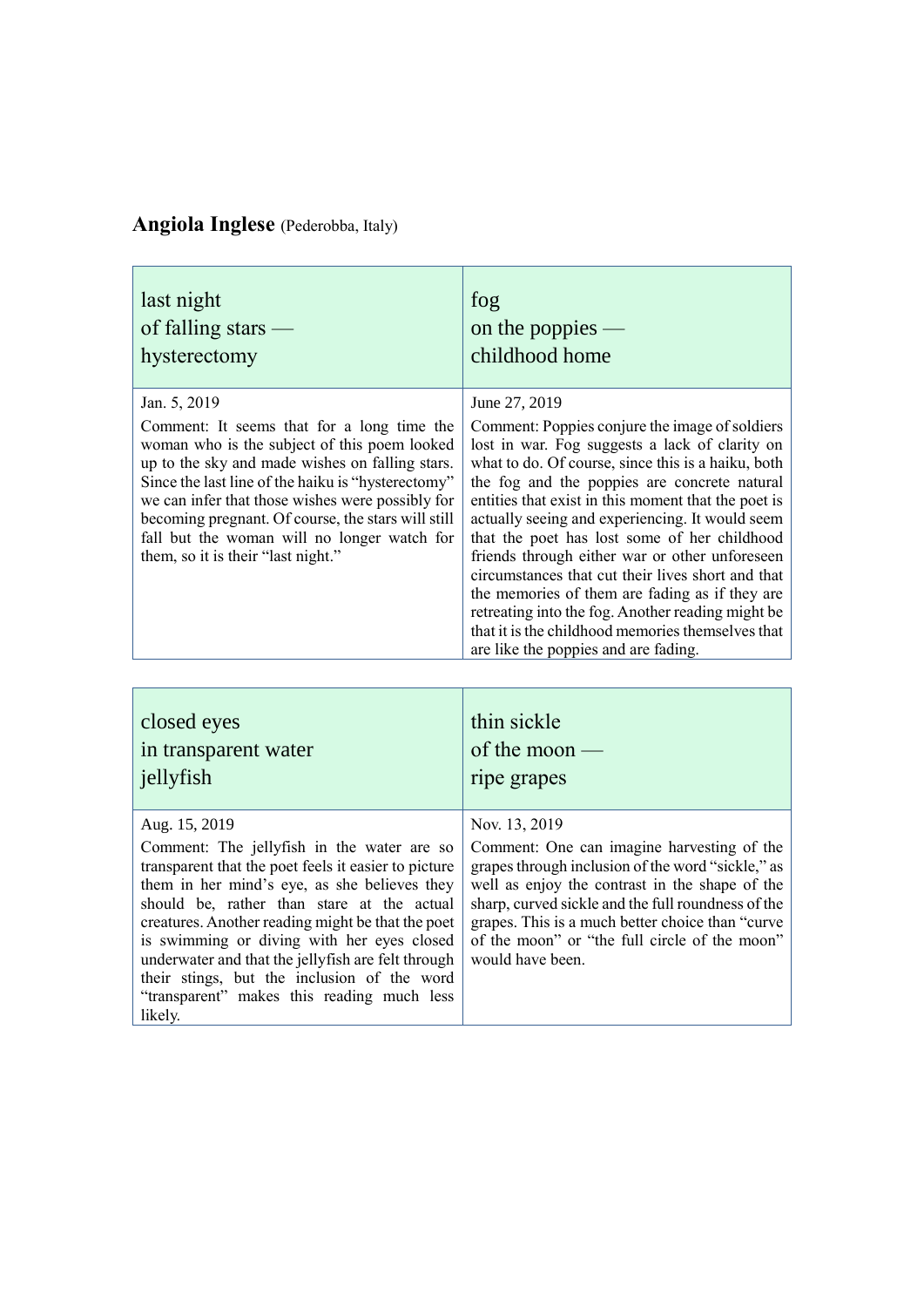#### **Rudi Pfaller** (Remshalden, Germany)

| frosty fields                                                                                                                                                                                | rhubarb                                                                                                                                                                                                                                                                                                                                                                                                                    |
|----------------------------------------------------------------------------------------------------------------------------------------------------------------------------------------------|----------------------------------------------------------------------------------------------------------------------------------------------------------------------------------------------------------------------------------------------------------------------------------------------------------------------------------------------------------------------------------------------------------------------------|
| among crows                                                                                                                                                                                  | looks out of the soil                                                                                                                                                                                                                                                                                                                                                                                                      |
| I find no couple                                                                                                                                                                             | girls in short skirts                                                                                                                                                                                                                                                                                                                                                                                                      |
| Jan. 7, 2019<br>Comment: Crows always seem to move about<br>singly and not in pairs. The coldness and<br>loneliness of the frosty fields causes us to<br>superimpose ourselves on the crows. | March 28, 2019<br>Comment: The red bases of the green rhubarb<br>stems remind me of the way the bare legs of<br>schoolgirls glow red in the cold of morning<br>beneath their short skirts. For the rhubarb to still<br>be looking out of the soil it would need to be<br>spring, soon after the rhubarb crowns have been<br>planted in the soil, and the girls would just be<br>changing into their warm weather uniforms. |

## a crow's shadow flitting over me autumn evening

#### Dec. 16, 2019

Comment: Crows have traditionally been thought to bring premonitions or as harbingers of bad news, so being touched by one of their shadows on an autumn evening fits well with this. It brings an extra dimension to the image of Basho's haiku about the crow perching on the bare branch in autumn twilight.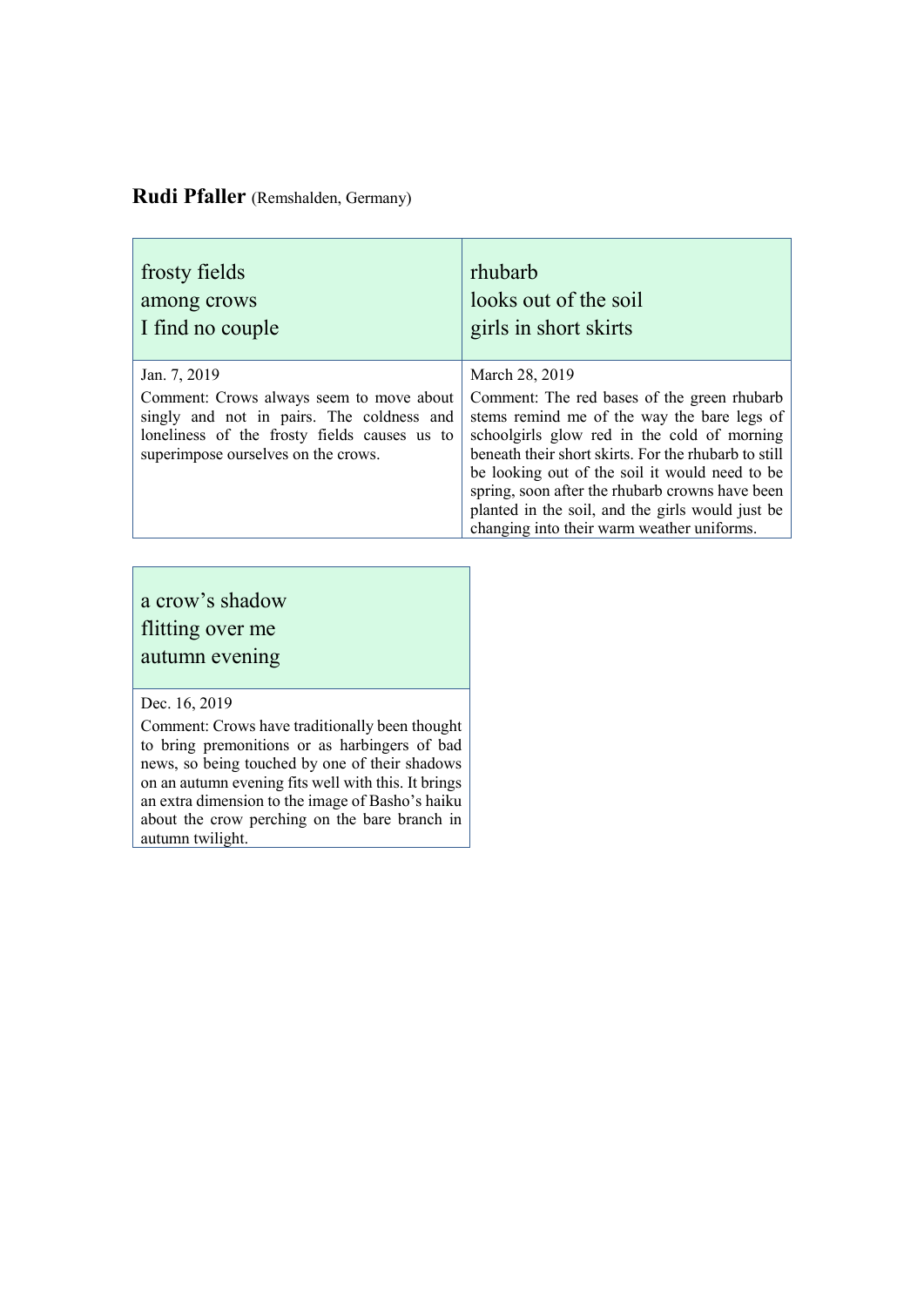# **Teiichi Suzuki (**Osaka, Japan)

| young bikers                                                                                                                                                                                                                                                                                                                                   | cold moonlight $-$                                                                                                                                                                                                                                                                                                                                                                            |
|------------------------------------------------------------------------------------------------------------------------------------------------------------------------------------------------------------------------------------------------------------------------------------------------------------------------------------------------|-----------------------------------------------------------------------------------------------------------------------------------------------------------------------------------------------------------------------------------------------------------------------------------------------------------------------------------------------------------------------------------------------|
| overtaking                                                                                                                                                                                                                                                                                                                                     | the warmth tangible                                                                                                                                                                                                                                                                                                                                                                           |
| a cold wintry wind                                                                                                                                                                                                                                                                                                                             | from bare trees                                                                                                                                                                                                                                                                                                                                                                               |
| Jan. 8, 2019<br>Comment: A haiku to give hope in the first days<br>of the New Year.                                                                                                                                                                                                                                                            | Feb. 14, 2019<br>Comment: Though trees are not warm-blooded,<br>the many chemical reactions occurring within<br>them should make them warmer than their<br>surroundings, and it seems the poet felt this at<br>level of their consciousness.<br>some<br>The<br>moonlight perhaps caused the poet to be able to<br>be in touch with his higher-plane self.                                     |
| numb fingers                                                                                                                                                                                                                                                                                                                                   | waiting for                                                                                                                                                                                                                                                                                                                                                                                   |
| from Tai Chi —                                                                                                                                                                                                                                                                                                                                 | early cherry blossoms —                                                                                                                                                                                                                                                                                                                                                                       |
| plum in bud                                                                                                                                                                                                                                                                                                                                    | preschool garden                                                                                                                                                                                                                                                                                                                                                                              |
| March 18, 2019<br>Comment: The early spring air has numbed the<br>fingers so they can no longer be felt. Although<br>one first imagines petals when one sees the word<br>"plum" in a cold setting, in this haiku it is the<br>buds to which attention is drawn. One imagines<br>the fingers to be petals and the buds to be<br>clenched fists. | April 4, 2019<br>Comment: While the preschoolers play in the<br>sand, the adult keeps watch. Unfortunately, it is<br>hard for an adult to be quite as enthralled as a<br>child in the way in which sand pours from a<br>bucket or how a hole forms in the sandpit, so the<br>adult's gaze wanders over everything. Wouldn't<br>the sight of cherry blossoms be a beautiful thing<br>to watch? |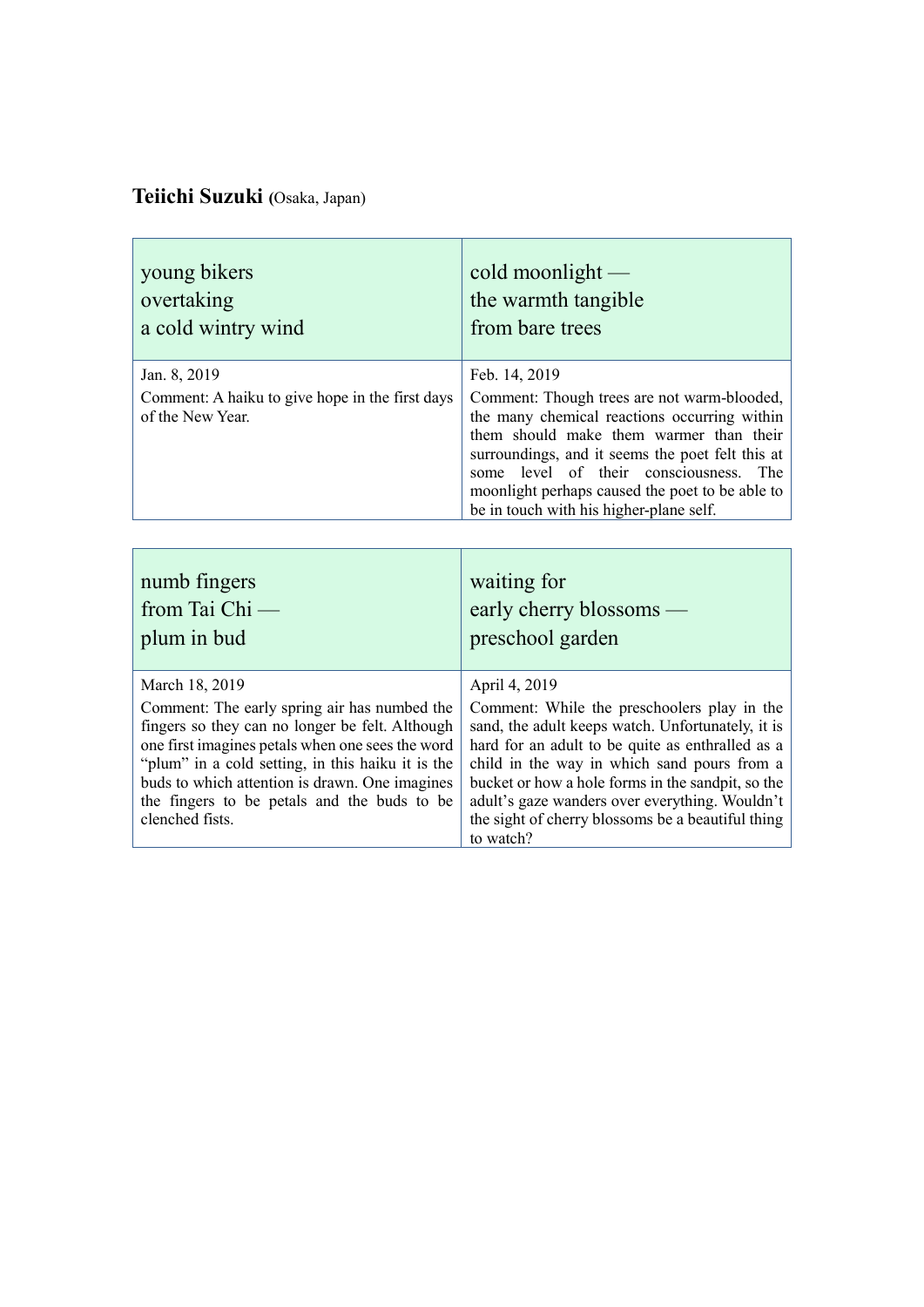| piercing wind $-$<br>Gothic church becomes<br>thin, thinner                                                                                                                                                                                       | first butterfly<br>born from the sunlight<br>missing in it                                                                                                                                                                                                                                                                                                                                                                             |
|---------------------------------------------------------------------------------------------------------------------------------------------------------------------------------------------------------------------------------------------------|----------------------------------------------------------------------------------------------------------------------------------------------------------------------------------------------------------------------------------------------------------------------------------------------------------------------------------------------------------------------------------------------------------------------------------------|
| April 15, 2019<br>Comment: The spires of the church are already<br>thin and pointed in the Gothic style but it seems<br>as if the cold and bitter winter wind has whittled<br>them down even further.                                             | April 22, 2019<br>Comment: For many animals, "born" entails<br>emerging from an egg. In the case of many<br>insects, though, there is a metamorphosis from<br>nymph into the adult form. In the case of a<br>butterfly, this nymph is a caterpillar. The<br>caterpillar grows by eating leaves that have<br>grown through exposure to sunlight. The<br>butterfly is "born" from its chrysalis without<br>ever knowing sunshine itself. |
|                                                                                                                                                                                                                                                   |                                                                                                                                                                                                                                                                                                                                                                                                                                        |
| weight of red<br>unbearable $-$<br>camellia falls                                                                                                                                                                                                 | spring drizzle $-$<br>a whole day of<br>rehabilitation                                                                                                                                                                                                                                                                                                                                                                                 |
| May 14, 2019<br>Comment: Other colors do not feel as heavy as<br>the pure red of the camellia in terms of their<br>existence. Surely if the flower were pink or<br>white, it would not have fallen off the tree as an<br>intact bloom so quickly? | June 8, 2019<br>Comment: The weather is becoming warm<br>enough to want to go outside, but the drizzling<br>rain keeps one indoors. It won't be long now<br>until the poet can walk under the spring sunshine<br>outside, so they use this day to prepare<br>themselves. Their mood, though, is that of<br>drizzle, due to the repetitive nature of the<br>exercises.                                                                  |
|                                                                                                                                                                                                                                                   |                                                                                                                                                                                                                                                                                                                                                                                                                                        |
| mauve raindrops<br>from the hydrangeas $-$                                                                                                                                                                                                        | shrine's old trees —<br>sprouts celebrate                                                                                                                                                                                                                                                                                                                                                                                              |

Comment: Some of the petal pigments have dissolved into the raindrops and when they roll off the hydrangea leaves they become "purple

June morning

June 15, 2019

rain."

July 1, 2019

new era

Comment: About two weeks before the Reiwa Era started on the first of May, the reigning Emperor Akihito visited Ise Grand Shrine in Mie Prefecture to pay his respects. Priests and Imperial messengers had reported to the shrine in mid-March his intention to abdicate and this is probably when the sprouts burst forth from the shrine's old trees.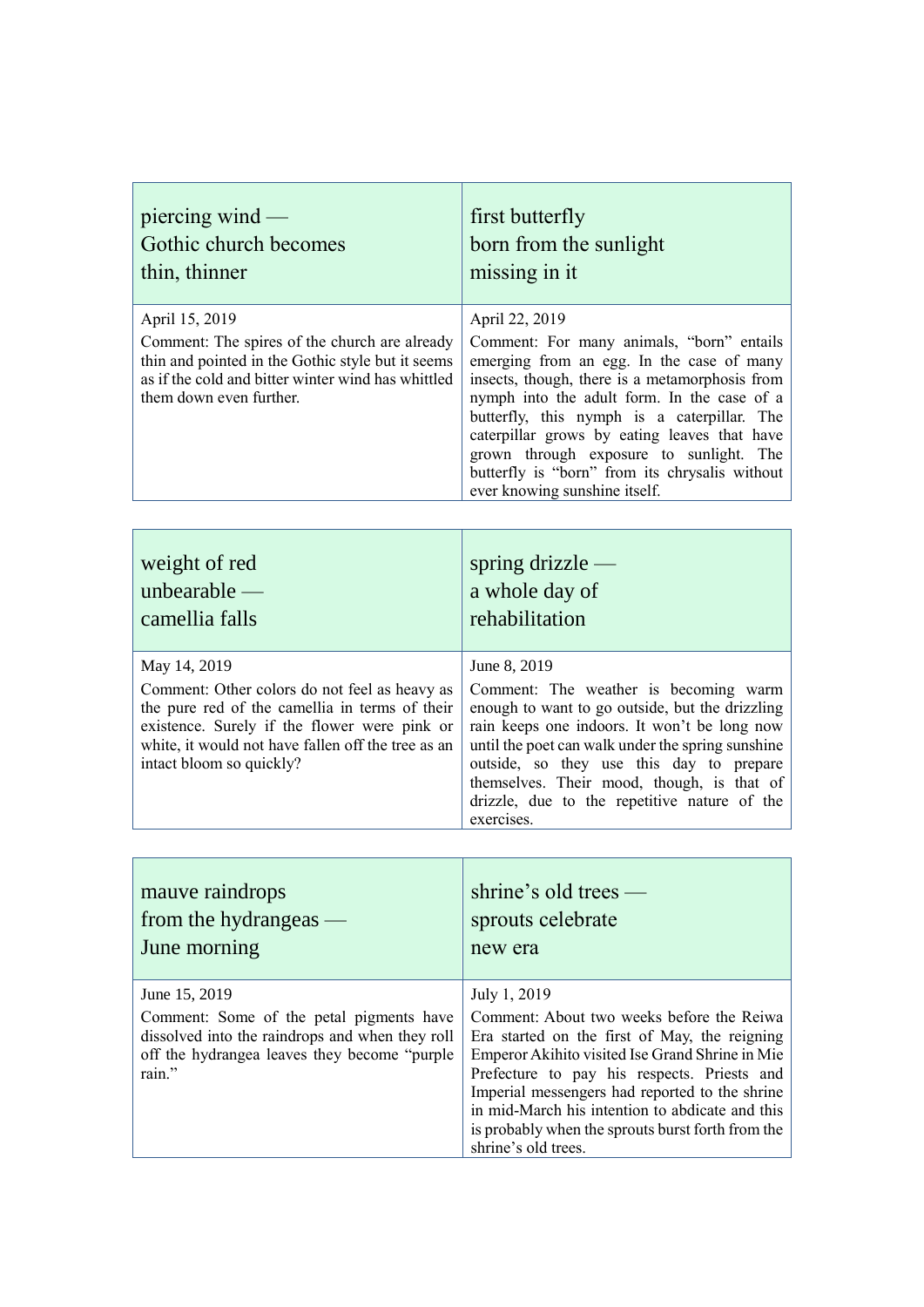| gray-haired barber                                                                                                                                                                                                                                                                                                                                                                                                                                                                     | summer solstice —                                                                                                                                                                                                                                                                      |
|----------------------------------------------------------------------------------------------------------------------------------------------------------------------------------------------------------------------------------------------------------------------------------------------------------------------------------------------------------------------------------------------------------------------------------------------------------------------------------------|----------------------------------------------------------------------------------------------------------------------------------------------------------------------------------------------------------------------------------------------------------------------------------------|
| cutting my gray hair $-$                                                                                                                                                                                                                                                                                                                                                                                                                                                               | high jumper rolling                                                                                                                                                                                                                                                                    |
| a peony falls                                                                                                                                                                                                                                                                                                                                                                                                                                                                          | over the bar                                                                                                                                                                                                                                                                           |
| July 6, 2019<br>Comment: For some reason I imagine this<br>barber to be one who has cut the poet's hair since<br>the time when it was not yet gray. The peony's<br>flowers are so heavy that the entire stem can fall<br>over as soon as the bud opens. Usually one adds<br>a support to the flower stem to stop it falling<br>over but one could, of course, just cut off the<br>flower. Perhaps when the poet's hair was not yet<br>gray the barber did more to it than just cut it. | Aug. 9, 2019<br>Comment: The summer solstice is the longest<br>day of the year and is therefore the turning point<br>for the days to become shorter and cooler. It is a<br>good match for the high jumper, who just needs<br>to clear that bar at the peak of their parabolic<br>jump. |

| listless noon —<br>on the tomato<br>sprinkle salt                                                                                                                         | a promise of rain $-$<br>wind chimes quivering<br>a little       |
|---------------------------------------------------------------------------------------------------------------------------------------------------------------------------|------------------------------------------------------------------|
| Aug. 21, 2019                                                                                                                                                             | Sept. 10, 2019                                                   |
| Comment: Lacking energy and enthusiasm,<br>perhaps drained from them by sweating in the<br>summer heat, a bit of salt might help the poet to<br>pull themselves together. | Comment: As if they were looking forward to it.<br>Why, we think |

| recalling<br>days I caught fireflies -<br>grave visit                                                                                                                                  |
|----------------------------------------------------------------------------------------------------------------------------------------------------------------------------------------|
| Oct. 15, 2019<br>Comment: The poet recalls their childhood,<br>when they used to catch fireflies, upon their visit<br>to the grave of their parents. The fireflies seem<br>like souls. |
|                                                                                                                                                                                        |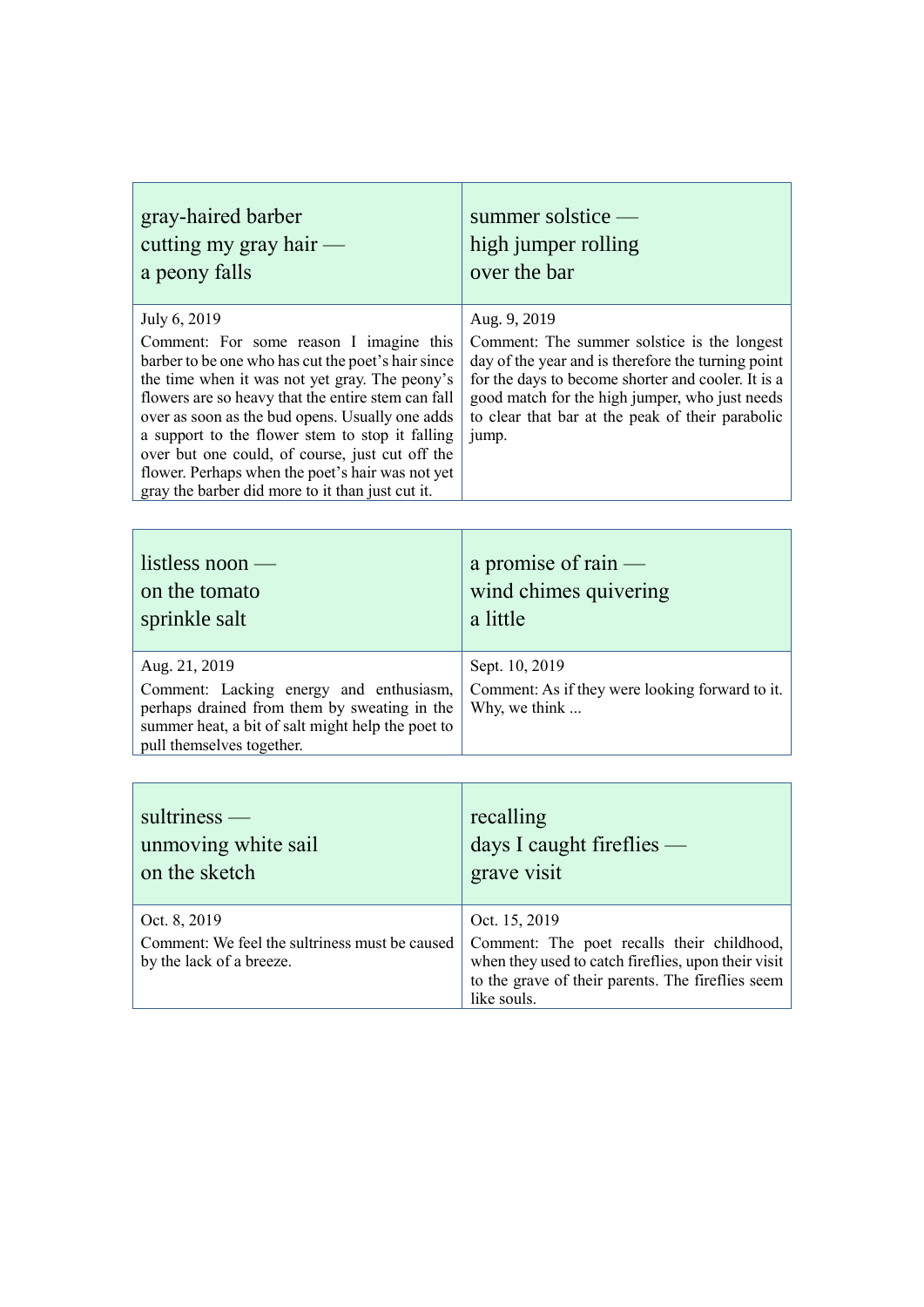| pregnant with                                      | jellyfish                                         |
|----------------------------------------------------|---------------------------------------------------|
| the evening glow $-$                               | basking in moonlight                              |
| ginkgo falls                                       | more weightless                                   |
| Nov. 11, 2019                                      | Nov. 20, 2019                                     |
| Comment: Is it the ginkgo nut that seems           | Comment: "Basking" is an interesting word to      |
| pregnant and full, or does "pregnant" refer to the | use for describing the actions of a jellyfish. I  |
| glowing golden light in the gingko leaves that is  | immediately think of basking seals, which         |
| enhanced by the evening sun? Why does the          | would mean the jellyfish were drying out on the   |
| gingko nut need to fall in this haiku? Perhaps it  | high-tide line but as they are described as "more |
| is a person who is pregnant and the poet is trying | weightless" I change my mind mid-poem and         |
| to suggest that through "falls." We remain         | imagine them floating right up to the surface of  |
| unsure and this is one thing that makes this haiku | the water and basking at the air-sea interface in |
| interesting.                                       | the light of the moon.                            |
|                                                    |                                                   |

| temple garden $-$<br>between sutra chant<br>crickets sound                        | broken bones<br>of dinosaur's fossil —<br>milky way                                                                                                                                                                           |
|-----------------------------------------------------------------------------------|-------------------------------------------------------------------------------------------------------------------------------------------------------------------------------------------------------------------------------|
| Dec. 9, 2019                                                                      | Dec. 19, 2019                                                                                                                                                                                                                 |
| Comment: The crickets are chanting their own<br>sutra? Which should we listen to? | Comment: Were the bones broken before or after<br>they turned into fossils? Either way, the Milky<br>Way causes us to think back to those ancient<br>times instead of just accepting the fossil as it is<br>here in our time. |

#### **Dubravka Scukanec** (Zagreb, Croatia)

the first snowflake for the last goodbye to my mother

Jan. 9, 2019

Comment: There is something gentle about the first snowflake where it exists as a separate snowflake rather than just a part of "the falling snow." It is as if it is a sign from heaven that their mother is being exchanged for it and is now in good hands.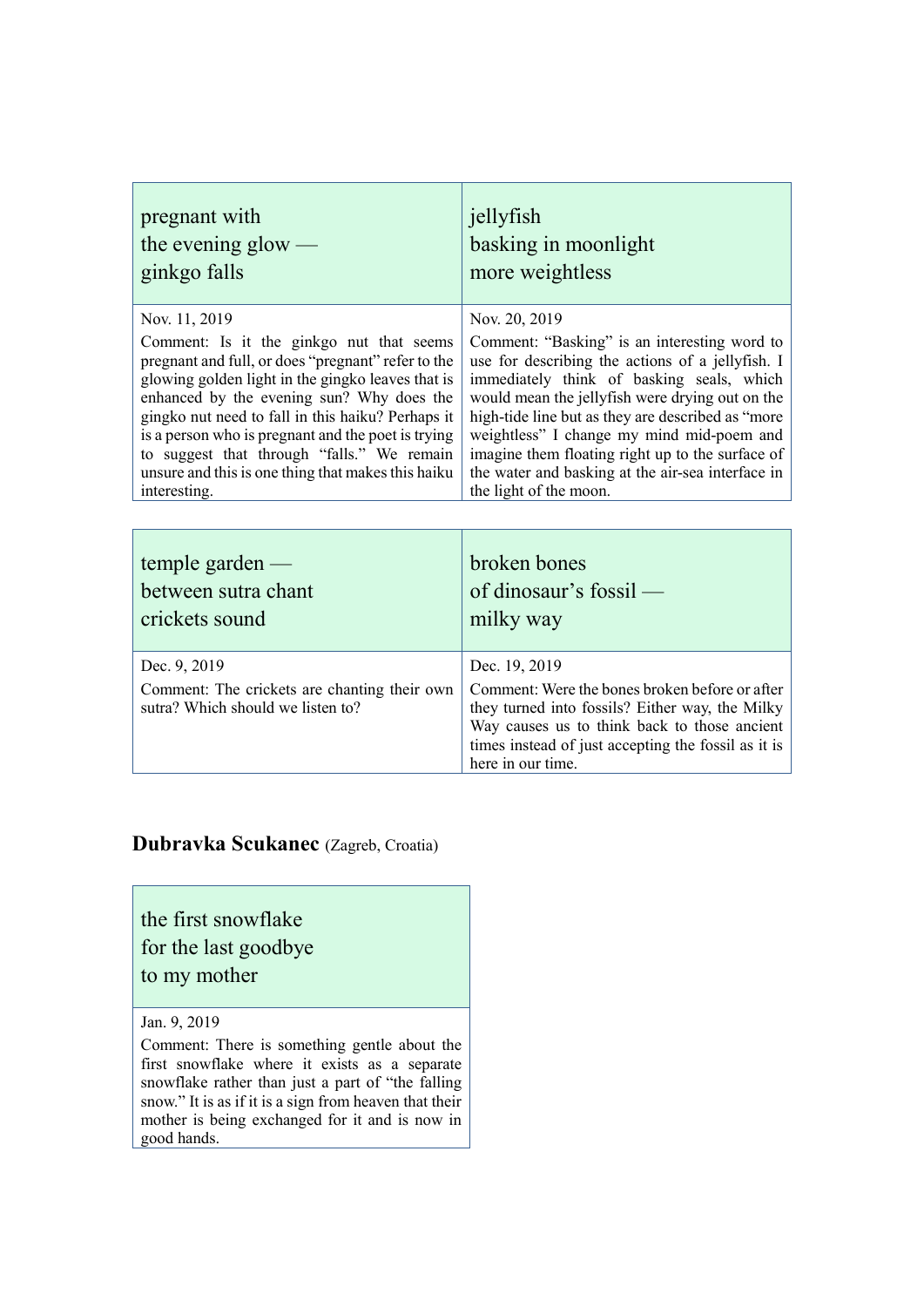#### **Capota Daniela Lacramioara** (Galati, Romania)

without Christmas ornaments the tree full of stars

Jan. 10, 2019

Comment: The stars shine through the spaces between the branches on the tree. Do we really need ornaments?

**Aaron Barry** (British Columbia, Canada)

Canis Majoris:

heaven knows

he was a good boy

Jan. 11, 2019

Comment: The red supergiant star Canis Majoris in the Great Dog constellation of the Milky Way is possibly the largest known star, but it has been notoriously difficult to analyze and understand its exact nature. Perhaps the boy to whom the poet refers, who has died or disappeared since past tense is used, was also hard to understand? The use of the phrase "heaven knows" ties these two entities together well.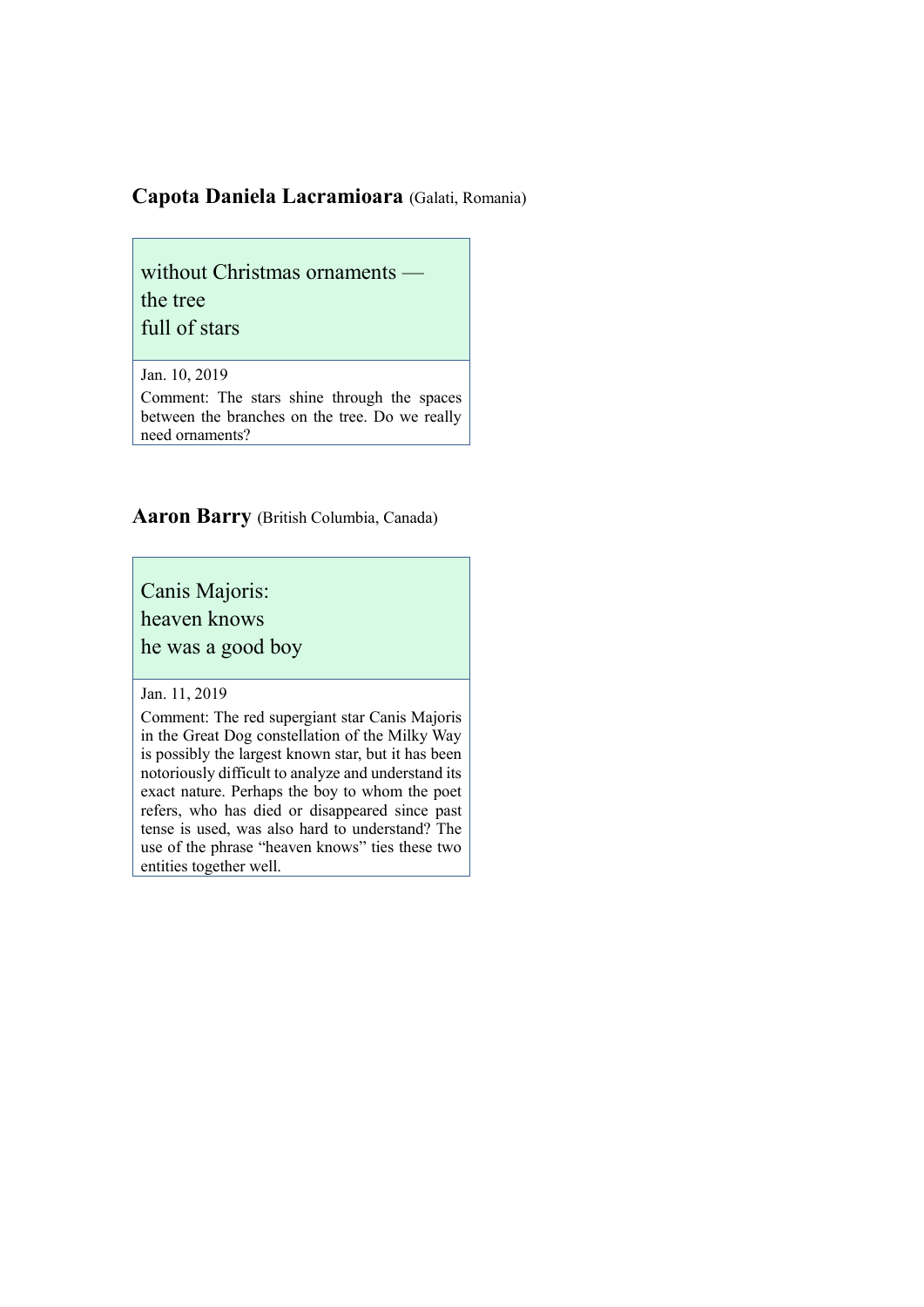## **Eva Limbach** (Saarbruecken, Germany)

| winter graves                                                                                                                                                                                                                                                                                                                                  | travelling light                                                                                                                                                                                                                      |
|------------------------------------------------------------------------------------------------------------------------------------------------------------------------------------------------------------------------------------------------------------------------------------------------------------------------------------------------|---------------------------------------------------------------------------------------------------------------------------------------------------------------------------------------------------------------------------------------|
| at the old oak's trunk                                                                                                                                                                                                                                                                                                                         | my well-thumbed roadmap and                                                                                                                                                                                                           |
| a nesting box                                                                                                                                                                                                                                                                                                                                  | a whiff of spring                                                                                                                                                                                                                     |
| Jan. 12, 2019<br>Comment: The old oak providing a place for a<br>new generation of birds to be born meshes well<br>with the graves reminding us that we are only<br>here because of our ancestors. The haiku could<br>be improved by replacing "at" with "on" so that<br>the box is attached to the oak rather than just<br>somewhere near it. | April 12, 2019<br>Comment: Either the poet has the car windows<br>down or they are riding a bicycle since they can<br>smell something that reminds them of spring. I<br>would imagine a bicycle since they are<br>"travelling light." |
|                                                                                                                                                                                                                                                                                                                                                |                                                                                                                                                                                                                                       |
| the empty spot                                                                                                                                                                                                                                                                                                                                 | summer's end —                                                                                                                                                                                                                        |
| where he used to sit                                                                                                                                                                                                                                                                                                                           | the cat on my sofa                                                                                                                                                                                                                    |
| first butterfly                                                                                                                                                                                                                                                                                                                                | still with no name                                                                                                                                                                                                                    |
| May 11, 2019                                                                                                                                                                                                                                                                                                                                   | Sept. 30, 2019                                                                                                                                                                                                                        |
| Comment: I imagine the butterfly to be perched                                                                                                                                                                                                                                                                                                 | Comment: One imagines that the author rescued                                                                                                                                                                                         |
| on the park bench where the poet's partner, or                                                                                                                                                                                                                                                                                                 | a kitten and that it has grown into a cat during                                                                                                                                                                                      |
| someone otherwise large in their consciousness,                                                                                                                                                                                                                                                                                                | the course of the summer. Now the summer is                                                                                                                                                                                           |
| used to sit. Perhaps he has been reincarnated as                                                                                                                                                                                                                                                                                               | ending and the author still hasn't given it a                                                                                                                                                                                         |
| this butterfly.                                                                                                                                                                                                                                                                                                                                | name, though it seems it is here to stay.                                                                                                                                                                                             |
| father's garden plot $-$                                                                                                                                                                                                                                                                                                                       | neither a reason to stay                                                                                                                                                                                                              |
| I'm waiting for the weeds                                                                                                                                                                                                                                                                                                                      | nor to leave $-$                                                                                                                                                                                                                      |
| to blossom                                                                                                                                                                                                                                                                                                                                     | autumn foliage                                                                                                                                                                                                                        |

| Oct. 26, 2019                                                                                    | Nov. 14, 2019 |
|--------------------------------------------------------------------------------------------------|---------------|
| Comment: It seems the father has passed away   Comment: It as almost as if the author is a leaf, |               |
| but the poet cannot bear to do something else poised between staying attached to the branch      |               |
| with the land. When the weeds flower, it reminds and falling to start a new journey.             |               |
| her of when her father's plants flowered.                                                        |               |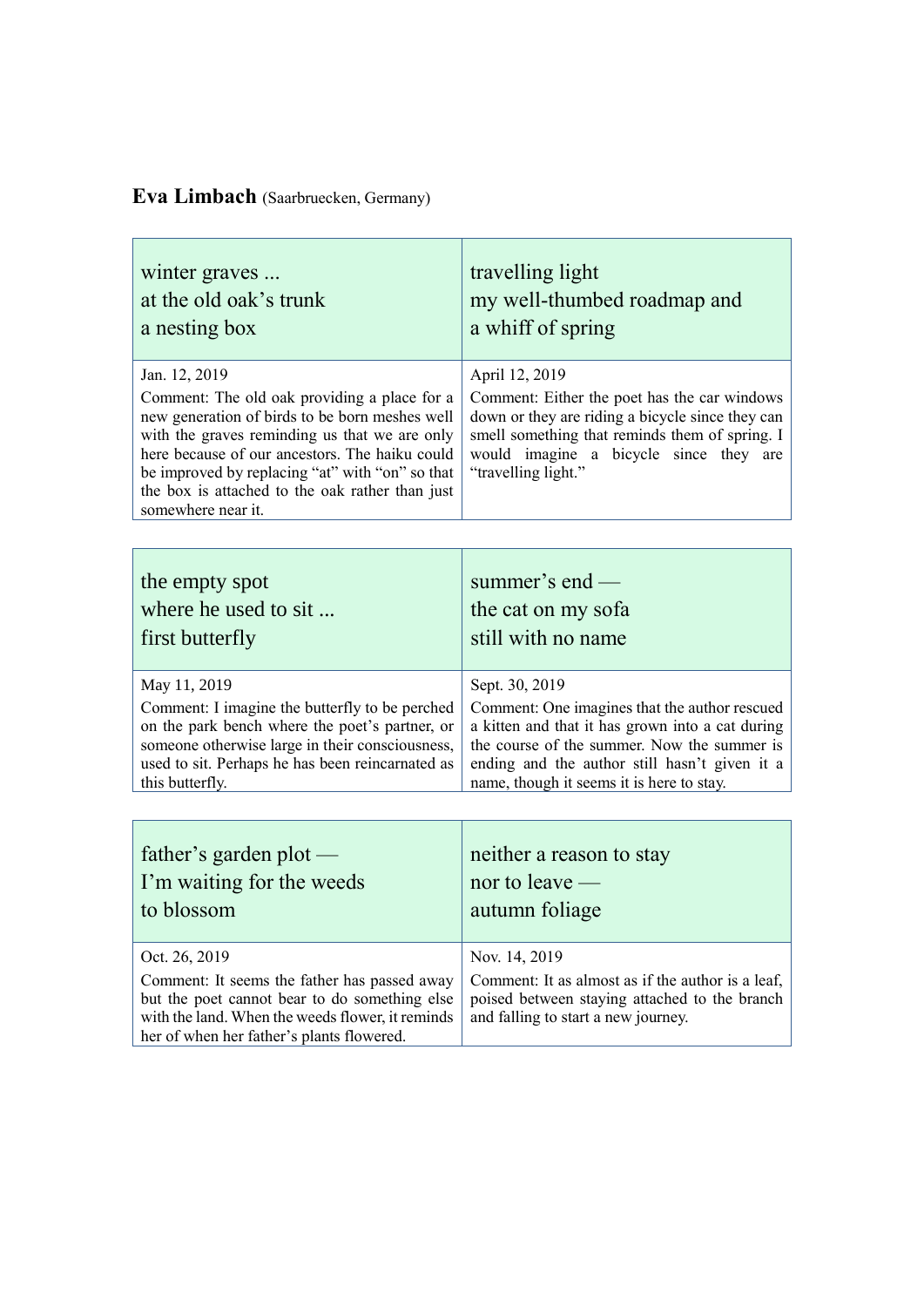## leaves in the wind I delete my old contacts

#### Dec. 17, 2019

Comment: We are left wondering what has caused the poet to break from her earlier life. Life moves on and the fallen leaves blow in the wind. These leaves must be fallen and sere for the second and third lines of the haiku to mesh with the first; they could not still be green and on the tree.

#### **Agus Maulana Sunjaya** (Banten, Indonesia)

| bitter wind<br>a refugee kid<br>feeds the crows                                                                                                                                                                                                        | alone<br>at the end of this path<br>winter sun                                                                      |
|--------------------------------------------------------------------------------------------------------------------------------------------------------------------------------------------------------------------------------------------------------|---------------------------------------------------------------------------------------------------------------------|
| Jan. 14, 2019                                                                                                                                                                                                                                          | Feb. 6, 2019                                                                                                        |
| Comment: Probably crows are the only birds<br>that frequent the camp of the refugees — there<br>being no birdhouses or habitat for non-<br>scavenging birds. Even in the cold and bitter<br>wind, the child shows their love of life and of<br>others. | Comment: This almost seems like the light at the<br>end of the tunnel that supposedly appears when<br>one is dying. |

| migratory birds                                                                                                                                                                                                                                                                                                                                                            | the first                                                                                                                                           |
|----------------------------------------------------------------------------------------------------------------------------------------------------------------------------------------------------------------------------------------------------------------------------------------------------------------------------------------------------------------------------|-----------------------------------------------------------------------------------------------------------------------------------------------------|
| I follow a stranger's path                                                                                                                                                                                                                                                                                                                                                 | to find summer                                                                                                                                      |
| back home                                                                                                                                                                                                                                                                                                                                                                  | a ladybug                                                                                                                                           |
| July 27, 2019<br>Comment: This home must be the home of the<br>stranger rather than that of the poet, since<br>"stranger's path" modifies "back home." One<br>sees the lead duck or swan in the V-shaped<br>migratory arrowhead of flying birds as a stranger<br>with the other birds following. I wonder why the<br>author is following a stranger back to their<br>home. | Aug. 1, 2019<br>Comment: It is as if all of summer is distilled<br>into this ladybird, so that in finding it, the whole<br>of summer is discovered. |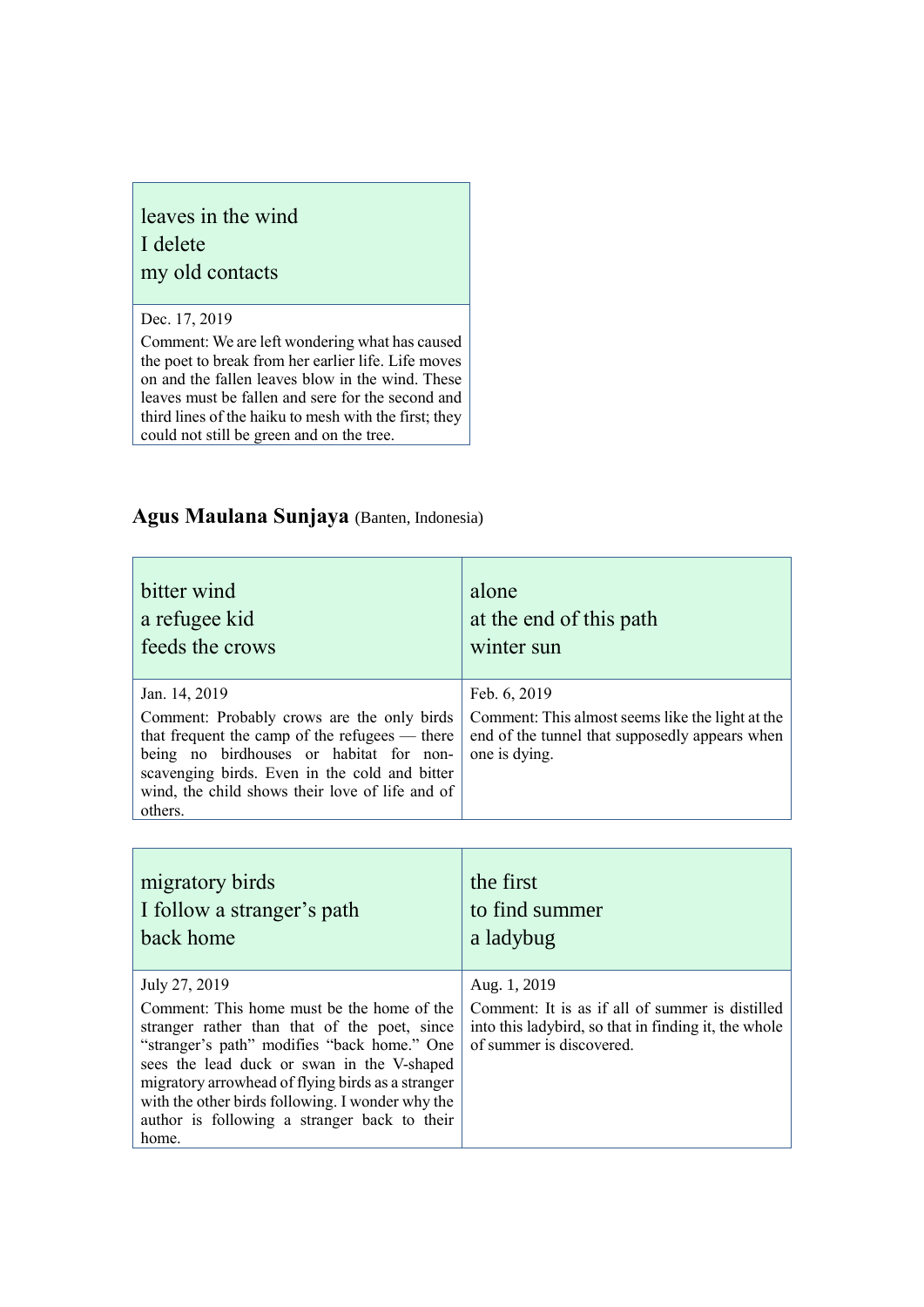| shooting star                                  | field trip                                        |
|------------------------------------------------|---------------------------------------------------|
| my daughter asks                               | in the wind                                       |
| about yearning                                 | dandelion seeds                                   |
| Aug. 13, 2019                                  | Aug. 24, 2019                                     |
| Comment: A child knows of wanting but          | Comment: Keeping children under control           |
| perhaps not of yearning, as seen in this poem. | during a field trip is almost impossible, as they |
| One imagines the poet making a wish on a       | scatter like dandelion seeds in the wind. In this |
| shooting star and the daughter asking what the | haiku we can visualize multiple children picking  |
| wish was for. Perhaps the father talked of     | multiple dandelions and blowing the seeds off     |
| yearning to meet her mother again.             | them so that they fill the wind.                  |

| after vasectomy                                                                                                                       | mint balm                                                                                                                                                                                                                                                                                                                                                                                                                                                                |
|---------------------------------------------------------------------------------------------------------------------------------------|--------------------------------------------------------------------------------------------------------------------------------------------------------------------------------------------------------------------------------------------------------------------------------------------------------------------------------------------------------------------------------------------------------------------------------------------------------------------------|
| the shrill                                                                                                                            | on the welcome mat                                                                                                                                                                                                                                                                                                                                                                                                                                                       |
| of a cicada                                                                                                                           | a dead monarch                                                                                                                                                                                                                                                                                                                                                                                                                                                           |
| Oct. 1, 2019<br>Comment: No longer able to produce children<br>due to the surgery, the cicada's mating cry seems<br>so much shriller. | Oct. 21, 2019<br>Comment: Rather than interpret this haiku as it<br>is written, I chose to understand "mint balm" to<br>be balm mint, otherwise known as lemon balm.<br>Chapsticks or lip sticks tasting of mint are now<br>sold, so one could mistakenly imagine a boy and<br>girl kissing at the front door with the dead<br>butterfly suggesting an angry father might be<br>nearby. Instead I imagine a house with an<br>extensive herb garden and many butterflies. |

autumn dusk the darkening of a raven's cry

Nov. 18, 2019

Comment: This is almost a hybrid of two famous Japanese classical haiku — the crow in autumn dusk, and the duck's cry being slightly white. A good starting point for a student of haiku.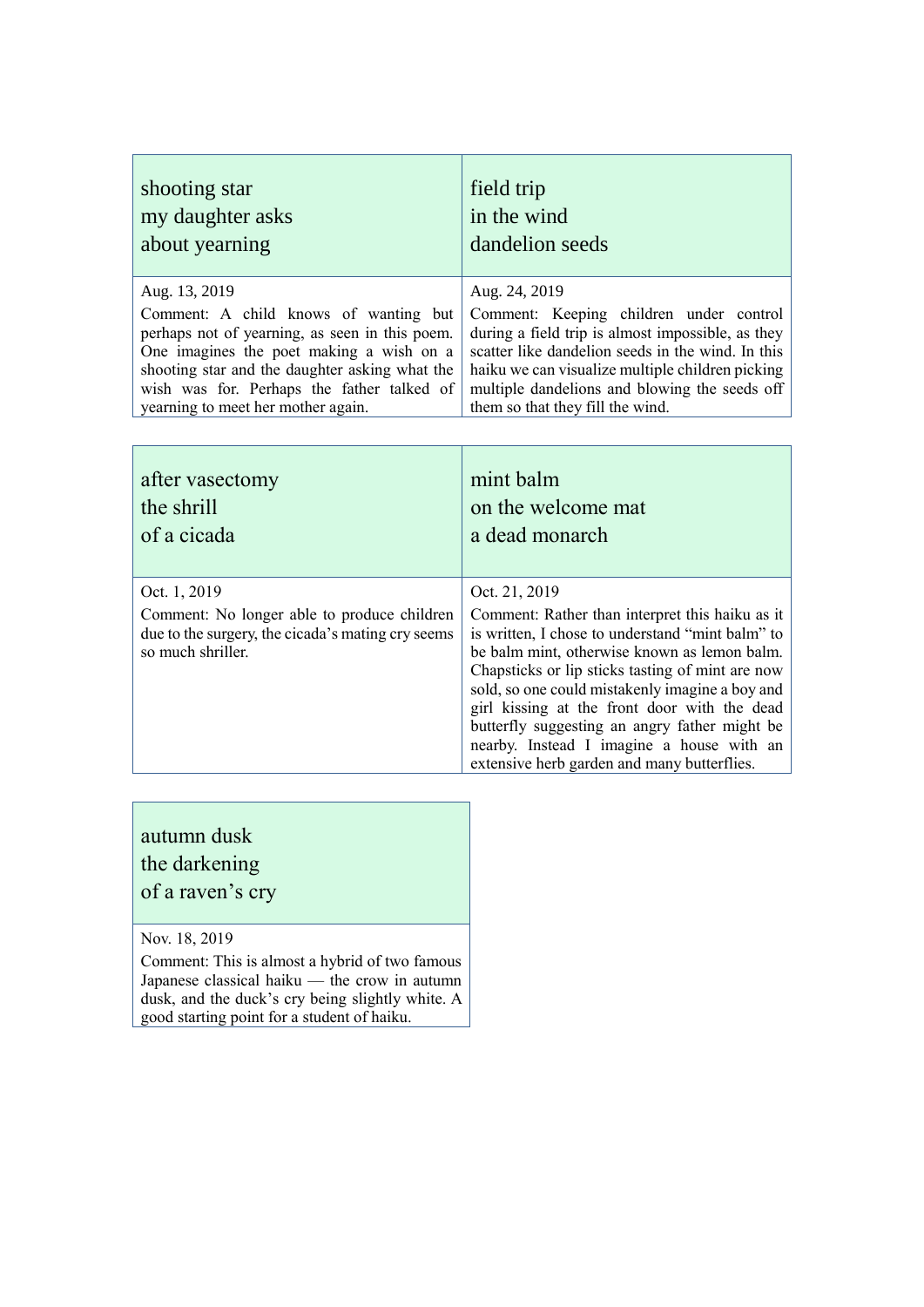## **Irina Guliaeva** (Moscow, Russia)

| gold                                                                                                                                | different ways                                                                                                                                                                                                                                                                           |
|-------------------------------------------------------------------------------------------------------------------------------------|------------------------------------------------------------------------------------------------------------------------------------------------------------------------------------------------------------------------------------------------------------------------------------------|
| in the store room                                                                                                                   | to the same end                                                                                                                                                                                                                                                                          |
| a jar of apricot jam                                                                                                                | snowflakes                                                                                                                                                                                                                                                                               |
| Jan. 15, 2019<br>Comment: We imagine not only the gold color,<br>but also the poet's happiness at finding such a<br>treasure there. | Feb. 15, 2019<br>Comment: All snowflakes supposedly have<br>slightly different shapes. This haiku could be<br>improved by adding something concrete in<br>juxtaposition to show what other thing, besides<br>snowflakes, caused the author to think "different<br>ways to the same end." |

| first rain<br>just a money charm<br>in the wallet                                                                                                                                         | coloring<br>a black-and-white movie<br>bullfinch                                                                                                                                                                                               |
|-------------------------------------------------------------------------------------------------------------------------------------------------------------------------------------------|------------------------------------------------------------------------------------------------------------------------------------------------------------------------------------------------------------------------------------------------|
| March 20, 2019                                                                                                                                                                            | April 11, 2019                                                                                                                                                                                                                                 |
| Comment: As someone reaches for their wallet<br>to buy a raincoat or umbrella, they realize that it<br>is still empty, except for the money charm,<br>which is supposed to attract money. | Comment: Though the color of many things in a<br>black-and-white movie cannot even be guessed<br>(e.g. clothes, cars, etc.), a bullfinch not only<br>brings a known color to the watcher's<br>imagination but its song also "colors" the film. |

| cherry petals<br>wedding dress<br>she once started to sew                                                                                                                                                                                              | fireflies<br>on each blade of grass<br>droplet of dew                                                                                                                                                                                                          |
|--------------------------------------------------------------------------------------------------------------------------------------------------------------------------------------------------------------------------------------------------------|----------------------------------------------------------------------------------------------------------------------------------------------------------------------------------------------------------------------------------------------------------------|
| April 26, 2019                                                                                                                                                                                                                                         | June 24, 2019                                                                                                                                                                                                                                                  |
| Comment: The marriage was called off or the<br>prospective groom met with an accident before<br>the marriage went ahead, and the bride-to-be lay<br>down her partially-sewn wedding dress. Falling<br>cherry petals signify lives taken prematurely in | Comment: The dew is a droplet, not "droplets"<br>so the poet's attention is on that one droplet.<br>Since they can see the fireflies, one therefore<br>knows that the poet can see the reflections of the<br>firefly lights, and the blades of grass that each |
| Japanese culture, as they are so quick to scatter,                                                                                                                                                                                                     | illuminates, scattered over the surface of that                                                                                                                                                                                                                |
| resonate well with something<br>they<br>SO.<br>unfinished.                                                                                                                                                                                             | droplet of dew, rather than seeing the fireflies<br>themselves. A whole world in a droplet of dew.                                                                                                                                                             |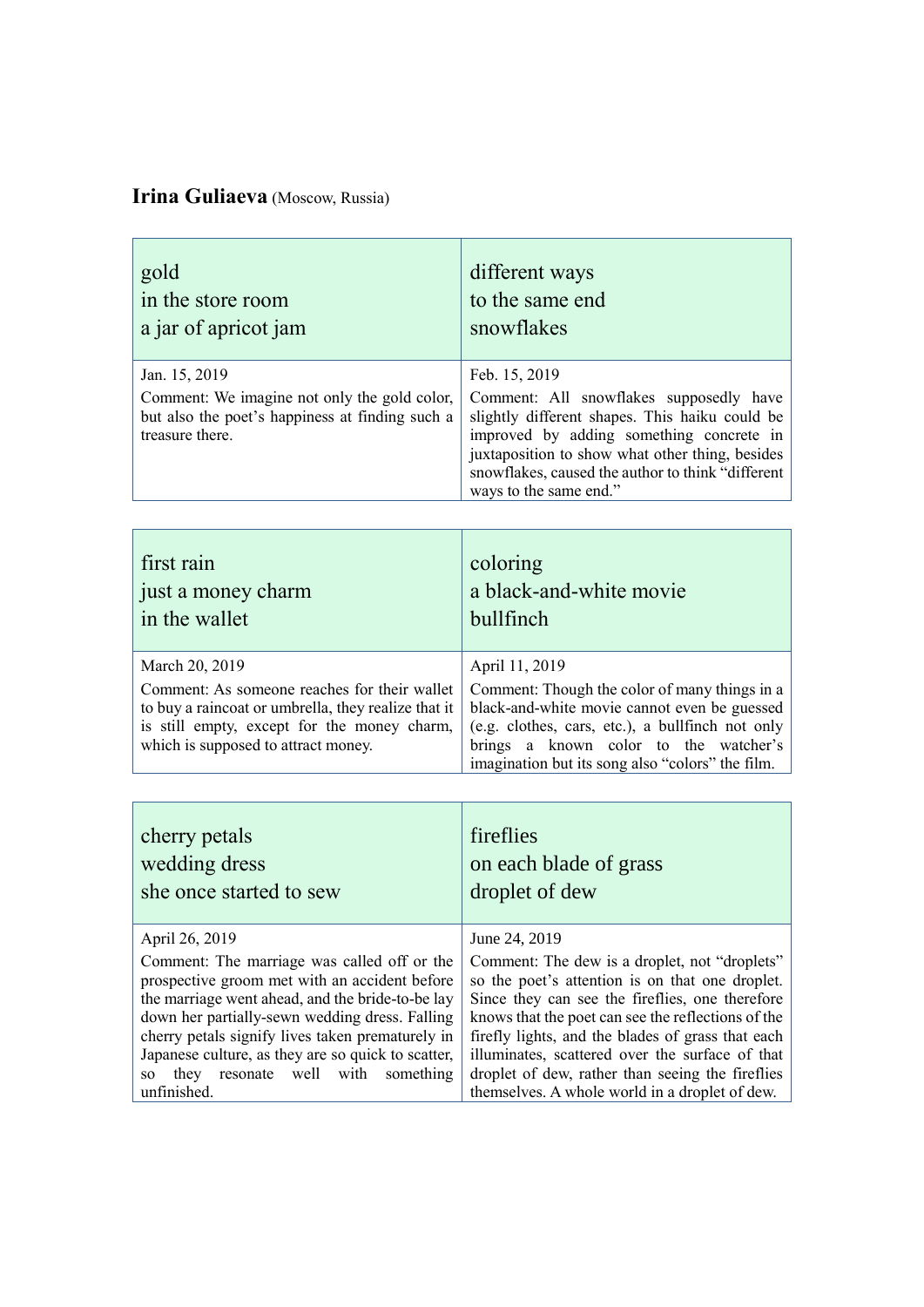| my baby's breath                                                                                                                                                                                                                                                                                   | making its way through                                                                                                                                                 |
|----------------------------------------------------------------------------------------------------------------------------------------------------------------------------------------------------------------------------------------------------------------------------------------------------|------------------------------------------------------------------------------------------------------------------------------------------------------------------------|
| long landing                                                                                                                                                                                                                                                                                       | to nowhere                                                                                                                                                             |
| of the poplar fluff                                                                                                                                                                                                                                                                                | raindrop on the window                                                                                                                                                 |
| Aug. 10, 2019<br>Comment: The poplar fluff is taking a long time<br>to drift to the ground after falling from the tree<br>seedpod. In the silence, the poet can hear the<br>breath of her baby and we are left imagining<br>how many breaths it took until the poplar fluff<br>reached the ground. | Oct. 9, 2019<br>Comment: Things seen through the window are<br>"somewhere" but when they are no longer seen,<br>then they are "nowhere." Out of sight, out of<br>mind. |

 $\overline{1}$ 

| elderberry                                                                                                                                                                 | parental house for sale                                                                                            |
|----------------------------------------------------------------------------------------------------------------------------------------------------------------------------|--------------------------------------------------------------------------------------------------------------------|
| by the military enlistment office                                                                                                                                          | taking a rose apart                                                                                                |
| all the tints of ripeness                                                                                                                                                  | petal by petal                                                                                                     |
| Oct. 22, 2019<br>Comment: Some underage youths are trying to<br>sign up at the enlistment office. Just as the<br>elderberries are becoming ripe, so too are the<br>youths. | Dec. 30, 2019<br>Comment: Introspection and analysis of oneself<br>triggered by the sale of their childhood house. |

# **Lothar M. Kirsch** (Meerbusch, Germany)

 $\mathbf{r}$ 

| Frosty night                                      | Scarecrow                                         |
|---------------------------------------------------|---------------------------------------------------|
| Shivering                                         | In the winter sun                                 |
| Like the stars                                    | Still on vacation                                 |
| Jan. 17, 2019                                     | March 2, 2019                                     |
| Comment: The twinkling of the stars is felt as if | Comment: The birds have not yet arrived at the    |
| they are shive $\frac{1}{2}$ iust like the poet.  | field, as the seeds have not been sown. Not only  |
|                                                   | is the poet on vacation, but so is the scarecrow! |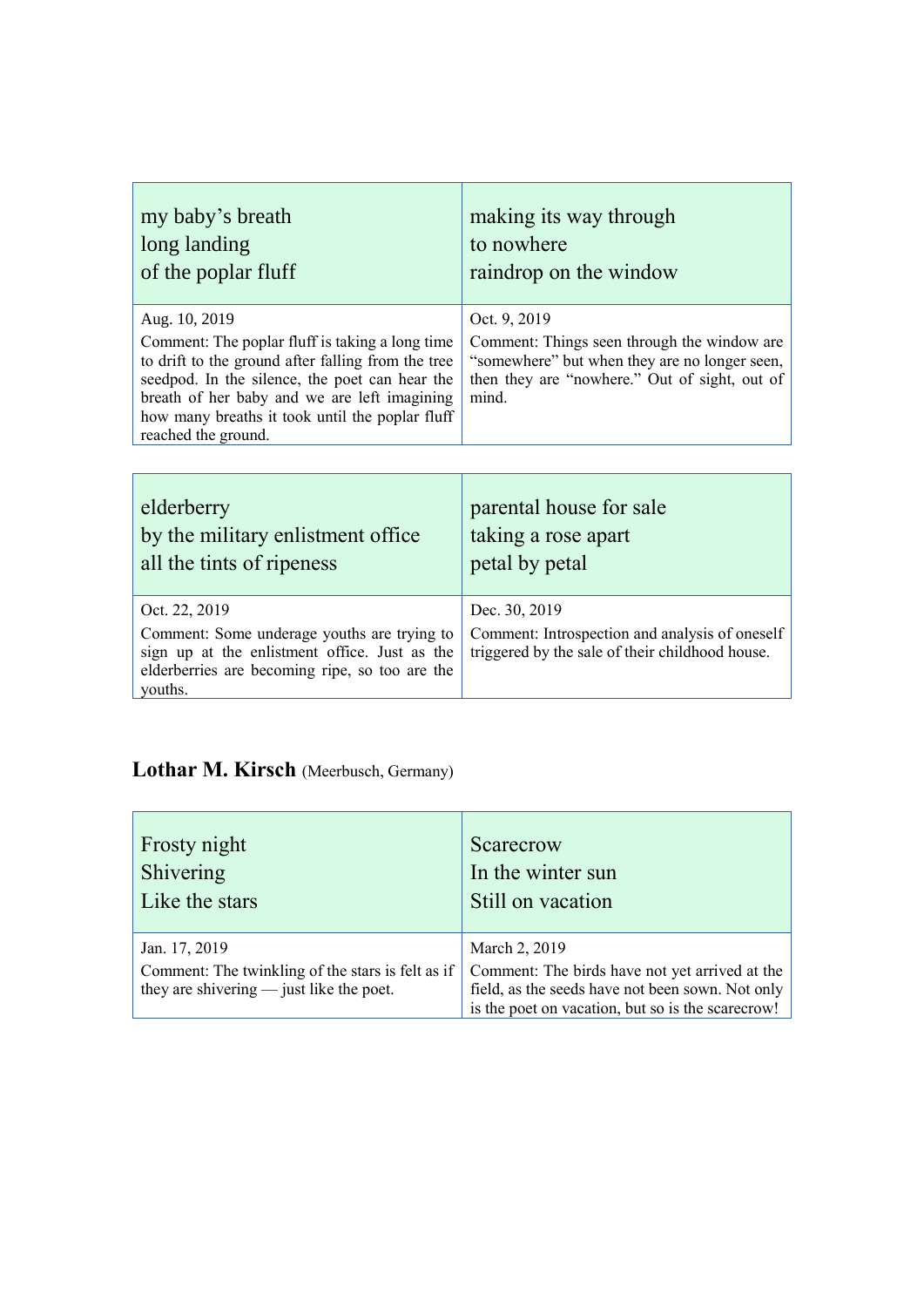| The red breast                                                                                                                                                | Bright moon                                                                                                                                                                                                                                                                              |
|---------------------------------------------------------------------------------------------------------------------------------------------------------------|------------------------------------------------------------------------------------------------------------------------------------------------------------------------------------------------------------------------------------------------------------------------------------------|
| Nibbling rose hips                                                                                                                                            | A freight plane's passing                                                                                                                                                                                                                                                                |
| As snow falls                                                                                                                                                 | Shadow hits me                                                                                                                                                                                                                                                                           |
| March 12, 2019<br>Comment: Although we first see the red-<br>breasted robin pecking at rose hips in the snow,<br>a second reading reveals a more erotic side. | July 13, 2019<br>Comment: An insubstantial shadow becomes<br>almost substantial and solid in the bright light of<br>the moon. This haiku may work even better if<br>the shadow were of a train rather than a plane, as<br>it would bring the experience closer and be more<br>immediate. |

| No stones                                                       | Black hole and                                                                                                                                                                                                                                                      |
|-----------------------------------------------------------------|---------------------------------------------------------------------------------------------------------------------------------------------------------------------------------------------------------------------------------------------------------------------|
| Left on the lakeshore                                           | The gravitational wave                                                                                                                                                                                                                                              |
| Stone skipping                                                  | But the butterfly                                                                                                                                                                                                                                                   |
| Aug. 14, 2019<br>Comment: The passing of time can be felt well. | Sept. 25, 2019<br>Comment: The lightness of the butterfly and its<br>place in the philosophy of existence make it the<br>perfect partner for the first two lines of this<br>haiku. I dreamed I was a butterfly, or am I a<br>butterfly now dreaming that I am a man |

## At the bus stop A wild bunch of sparrows Then we're gone

Dec. 24, 2019

Comment: One imagines that chaotic flock of sparrows to be a group of young boys as the bus the poet rides on pulls away from the bus stop.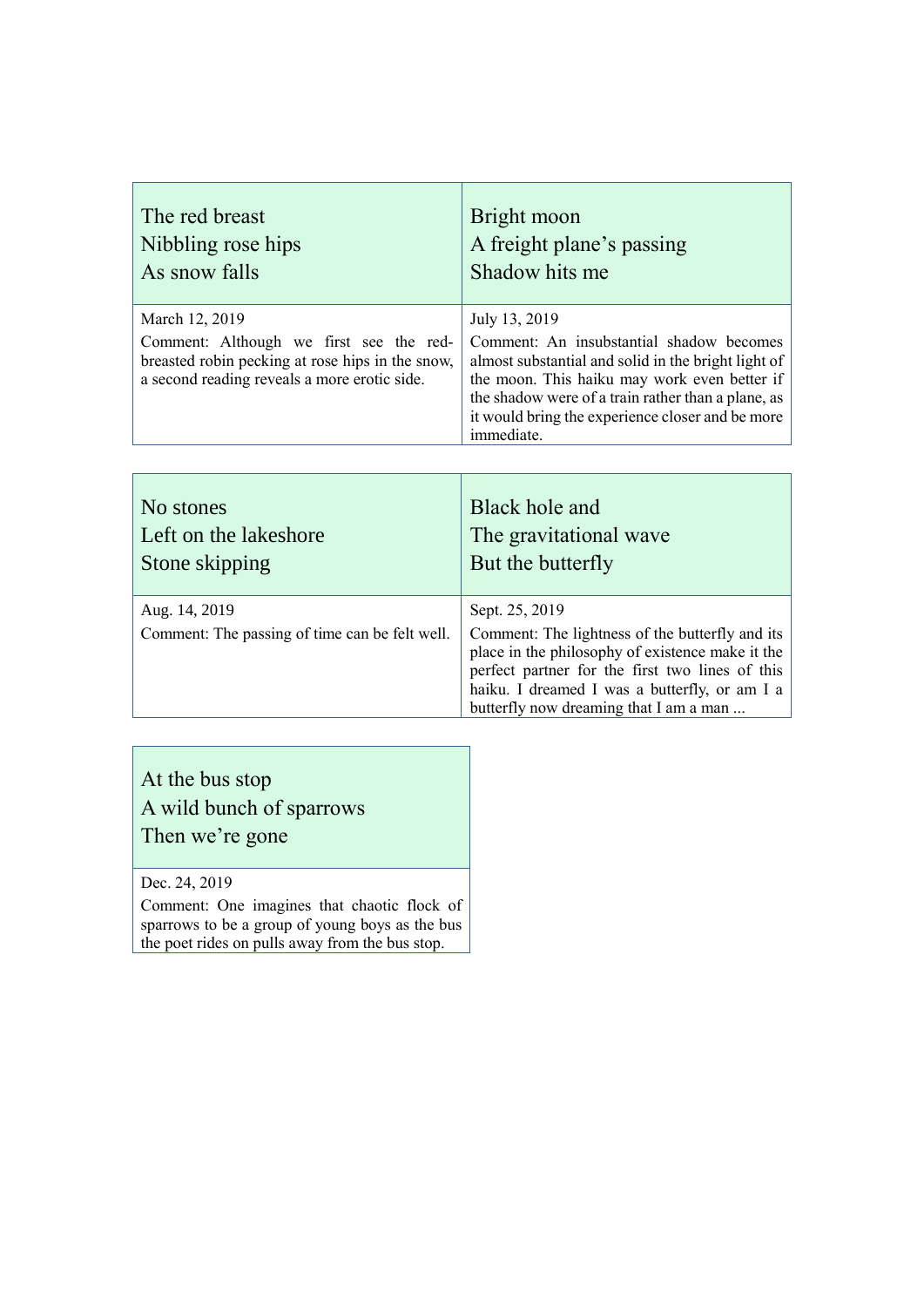## **Guliz Mutlu** (Ankara, Turkey)

| hunger moon                                                                                            | winter moon                                                                                                                                                                                                                              |
|--------------------------------------------------------------------------------------------------------|------------------------------------------------------------------------------------------------------------------------------------------------------------------------------------------------------------------------------------------|
| the butcher knife                                                                                      | a pregnant                                                                                                                                                                                                                               |
| on a tavern table                                                                                      | woman shot                                                                                                                                                                                                                               |
| Jan. 18, 2019<br>Comment: The cold light of the moon makes the<br>blade glint and the edges stand out. | Jan. 31, 2019<br>Comment: The winter moon is $full - a$ hole in<br>the sky. Pregnancy is part of the cycle of life, like<br>the cycle of the tides and waxing and waning<br>moon. That cycle now abruptly ends in the cold<br>of winter. |

| snow enveloping<br>writing myself a letter<br>to read in spring                                                                                                                                                                                                                                            | north star<br>until I find<br>myself                                                                                                                                                                                                                                                                                                                                                                                                                                                                     |
|------------------------------------------------------------------------------------------------------------------------------------------------------------------------------------------------------------------------------------------------------------------------------------------------------------|----------------------------------------------------------------------------------------------------------------------------------------------------------------------------------------------------------------------------------------------------------------------------------------------------------------------------------------------------------------------------------------------------------------------------------------------------------------------------------------------------------|
| Feb. 5, 2019                                                                                                                                                                                                                                                                                               | Feb. 19, 2019                                                                                                                                                                                                                                                                                                                                                                                                                                                                                            |
| Comment: As the snow piles up and stops one<br>from moving freely, even one's thoughts can<br>become hemmed in and negative. The author has<br>written themselves a letter to help them<br>understand themselves when they are in a more<br>stable and open frame of mind. "Enveloping" is<br>magnificent. | Comment: Many of this author's haiku tend to<br>be too short, equating to only two-thirds of the<br>content a haiku is best to contain, and it is hard<br>to assign a concrete image to the words. The<br>present haiku though contains enough, through<br>the words "until" and "find" for us to imagine<br>that the poet is on a journey. The north star has<br>been used as a guide by travelers for eons and<br>the poet, too, will travel for as long as it takes to<br>discover their true selves. |

| winter light                                                                                                                                                        | a shared kitchen                                                                    |
|---------------------------------------------------------------------------------------------------------------------------------------------------------------------|-------------------------------------------------------------------------------------|
| tailor can't sew                                                                                                                                                    | some mustard seeds                                                                  |
| his own rip                                                                                                                                                         | for the bee                                                                         |
| March 4, 2019<br>Comment: The light of winter is dim and the<br>tailor's eyes have become old -- perhaps too old<br>to see well enough to sew in dim light anymore. | April 18, 2019<br>Comment: The kitchen is shared, but perhaps<br>only with the bee. |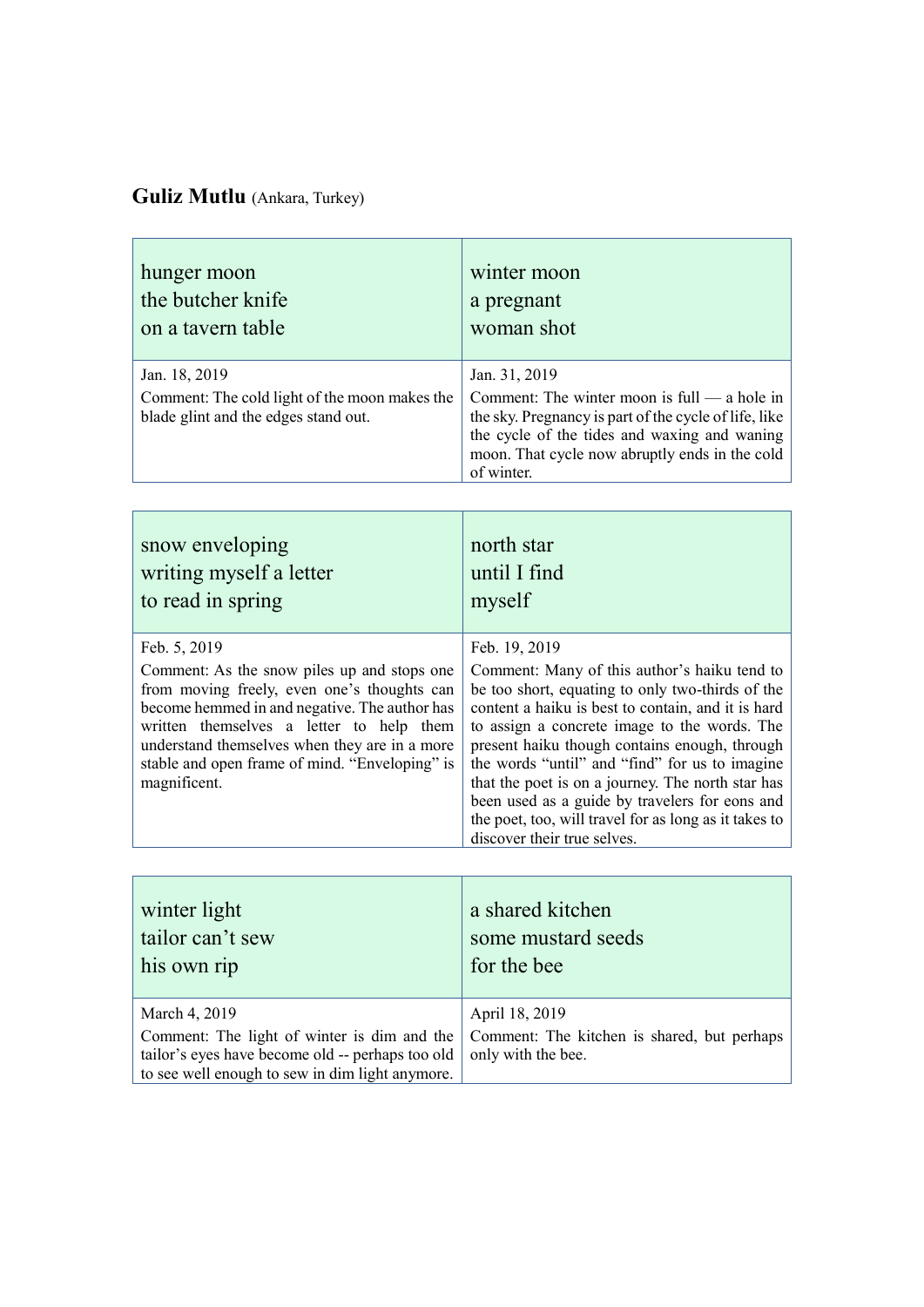| spring cleaning                                                                                                                                                                    | first butterfly                                                                                                                                                                                                                                                                                                                          |
|------------------------------------------------------------------------------------------------------------------------------------------------------------------------------------|------------------------------------------------------------------------------------------------------------------------------------------------------------------------------------------------------------------------------------------------------------------------------------------------------------------------------------------|
| the bugs                                                                                                                                                                           | I am new                                                                                                                                                                                                                                                                                                                                 |
| in the new app                                                                                                                                                                     | to singleness                                                                                                                                                                                                                                                                                                                            |
| May 7, 2019<br>Comment: Humor done well, as we imagine not<br>just the software application in the phone as<br>having bugs, but also maybe real insects in a<br>new appliance too. | May 20, 2019<br>Comment: Caterpillars often occur in swarms or<br>at least in patches. After they form a chrysalis<br>and metamorphose into a butterfly, they then<br>emerge as if "new" and can be seen flying<br>around singly. The poet has seen one of these<br>newly single butterflies and thought about her<br>own present state. |

| half moon                                      | last apricot                                      |
|------------------------------------------------|---------------------------------------------------|
| should I                                       | I look back to                                    |
| stay or go                                     | starry trees                                      |
| June 5, 2019                                   | June 19, 2019                                     |
| Comment: This haiku works because of the       | Comment: The trees have become bare, as the       |
| resonance in the uncertainty about whether the | fruit has left them, so when the poet looks back, |
| half moon is waning or waxing.                 | the stars are visible between their branches.     |

and the second

| the cuckoo's song<br>measured silence<br>between us                                                                                                                                                                                                   | red petal<br>a bit of everything<br>in the wind                                                                                                                                                                                                                                                                    |
|-------------------------------------------------------------------------------------------------------------------------------------------------------------------------------------------------------------------------------------------------------|--------------------------------------------------------------------------------------------------------------------------------------------------------------------------------------------------------------------------------------------------------------------------------------------------------------------|
| June 29, 2019                                                                                                                                                                                                                                         | July 3, 2019                                                                                                                                                                                                                                                                                                       |
| Comment: A cuckoo clock measures the time.<br>The measured silence between these two people<br>may be happening while a wild cuckoo sings,<br>but it could also fall between the cuckoo's<br>songs. Perhaps in this haiku it doesn't matter<br>which. | Comment: The poet has no idea as to what<br>flower the petal belonged to or they would have<br>given a concrete flower name in the haiku. Since<br>the wind is carrying a bit of everything, perhaps<br>including paper, hair, dust, sounds, birds and<br>goodness knows what else, this uncertainty fits<br>well. |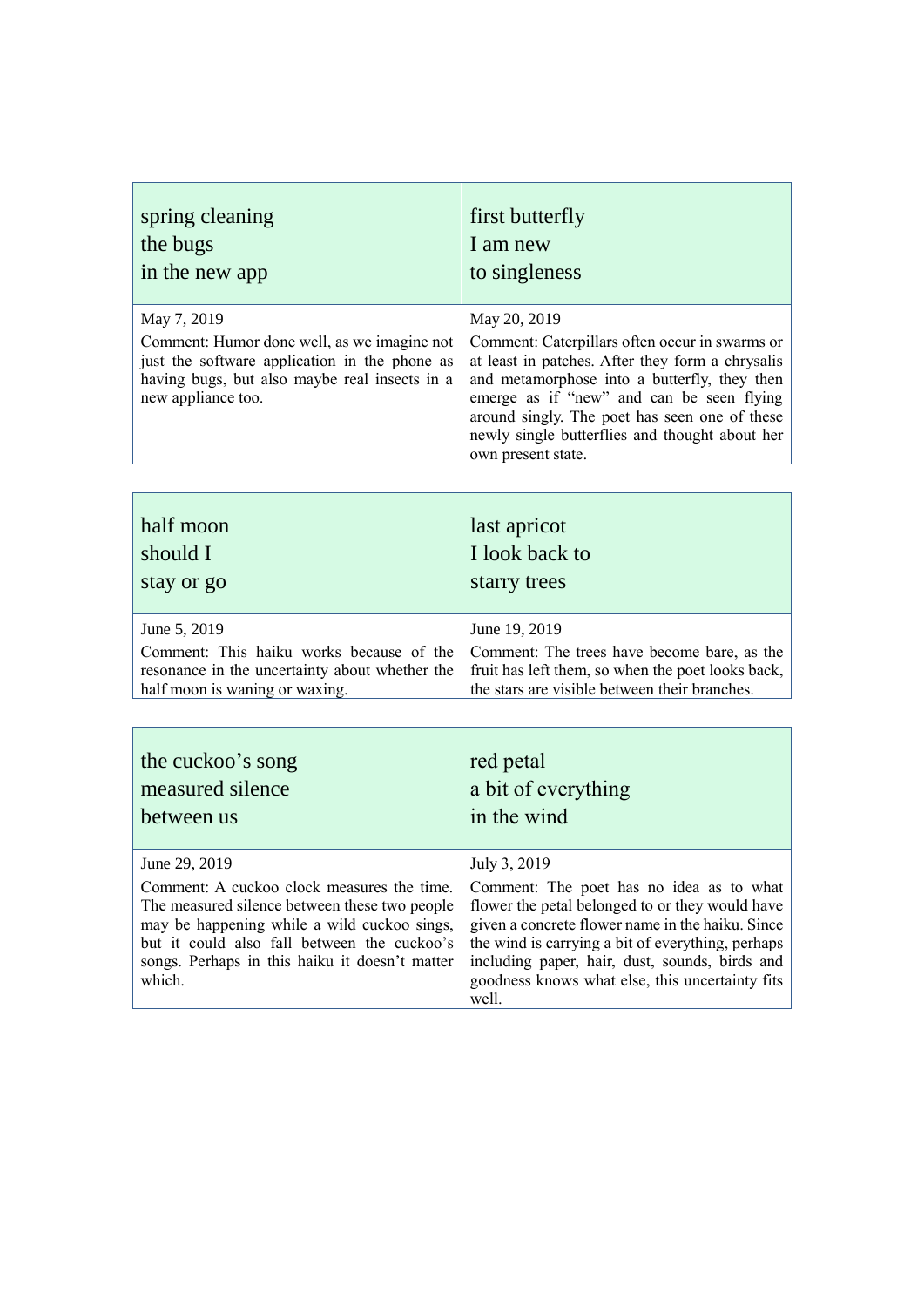| milky way                                                                                                                                                                                                                                                                                                                                                                                                                                                                                                                                                                                                                                                                                                                                                                                                                         | clouds besides                                                                                                                                                                 |
|-----------------------------------------------------------------------------------------------------------------------------------------------------------------------------------------------------------------------------------------------------------------------------------------------------------------------------------------------------------------------------------------------------------------------------------------------------------------------------------------------------------------------------------------------------------------------------------------------------------------------------------------------------------------------------------------------------------------------------------------------------------------------------------------------------------------------------------|--------------------------------------------------------------------------------------------------------------------------------------------------------------------------------|
| the lifeline                                                                                                                                                                                                                                                                                                                                                                                                                                                                                                                                                                                                                                                                                                                                                                                                                      | the white egrets                                                                                                                                                               |
| of your hand                                                                                                                                                                                                                                                                                                                                                                                                                                                                                                                                                                                                                                                                                                                                                                                                                      | full moon                                                                                                                                                                      |
| July 12, 2019<br>Comment: On my first reading of this haiku I<br>imagined "lifeline" to be the life line on one's<br>palm that fortune tellers use to see how long you<br>will live. Towards the end of this line, it becomes<br>shallower and fades, though we try our hardest<br>to make it out and therefore imagine our fate —<br>to have a longer life. This resonated well with<br>the Milky Way stretching out and fading into the<br>darkness of the sky. On my second reading<br>though, I realized that because the poem says<br>"lifeline of" rather than "life line on," the actual<br>scene was of the poet holding hands with<br>someone and being lost without that guiding<br>hand. I find it hard to picture the concrete scene<br>with this second version and suggest changing<br>the words to "life line on." | July 23, 2019<br>Comment: White clouds are reflected on the<br>surface of the pond because of the brightness of<br>the full moon. Egrets and clouds are scattered<br>together. |

| cuckoo clock                                                                                                                                                                                                                                                                                                   | a crunch                                                                                                                                                                                                                                                                                                                                                       |
|----------------------------------------------------------------------------------------------------------------------------------------------------------------------------------------------------------------------------------------------------------------------------------------------------------------|----------------------------------------------------------------------------------------------------------------------------------------------------------------------------------------------------------------------------------------------------------------------------------------------------------------------------------------------------------------|
| grandma                                                                                                                                                                                                                                                                                                        | of green apple                                                                                                                                                                                                                                                                                                                                                 |
| between naps                                                                                                                                                                                                                                                                                                   | first rain                                                                                                                                                                                                                                                                                                                                                     |
| Aug. 16, 2019<br>Comment: In haiku when a noun is employed,<br>that noun is at its most "noun-ness" state, so by<br>stating "cuckoo clock," we imagine the cuckoo<br>poking its head out and the clock to be chiming.<br>Grandma has obviously been woken up by the<br>clock but will soon go back to napping. | Sept. 11, 2019<br>Comment: Since it is "a crunch of" rather than<br>"the crunch of a" we can imagine that the author<br>has bitten into the apple and "crunch" refers to<br>the piece of apple now in their mouth. With "the<br>crunch" the author could just as easily be<br>feeding a horse. The sourness of the green apple<br>goes well with "first rain." |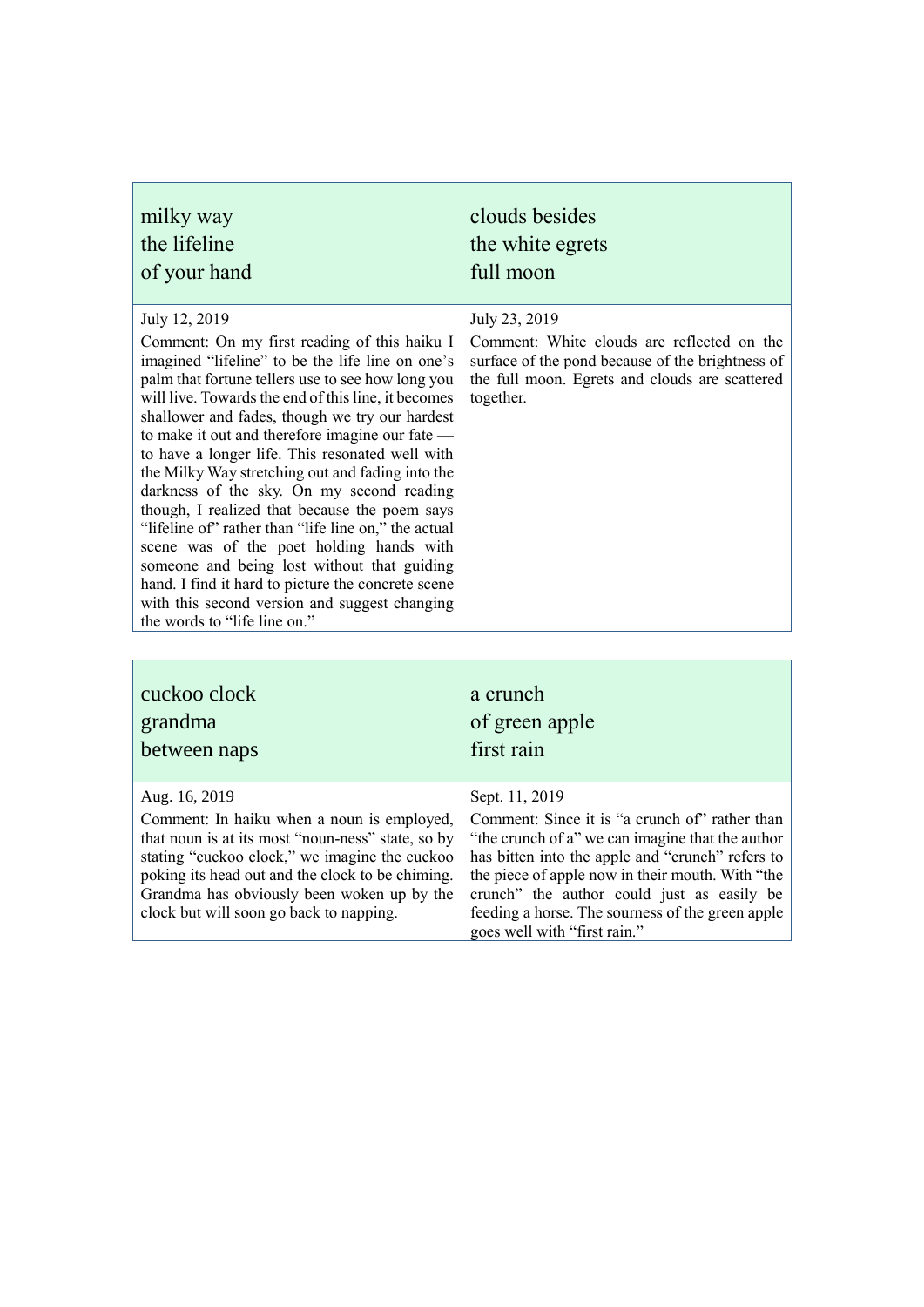| swimming                                                                            | crickets                                                                                                                                                                                                                                                                                    |
|-------------------------------------------------------------------------------------|---------------------------------------------------------------------------------------------------------------------------------------------------------------------------------------------------------------------------------------------------------------------------------------------|
| to the moon                                                                         | more to say                                                                                                                                                                                                                                                                                 |
| short night                                                                         | he repeats                                                                                                                                                                                                                                                                                  |
| Sept. 20, 2019<br>Comment: Paddling toward the reflected moon<br>on a summer night. | Oct. 10, 2019<br>Comment: The concrete scene is hard to<br>imagine. Is a man repeating what he said<br>because the listener was distracted by the<br>crickets? Or perhaps "he" refers to one of the<br>crickets? In either case the repetitive nature of<br>the crickets' song can be felt. |

| hot                                               | tidying my boots                                |
|---------------------------------------------------|-------------------------------------------------|
| on the heels                                      | leaving and coming                              |
| harvest sun                                       | of swallows                                     |
| Nov. 15, 2019                                     | Nov. 27, 2019                                   |
| Comment: We feel not only the heat of the sun     | Comment: "Boots" goes well with migrating       |
| on the heels of our bare or sandaled feet, but we | birds and we can concretely imagine the place   |
| can also can feel the flow of time to a farmer,   | - a shady spot under the eaves where the        |
| with them already thinking of the harvest, even   | swallows are nesting and boots can be lined up. |
| though the sun is still hot.                      | An excellent haiku!                             |

T

| autumn moon                                                                                                                                                                                                                                                                                                         | autumn sun                                                                                                                                     |
|---------------------------------------------------------------------------------------------------------------------------------------------------------------------------------------------------------------------------------------------------------------------------------------------------------------------|------------------------------------------------------------------------------------------------------------------------------------------------|
| I am too old                                                                                                                                                                                                                                                                                                        | even on                                                                                                                                        |
| to understand                                                                                                                                                                                                                                                                                                       | my wrinkles                                                                                                                                    |
| Dec. 7, 2019<br>Comment: Rather than being too young to<br>understand, in this case the poet is too old. The<br>world has moved on and what used to be<br>common sense has been replaced by a different<br>common sense. The cycle is also apparent in<br>"moon" with the end of an era being found in<br>"autumn." | Dec. 26, 2019<br>Comment: The warmth of the sun on one's skin,<br>with this sun not just bathing the beautiful things<br>but wrinkles as well. |

 $\top$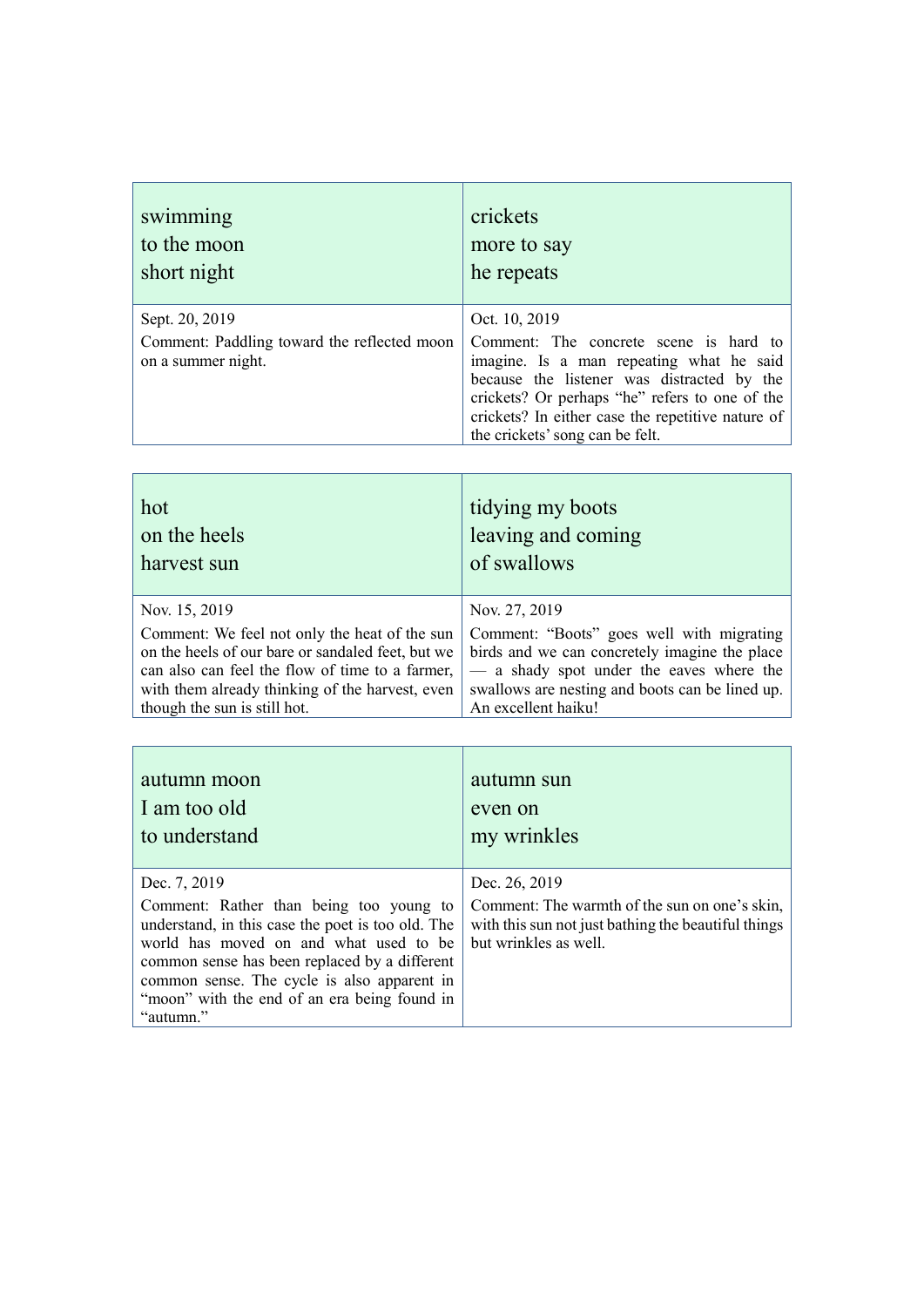#### **Toshio Matsumoto** (Osaka, Japan)

| The cobweb                                                                                                                                                                                                                                                                                                  | Morning Sunbeam makes                                                                                                                                                                                |
|-------------------------------------------------------------------------------------------------------------------------------------------------------------------------------------------------------------------------------------------------------------------------------------------------------------|------------------------------------------------------------------------------------------------------------------------------------------------------------------------------------------------------|
| Sifts my eyes                                                                                                                                                                                                                                                                                               | Crow's white-steamed Breath                                                                                                                                                                          |
| Through a Full Moon                                                                                                                                                                                                                                                                                         | Whiter                                                                                                                                                                                               |
| Jan. 19, 2019<br>Comment: The expression "sifts my eyes" is<br>perfect and not an expression that anyone is<br>likely to have heard before. Very fresh! It would<br>be better not to capitalize the words, and leave<br>capitalization as a tool to bring attention to a<br>word you really want to stress. | Feb. 20, 2019<br>Comment: The crow has obviously just landed<br>and its body temperature is still high due to the<br>heat its wing muscles have produced. Its breath<br>is therefore so much whiter. |

#### A Woman next to my house has become an expert to tame a sparrow

since losing her husband

May 23, 2019

Comment: A very poignant haiku that could be improved a little by shortening it to "my neighbor now / an expert taming sparrows / since losing her husband"

#### **Szymon Rybinski** (Bydgoszcz, Poland)

path through the dunes

just for a moment

traces of my feet

Jan. 21, 2019

Comment: The wind and flowing sand soon blow away all traces of the author's footprints. What will be left when one's life has been lived?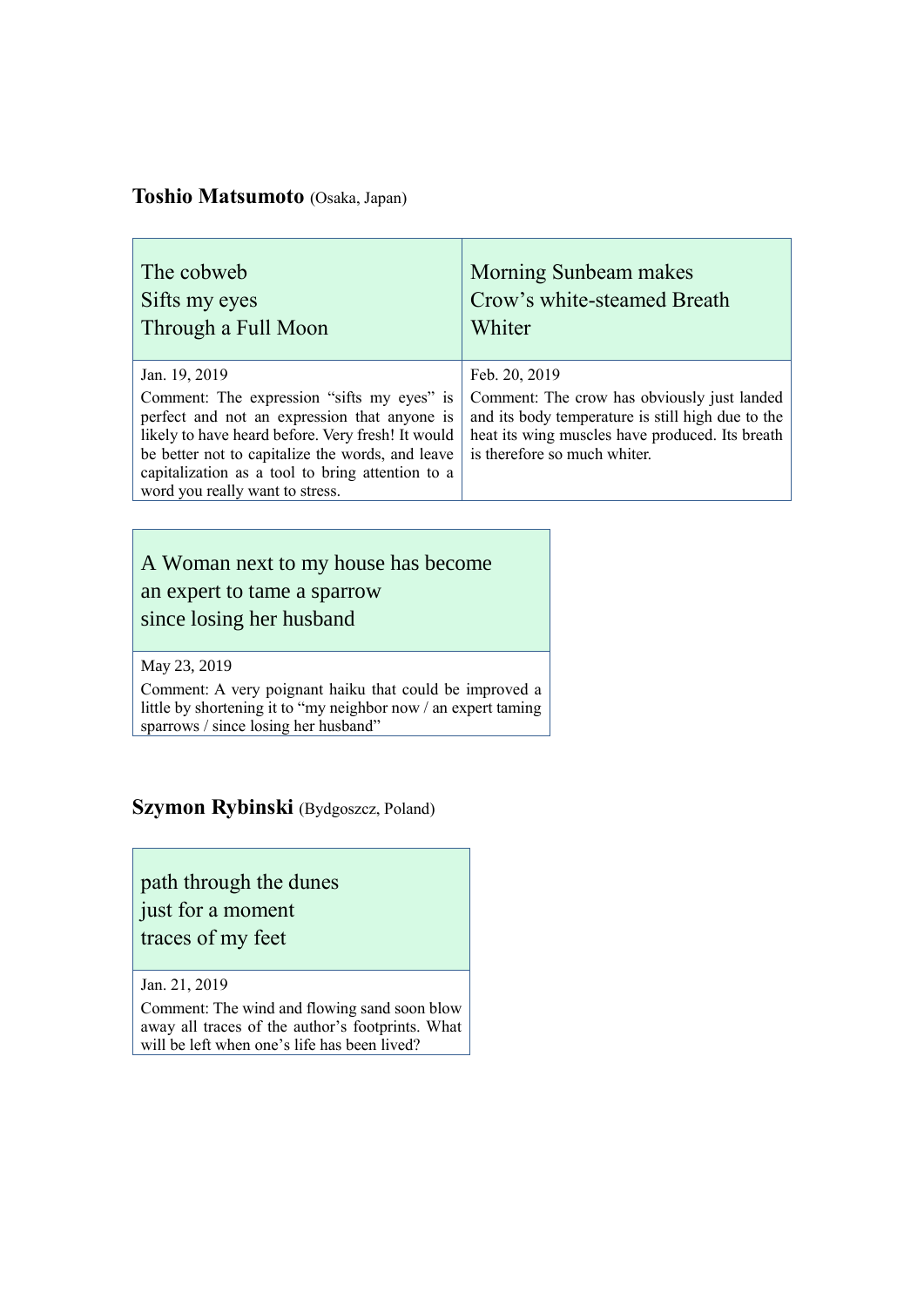## **Goran Gatalica** (Zagreb, Croatia)

r.

| evening $mist$ —                                                                                                                                                                               | blizzard -                                                                                                                                                                                                                                                                                                                                                                                                                                     |
|------------------------------------------------------------------------------------------------------------------------------------------------------------------------------------------------|------------------------------------------------------------------------------------------------------------------------------------------------------------------------------------------------------------------------------------------------------------------------------------------------------------------------------------------------------------------------------------------------------------------------------------------------|
| the thick smoke                                                                                                                                                                                | grandmother whispers                                                                                                                                                                                                                                                                                                                                                                                                                           |
| from grandpa's pipe                                                                                                                                                                            | beside my bed                                                                                                                                                                                                                                                                                                                                                                                                                                  |
| Jan. 22, 2019<br>Comment: The word "thick" really makes this<br>haiku wonderful. One feels that grandpa is still<br>quite full of life and it contrasts well with the<br>thinness of the mist. | Feb. 11, 2019<br>Comment: Although grandmother could actually<br>be whispering "Don't worry love," I imagine<br>that she passed away many years ago. In the<br>cold, silent, otherworld one experiences when<br>enveloped by a blizzard, the dead come back to<br>life and we become children again.                                                                                                                                           |
| morning prayer $-$                                                                                                                                                                             | adopting a child                                                                                                                                                                                                                                                                                                                                                                                                                               |
| sudden movement                                                                                                                                                                                | warmth of                                                                                                                                                                                                                                                                                                                                                                                                                                      |
| of butterfly                                                                                                                                                                                   | the winter sun                                                                                                                                                                                                                                                                                                                                                                                                                                 |
| March 22, 2019<br>Comment: In the cold morning air the butterfly's<br>moves are sluggish until, it seems to the poet,<br>something said during the prayer stimulated it to<br>move.            | April 1, 2019<br>Comment: Winter days can be so cold, and<br>although wind and rain loom large in the<br>consciousness, the sun is only noticed in<br>passing. However, when one moves into the<br>shade and direct sunlight no longer bathes us, it<br>suddenly becomes very cold. Perhaps the<br>parents in this haiku were unable to have their<br>own child and this felt like a cloudy winter day,<br>with the child now bringing warmth. |

| wind chimes $-$<br>she finally accepts<br>my love                                                                                           | early autumn $-$<br>a soft roll of thunder<br>among the gourds                  |
|---------------------------------------------------------------------------------------------------------------------------------------------|---------------------------------------------------------------------------------|
| June 17, 2019                                                                                                                               | Oct. 31, 2019                                                                   |
| Comment: The incessant jingling of the wind<br>chimes meshes well with the author trying and<br>trying again for their love to be accepted. | Comment: The hollow spaces within the gourds<br>are felt as the thunder echoes. |

 $\sim$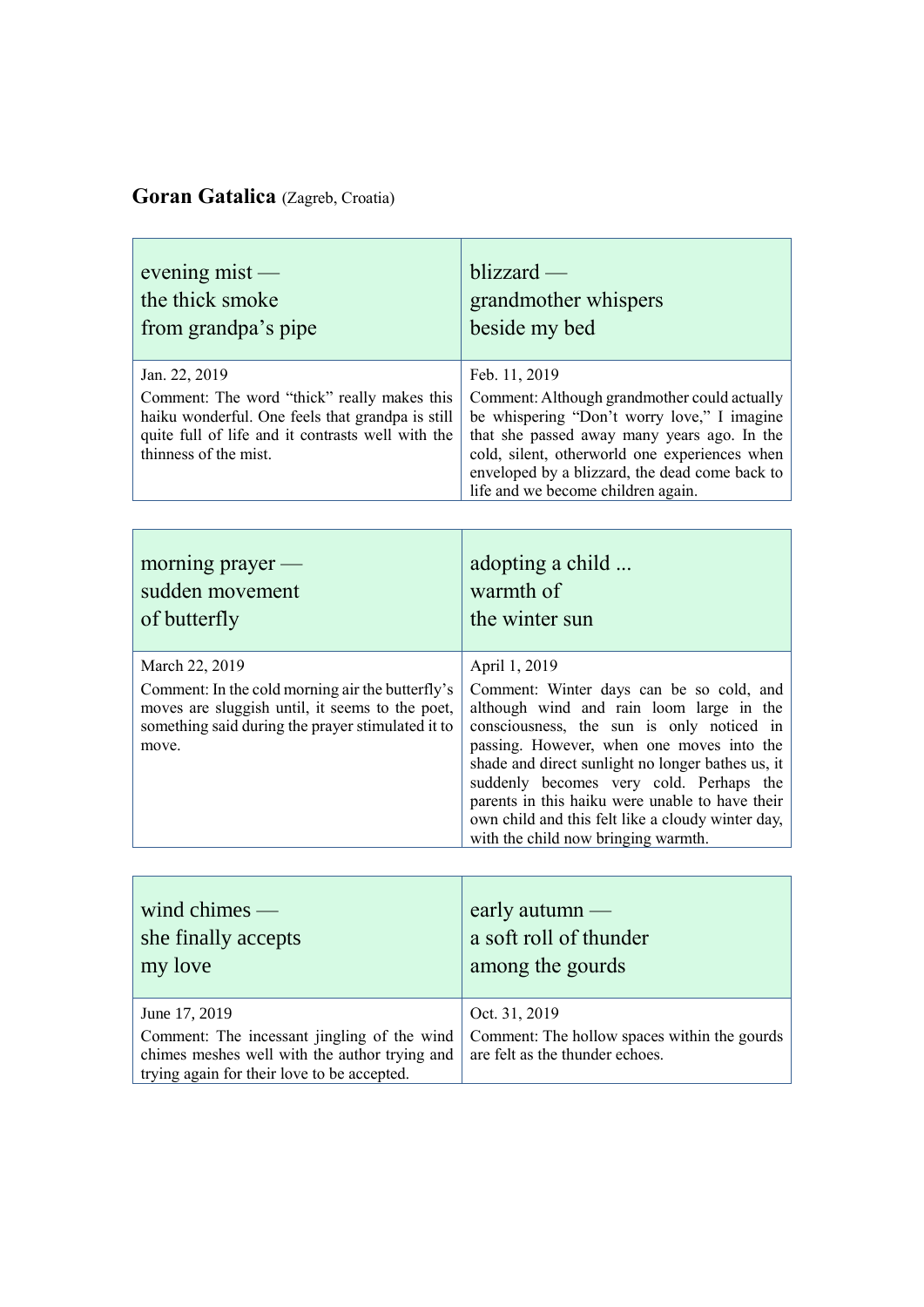# **Maria Carmela Dettori** (Cagliari/Sardina, Italy)

| under the tiles                                                                                                                                                                                                                                                                                                                                                              | slow thaw $-$                                                                                                                                                                                                               |
|------------------------------------------------------------------------------------------------------------------------------------------------------------------------------------------------------------------------------------------------------------------------------------------------------------------------------------------------------------------------------|-----------------------------------------------------------------------------------------------------------------------------------------------------------------------------------------------------------------------------|
| empty nests of swallows —                                                                                                                                                                                                                                                                                                                                                    | migrant swallows                                                                                                                                                                                                            |
| my son at home                                                                                                                                                                                                                                                                                                                                                               | under my roof                                                                                                                                                                                                               |
| Jan. 23, 2019<br>Comment: The comings and goings of swallows<br>to their nests resembles the way a teenage son<br>comes home only to sleep. In this haiku it seems<br>that the son may be home for a longer period,<br>because of the poet's focus on the swallows'<br>nests being empty. This interpretation also<br>works well due to the migratory nature of<br>swallows. | April 3, 2019<br>Comment: It seems the swallows may have<br>become lost during their journey. One cannot<br>help but imagine the migrants journeying to<br>Europe, sheltered by kind people but still not<br>being settled. |

# **Robert Henry Poulin** (Florida, USA)

| harvest moon:                                      | falling snow                                      |
|----------------------------------------------------|---------------------------------------------------|
| every mote of ash spread                           | grandpa at grandma's grave                        |
| moving seaward                                     | both capped in white                              |
| Jan. 24, 2019                                      | Feb. 8, 2019                                      |
| Comment: The ash in this haiku must be the         | Comment: Both the gravestone and grandpa's        |
| ashes of a deceased loved one. After the ashes     | hair are covered in snow. He must have lingered   |
| are scattered, they are still visible on the river | in front of his wife's grave for long enough for  |
| water due to the reflection of the full moon. The  | this to happen, so his sense of love and yearning |
| use of "harvest" here instead of "full" is         | are conveyed well. This is in addition to feeling |
| magnificent, due to all the other images and       | the two are together again — connected through    |
| secondary meanings that it contains.               | the snow.                                         |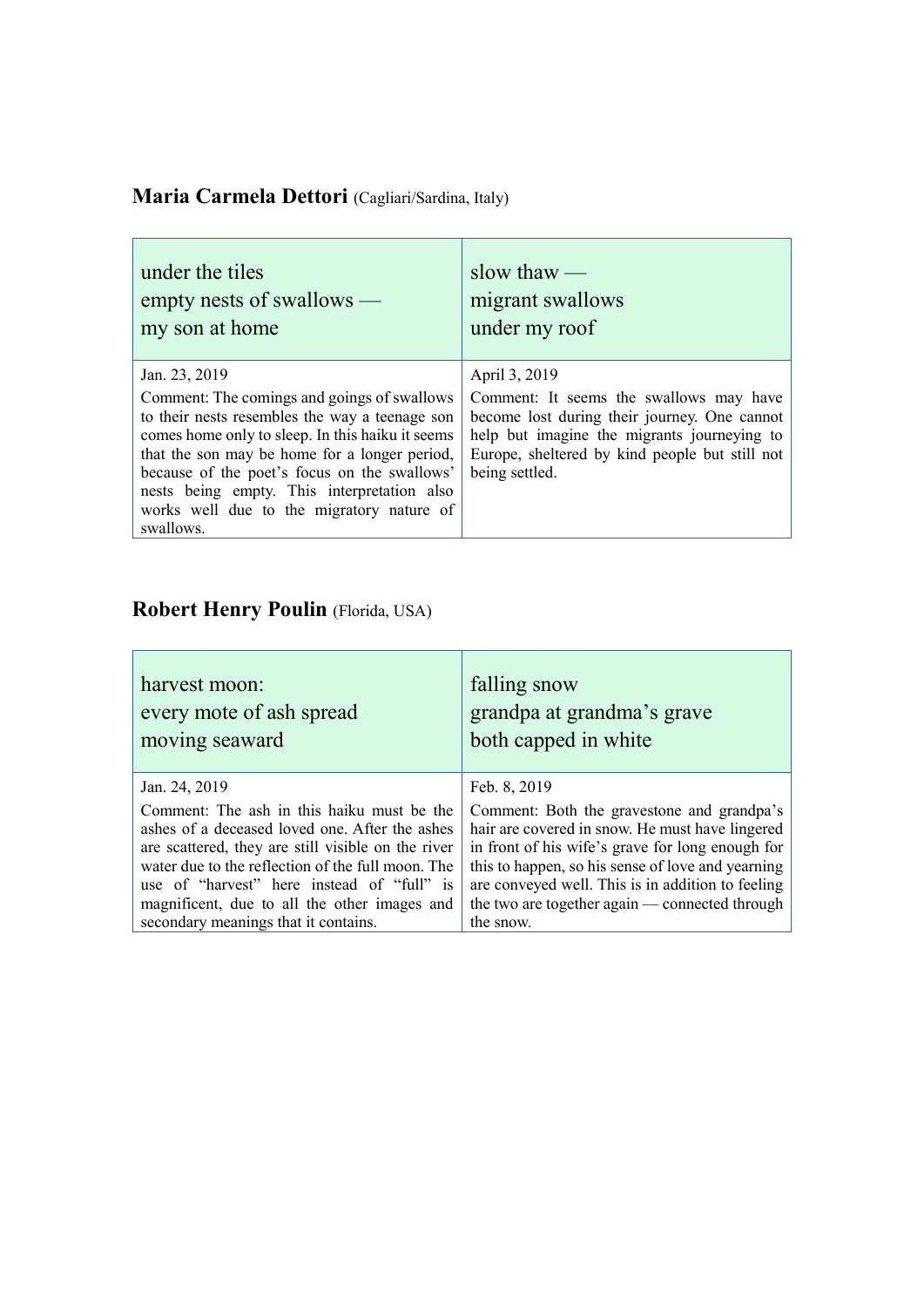| cold to the bone:                                                                                                                                                                                                                                                            | an old leather shoe:                                                                                                                                                                                                                                                                                                                                                                                                                        |
|------------------------------------------------------------------------------------------------------------------------------------------------------------------------------------------------------------------------------------------------------------------------------|---------------------------------------------------------------------------------------------------------------------------------------------------------------------------------------------------------------------------------------------------------------------------------------------------------------------------------------------------------------------------------------------------------------------------------------------|
| cocoon shivers                                                                                                                                                                                                                                                               | nothing depends on                                                                                                                                                                                                                                                                                                                                                                                                                          |
| through the night                                                                                                                                                                                                                                                            | a little red wagon                                                                                                                                                                                                                                                                                                                                                                                                                          |
| Feb. 16, 2019<br>Comment: The author lies in a sleeping bag or<br>wrapped in blankets but is still extremely cold.<br>He thinks of the (boneless) moth's cocoon on his<br>verandah, which is exposed completely to the<br>elements, and imagines that it, too, is shivering. | Feb. 26, 2019<br>Comment: "So much depends upon a red<br>wheelbarrow" but nothing depends on this little,<br>red wagon that is seemingly no longer used, due<br>to the old shoe sitting in it. Good use of the<br>vertical dimension in alluding to the poem of<br>William Carlos Williams. One feels tempted to<br>modify the first line to "an old rainboot" but the<br>amount of distance in the present, original<br>version is better. |

| river is never                                                                                                            | stop to admire                                                                                                                                                                                                                                             |
|---------------------------------------------------------------------------------------------------------------------------|------------------------------------------------------------------------------------------------------------------------------------------------------------------------------------------------------------------------------------------------------------|
| the same scattering mother's                                                                                              | a clutch of purple flowers:                                                                                                                                                                                                                                |
| ashes from the shore                                                                                                      | fluttering monarch                                                                                                                                                                                                                                         |
| March 26, 2019<br>Comment: The water keeps flowing just as time<br>does and everything is always in a state of<br>change. | May 28, 2019<br>Comment: Though it was the flowers, not the<br>butterfly, that first caught the poet's attention,<br>now they notice the butterfly that is also<br>admiring the flowers. How often in life do the<br>real treasures appear out of nowhere? |

<u> 1989 - Johann Stoff, amerikansk politiker (\* 1908)</u>

| $\frac{1}{2}$ dozing butterfly —                                                                                              | a flash of lightning                                                                                                                                                                                                                                                                |
|-------------------------------------------------------------------------------------------------------------------------------|-------------------------------------------------------------------------------------------------------------------------------------------------------------------------------------------------------------------------------------------------------------------------------------|
| the temple gong                                                                                                               | we stop our anger                                                                                                                                                                                                                                                                   |
| will awaken you                                                                                                               | with the thunder                                                                                                                                                                                                                                                                    |
| July 29, 2019<br>Comment: Am I a man who dreamed I was a<br>butterfly, or am I a butterfly who is now<br>dreaming I am a man? | Aug. 23, 2019<br>Comment: During the argument, the flash of<br>lightning is sensed to be far away and of no<br>immediate concern. Several seconds after the<br>lighting flash, though, a huge peal of thunder<br>sounds and the argument stops. "Should we<br>shutter the windows?" |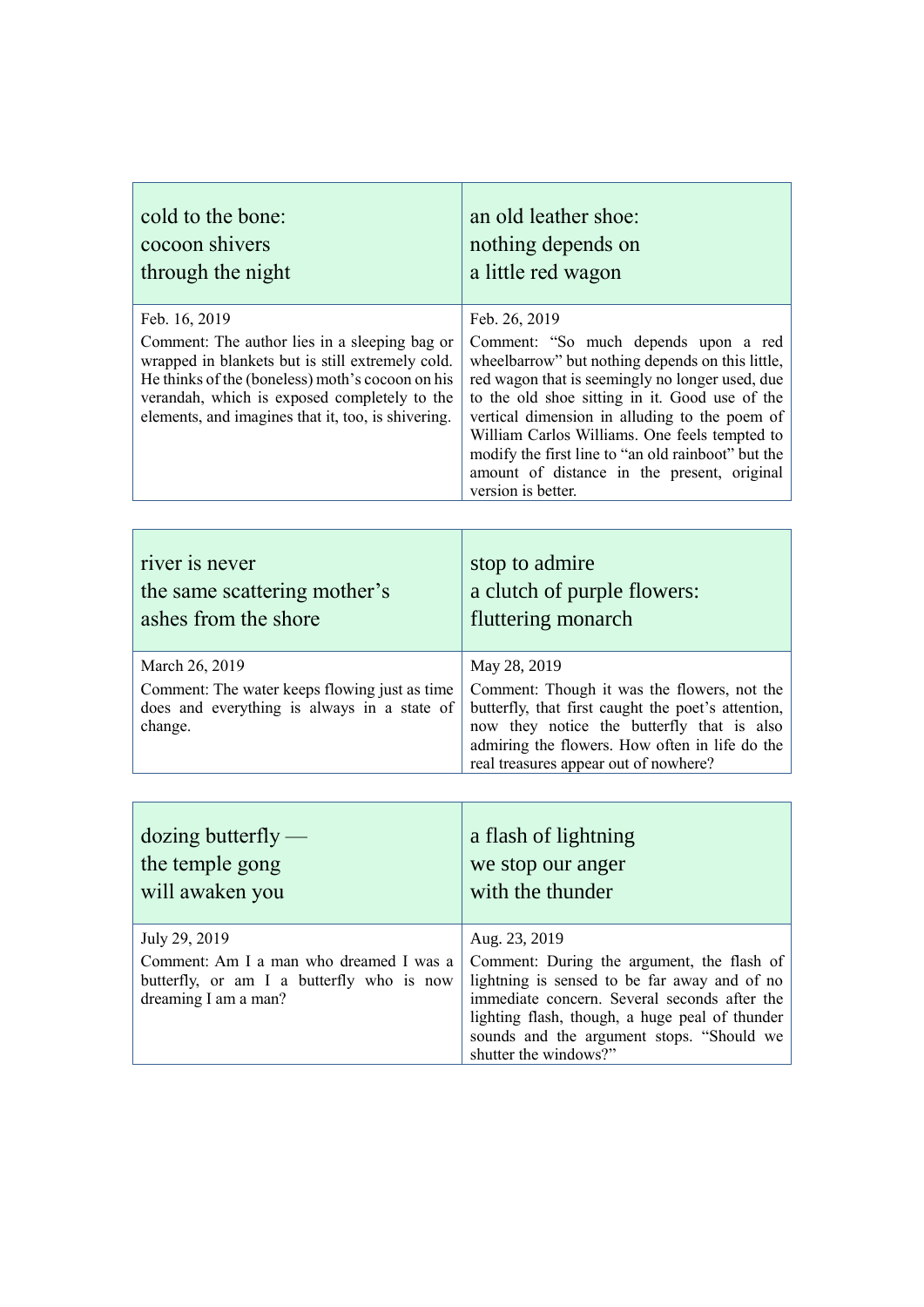| losing itself                                                                                                                                                                                   | acorn pushing up                                                                                                                                                                                                                                                 |
|-------------------------------------------------------------------------------------------------------------------------------------------------------------------------------------------------|------------------------------------------------------------------------------------------------------------------------------------------------------------------------------------------------------------------------------------------------------------------|
| entering the sea $-$                                                                                                                                                                            | dank forest floor -                                                                                                                                                                                                                                              |
| rushing river                                                                                                                                                                                   | warm mother's milk                                                                                                                                                                                                                                               |
| Sept. 6, 2019<br>Comment: The river and the sea are made of the<br>same substance — water. Water takes the form<br>of the container it is held in, in this case the<br>riverbed and the seabed. | Dec. 4, 2019<br>Comment: "acorns pushing up / through the<br>dank forest floor" would make this haiku even<br>better because the first and second lines would<br>then run on naturally. The new life sprouting<br>forth meshes beautifully with "mother's milk." |

 $\sim$ 

## Devin Harrison (British Columbia, Canada)

| old carols                                         | plastic flowers                                   |
|----------------------------------------------------|---------------------------------------------------|
| in the whistle of songbirds                        | moths mistaking streetlights                      |
| northern cardinals                                 | for the moon                                      |
| Jan. 26, 2019                                      | July 11, 2019                                     |
| Comment: The tunes of our oldest songs may         | Comment: A city scene, with no plants around,     |
| well have their origins in the tunes of songbirds. | except for the plastic flowers, and no moon       |
| The choice of cardinals goes well here with the    | either. Even here, life, in the form of moths, is |
| religious nature of the carols.                    | present.                                          |

# **Stephen A. Peters** (Washington, USA)

| another hole<br>in the bucket list<br>winter rain  | everyone different<br>everyone the same<br>leaves through the rest home window                                                                                                                                                                                                                                                                                      |
|----------------------------------------------------|---------------------------------------------------------------------------------------------------------------------------------------------------------------------------------------------------------------------------------------------------------------------------------------------------------------------------------------------------------------------|
| Jan. 28, 2019                                      | Nov. 8, 2019                                                                                                                                                                                                                                                                                                                                                        |
| Comment: A nice pivot around the word<br>"bucket." | Comment: People from all different walks of life have<br>ended up in the same rest home. As one gets older we<br>all become united with weak eyes, unsteady legs,<br>forgetfulness, etc. and can finally relate to one another<br>more easily. The dry leaves of many different types of<br>trees blow in through the window but they are all leaves<br>in the end. |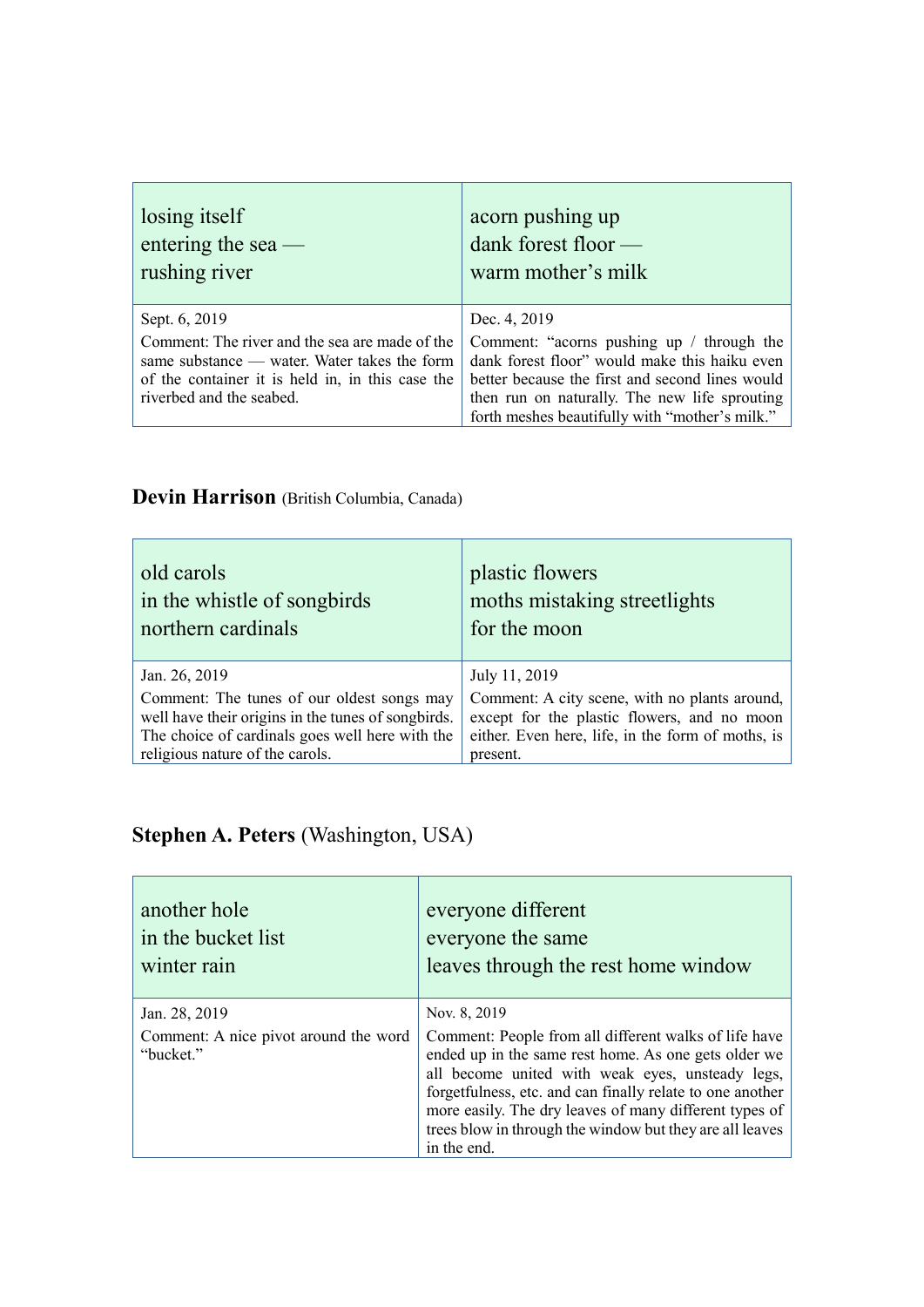## Panagiotis Kentikelenis (Thessaloniki, Greece)

midwinter no grave shows signs of recent visit

Jan. 30, 2019

Comment: No one wants to leave their warm house in the depths of winter — especially not to visit a graveyard.

#### **Mohammad Azim Khan** (Peshawar, Pakistan)

| winter sun                                                                                                                | winter coins                                                                  |
|---------------------------------------------------------------------------------------------------------------------------|-------------------------------------------------------------------------------|
| the old gardener                                                                                                          | warming up                                                                    |
| in the greenhouse                                                                                                         | in the child's pocket                                                         |
| Feb. 1, 2019<br>Comment: The greenhouse is warmer than<br>anywhere else — especially as one's bones get<br>old and stiff. | March 5, 2019<br>Comment: By stating "warming up" we can feel<br>their chill. |

#### **Antonio Sacco** (Vallo della Lucania, Italy)

| winter haze:                                                                                                                                                                                                                                              | winter rain:                                   |
|-----------------------------------------------------------------------------------------------------------------------------------------------------------------------------------------------------------------------------------------------------------|------------------------------------------------|
| the puddle's emptiness                                                                                                                                                                                                                                    | on each pine needle                            |
| filled with water                                                                                                                                                                                                                                         | a small drop                                   |
| Feb. 2, 2019<br>Comment: What is a puddle? Is a puddle still a<br>puddle when it is just a depression in the ground<br>that we have seen water fill previously? The<br>winter haze makes us question those things that<br>are not clearly black or white. | Feb. 13, 2019<br>Comment: Nice eye for detail. |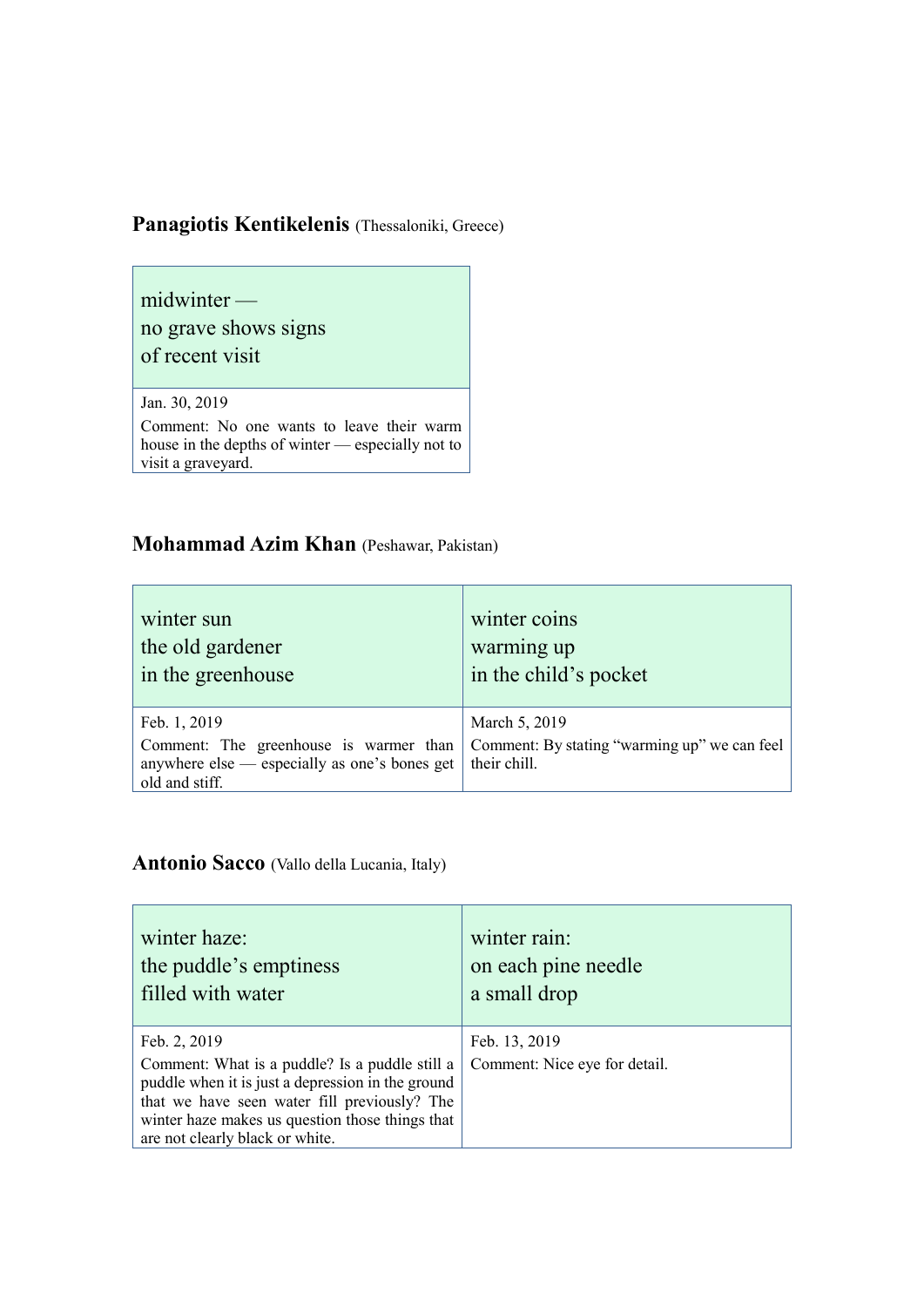| $deep$ winter —                                                                            | split $up$ —                                                                                                                                                                                                       |
|--------------------------------------------------------------------------------------------|--------------------------------------------------------------------------------------------------------------------------------------------------------------------------------------------------------------------|
| noises of chainsaws                                                                        | our steps covered                                                                                                                                                                                                  |
| echoes of geese                                                                            | by new snow                                                                                                                                                                                                        |
| March 1, 2019<br>Comment: It would seem the geese are departing<br>for a friendlier place. | March 9, 2019<br>Comment: The couple decide to go their<br>separate ways and their footsteps are soon<br>covered by new snow — erasing everything<br>about where they have been and come from until<br>this point. |

T

٦

## **Oscar Luparia** (Vercelli, Italy)

 $\Gamma$ 

| winter evening $-$<br>once it was a game<br>old hourglass                                                                                                                                                                                                                | spring breeze<br>it does not matter<br>who I am                                                                                                          |
|--------------------------------------------------------------------------------------------------------------------------------------------------------------------------------------------------------------------------------------------------------------------------|----------------------------------------------------------------------------------------------------------------------------------------------------------|
| Feb. 4, 2019<br>Comment: Back before the age of mass-<br>produced plastic toys, people played with all<br>sorts of different items - in this case an<br>hourglass. Winter evenings, when we are<br>hemmed in by the snow, make us think back to<br>when we were younger. | May 13, 2019<br>Comment: It is almost as if the poet is talking to<br>the breeze! The spring breeze blows on everyone<br>equally, not matter who you are |
|                                                                                                                                                                                                                                                                          |                                                                                                                                                          |
| $\mathcal{C}$ . 11's and $\mathcal{C}$                                                                                                                                                                                                                                   |                                                                                                                                                          |

| falling stars $-$<br>hung on the railing<br>a spider's hope                                                                                                                                  | hibiscus flowers $-$<br>I thought I had quit<br>remembering                                                                                                                                                                           |
|----------------------------------------------------------------------------------------------------------------------------------------------------------------------------------------------|---------------------------------------------------------------------------------------------------------------------------------------------------------------------------------------------------------------------------------------|
| May 31, 2019                                                                                                                                                                                 | Aug. 26, 2019                                                                                                                                                                                                                         |
| Comment: The spider's hope is its web, which<br>of course cannot catch falling stars. People often<br>put hopes and wishes on falling stars so these<br>two parts of the poem resonate well. | Comment: I cannot put my finger on why<br>"hibiscus flowers" seems to fit so well with the<br>rest of the poem but that is one reason I like it.<br>Perhaps the author visited Hawai'i or the South<br>Pacific with a woman he loved. |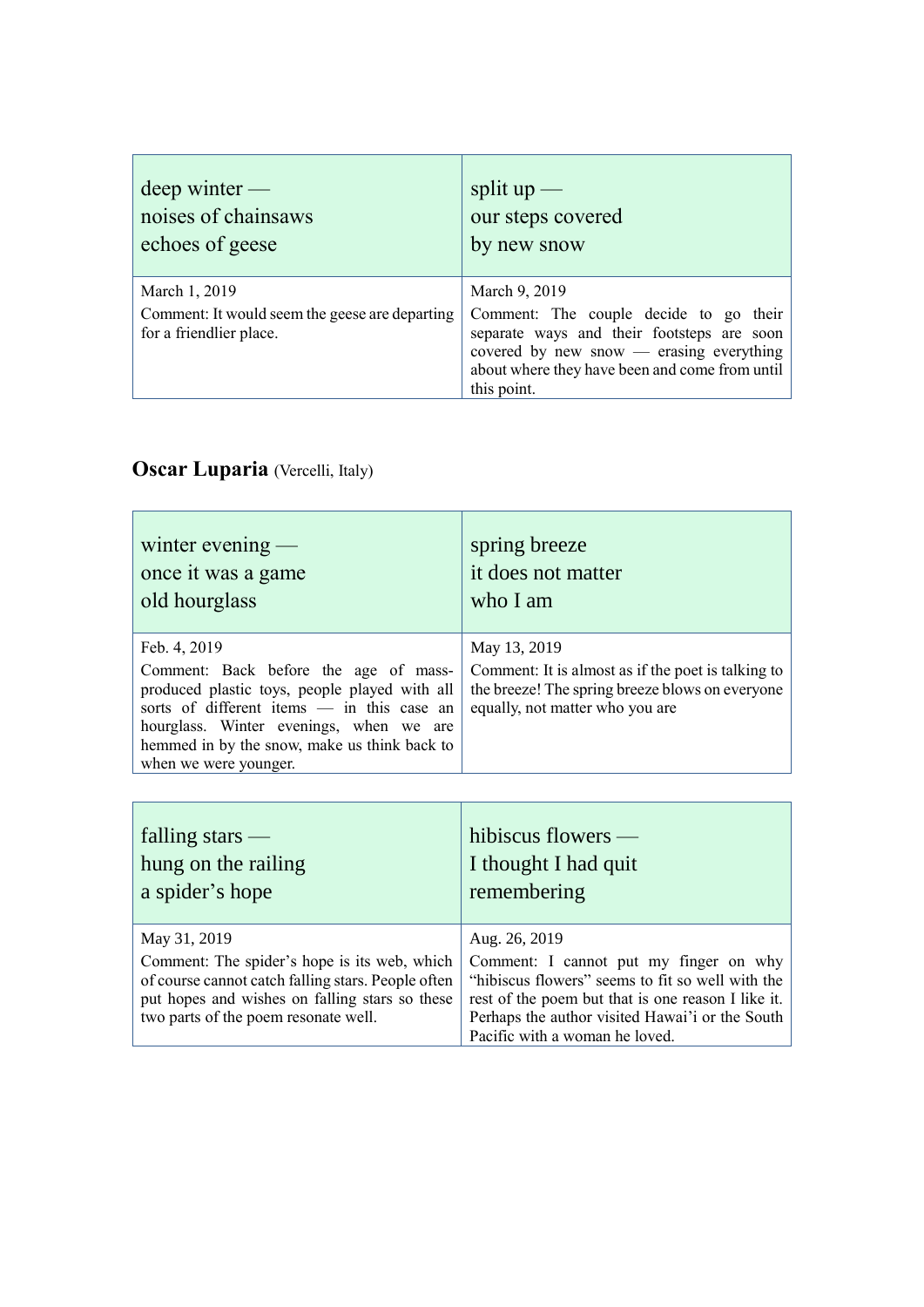| faraway thunder $-$                                                                                                                                | homemade jam                                                                                                                                                                                                                                                                                                       |
|----------------------------------------------------------------------------------------------------------------------------------------------------|--------------------------------------------------------------------------------------------------------------------------------------------------------------------------------------------------------------------------------------------------------------------------------------------------------------------|
| the song of cicadas                                                                                                                                | my right knee                                                                                                                                                                                                                                                                                                      |
| becomes louder                                                                                                                                     | still bruised                                                                                                                                                                                                                                                                                                      |
| Sept. 19, 2019<br>Comment: When the rain arrives, the cicada<br>songs will be drowned out and there will be no<br>mating, so now they sing louder. | Dec. 23, 2019<br>Comment: I'm not really sure why these two<br>elements go together so well. Perhaps it's<br>because the fruit in jam is often squashed, or<br>because bruised fruit goes into jam while fresh<br>fruit is eaten "as is." The darker color of jam<br>versus the original fruit also comes to mind. |

# **Tommy Ichimiya** (Ibaraki, Japan)

**F** 

| two students talk                                                                                                     | leaving home                           |
|-----------------------------------------------------------------------------------------------------------------------|----------------------------------------|
| face to face                                                                                                          | nobody sees me off                     |
| winter twilight                                                                                                       | except the cold wind                   |
| Feb. 7, 2019<br>Comment: Students nowadays often only talk<br>via their smartphones. Winter twilight matches<br>well. | April 8, 2019<br>Comment: So poignant! |

| decided to endure                                  | no chance to see you                                |
|----------------------------------------------------|-----------------------------------------------------|
| my dreary life                                     | for a long time                                     |
| bamboo autumn                                      | cold tofu                                           |
| July 17, 2019                                      | July 24, 2019                                       |
| Comment: All other plants are green with spring    | Comment: The author feels like bland, cold,         |
| and only the bamboo turns brown as if it were      | tofu, lacking color, as he eats his tofu and thinks |
| autumn. The thoughts of suicide and the bamboo     | about how long it has been since he has seen the    |
| stand being so thick that it seems one is caged in | one he thinks about.                                |
| are also images that come to mind.                 |                                                     |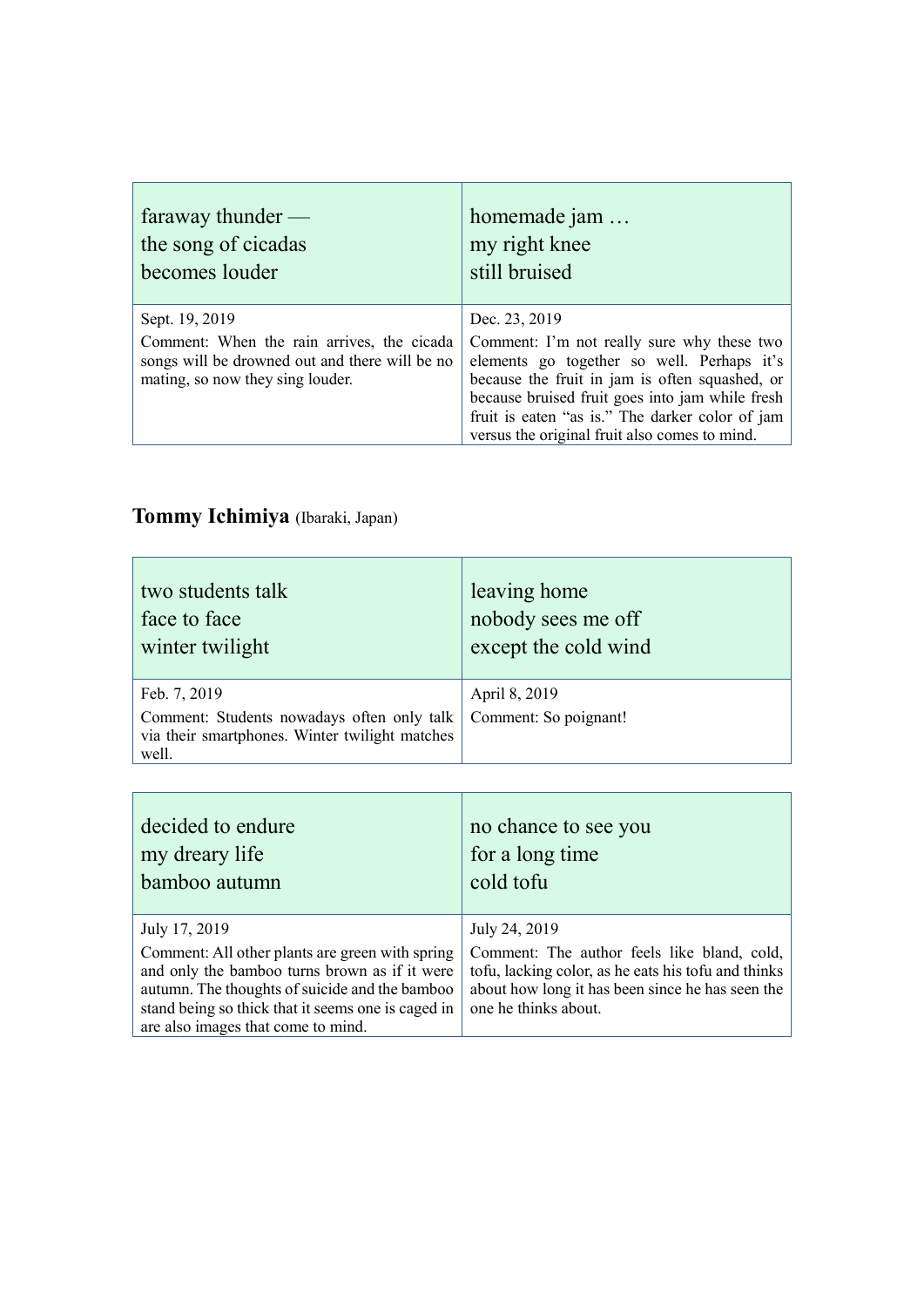## **Violeta Urda** (Bucharest, Romania)

| delayed divorce —<br>icicles hanging from roof<br>begin to melt                                                                                                                                                                                                                                                                                                                                                                                                                                                                                                                                                                                                                                                                                                                               | spring wind turns over<br>$diary$ pages —<br>first kiss                                                                                                                                                |
|-----------------------------------------------------------------------------------------------------------------------------------------------------------------------------------------------------------------------------------------------------------------------------------------------------------------------------------------------------------------------------------------------------------------------------------------------------------------------------------------------------------------------------------------------------------------------------------------------------------------------------------------------------------------------------------------------------------------------------------------------------------------------------------------------|--------------------------------------------------------------------------------------------------------------------------------------------------------------------------------------------------------|
| Feb. 9, 2019<br>Comment: The addition of "the" or "our" in<br>front of "roof" is needed, but would change the<br>nuance. It seems as if the couple have started to<br>warm to each other again while the divorce<br>proceedings were delayed. "the" would be the<br>more "haiku-esque" addition.                                                                                                                                                                                                                                                                                                                                                                                                                                                                                              | April 25, 2019<br>Comment: The spring wind flips the pages until<br>the entry of her first kiss is laid bare. Spring, of<br>course, works much better than any other kind<br>of wind would have.       |
| state of war $-$<br>on the barbed wire<br>a butterfly                                                                                                                                                                                                                                                                                                                                                                                                                                                                                                                                                                                                                                                                                                                                         | patch of sky $-$<br>grandma is mending<br>a light shawl                                                                                                                                                |
| July 5, 2019<br>Comment: This haiku is extremely similar to one<br>by Goran Gatalica of Croatia:<br>thinking of war<br>wrapped in barbed wire<br>fragile butterfly                                                                                                                                                                                                                                                                                                                                                                                                                                                                                                                                                                                                                            | Sept. 23, 2019<br>Comment: "Patch" and "mending" go together<br>but the similarity does not detract from the haiku<br>because a concrete image is visible for each, and<br>it does not seem contrived. |
| which was selected by Haiku Master Kai<br>Hasegawa as the best haiku in the Basho-an<br>International English Haiku Competition of<br>2018. It is not uncommon for two poets to have<br>the same idea and use many of the same words<br>and/or expressions when composing haiku. This<br>is called "ruiku" (similar haiku) or "ruisou"<br>(similar thought pattern) in Japanese. Beginners<br>often try to emulate the masters and "ruiku" are<br>common but when a seasoned poet realizes<br>someone else has already made a similar haiku,<br>they should throw their poem away and seek true<br>originality. If the poet had made the last line "a<br>chrysalis," they would instead be accessing the<br>vertical dimension in poetry and be building on<br>the work of the previous poet. |                                                                                                                                                                                                        |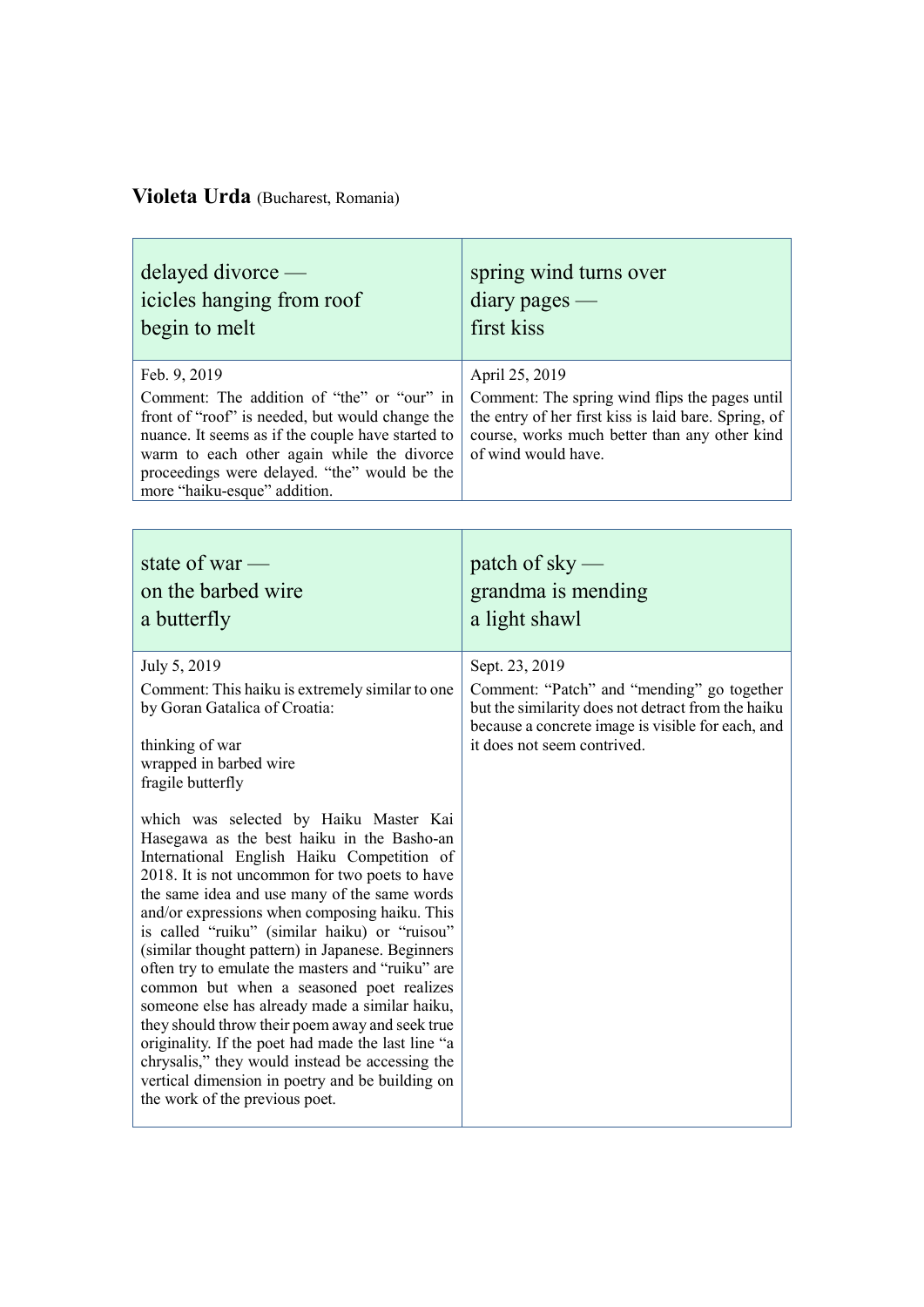#### **Oana Boazu** (Galati, Romania)

| cat paw traces —                                                                                                                                                                                                                                                               | left to dry                                                                                                     |
|--------------------------------------------------------------------------------------------------------------------------------------------------------------------------------------------------------------------------------------------------------------------------------|-----------------------------------------------------------------------------------------------------------------|
| the sound of snow                                                                                                                                                                                                                                                              | hay bales became green                                                                                          |
| stratifying                                                                                                                                                                                                                                                                    | after the rain                                                                                                  |
| Feb. 12, 2019<br>Comment: I can imagine the sound of stratified<br>snow being stepped on by a cat but not of the<br>snow stratifying in the first place. Here only the<br>footprints of the cat are visible, not the cat itself,<br>so the soundless sound is truly perceived. | Oct. 29, 2019<br>Comment: The hay was not completely dead and<br>sprouts back into life when it is rained upon. |

#### **Valeria Barouch** (Cologny, Switzerland)

chiaroscuro winter's mountain canvas only a draft

#### Feb. 18, 2019

Comment: "Chiaroscuro" refers to strong contrasts between light and shadow, so we can imagine dark, bare rocks and snow on the magnet and, once room and melts again mountain. As the snow piles up and melts again the scenery changes and this is captured well in "only a draft."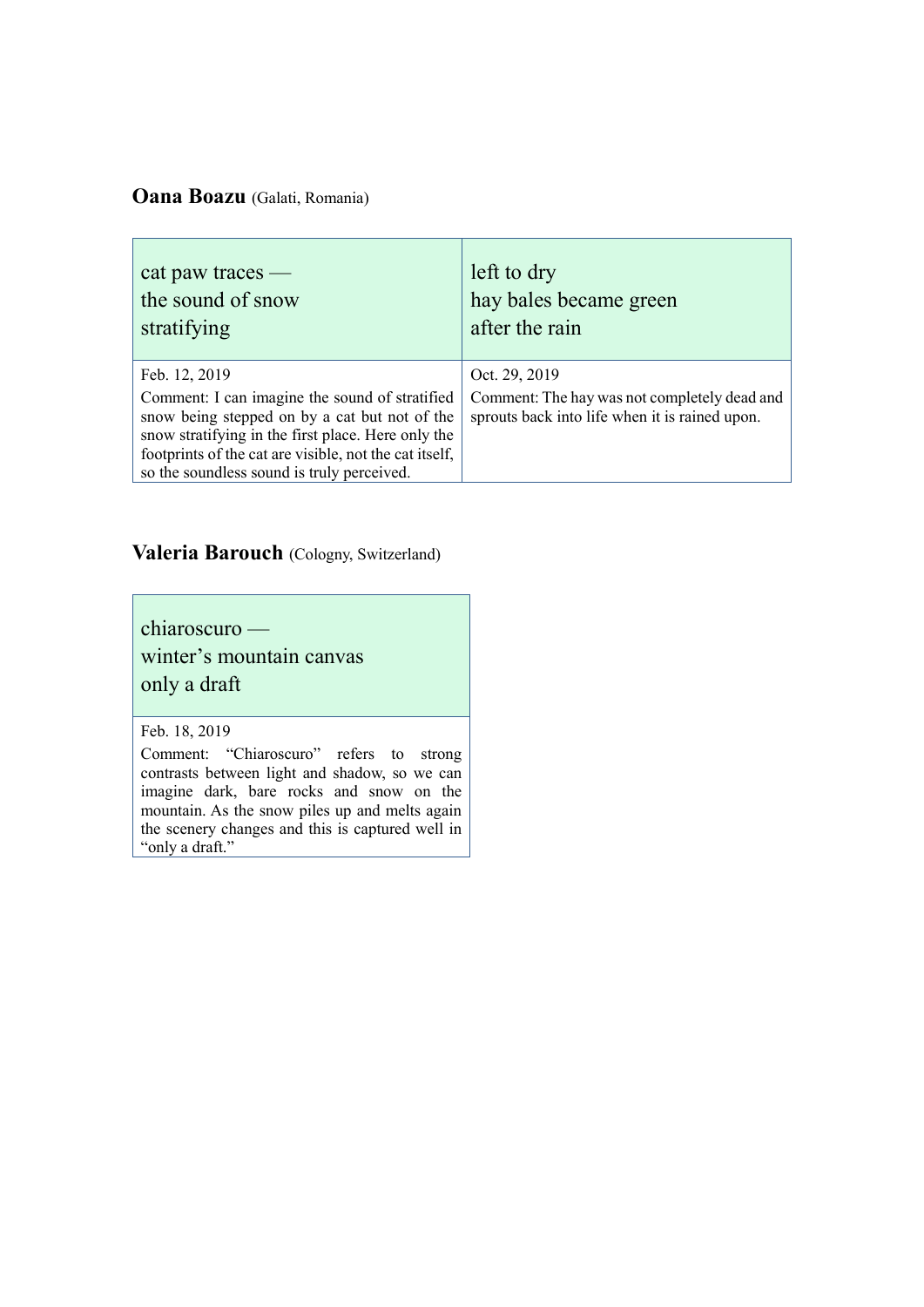## **Mario Massimo Zontini** (Parma, Italy)

| Winter night<br>I think of her $-$<br>the cold moon                                                                                                                                                                                                                                                                                  | blooming wisteria<br>at the crossroads and<br>traffic as usual                                                                                                                                                                                                                                                       |
|--------------------------------------------------------------------------------------------------------------------------------------------------------------------------------------------------------------------------------------------------------------------------------------------------------------------------------------|----------------------------------------------------------------------------------------------------------------------------------------------------------------------------------------------------------------------------------------------------------------------------------------------------------------------|
| Feb. 21, 2019<br>Comment: It is almost as if the woman herself is<br>like the cold moon, but reading the haiku again<br>and interpreting the dash as a "kireji," we realize<br>that it is winter night and the author is<br>remembering his love fondly, but the moon<br>looks down detachedly and coldly on the whims<br>of humans. | June 7, 2019<br>Comment: The poet notices the wisteria's purple<br>blooms but those around do not. Even though we<br>are at the crossroads, everything is business as<br>usual.                                                                                                                                      |
|                                                                                                                                                                                                                                                                                                                                      |                                                                                                                                                                                                                                                                                                                      |
| summer twilight<br>the godwit's shadow fades<br>on the river spit                                                                                                                                                                                                                                                                    | All Souls' Day<br>in the cemetery<br>the wind is colder                                                                                                                                                                                                                                                              |
| Aug. 2, 2019<br>Comment: The godwit, or sandpiper, has its<br>image reflected in the thin sheen of water<br>covering the sand. As the sun sets, its reflection<br>becomes less and less distinct until finally it<br>disappears.                                                                                                     | Nov. 2, 2019<br>Comment: On this day of remembrance for those<br>who have died, the wind feels colder. Possibly a<br>different second line would improve the haiku<br>by introducing something more foreign to the<br>remainder of the poem since everything goes<br>together maybe too well in the present version. |

## **Angelica Seithe** (Wettenberg, Germany)

two pairs of boots facing each other — one on tiptoe

Feb. 22, 2019 Comment: We imagine the relationship between the owners of each pair.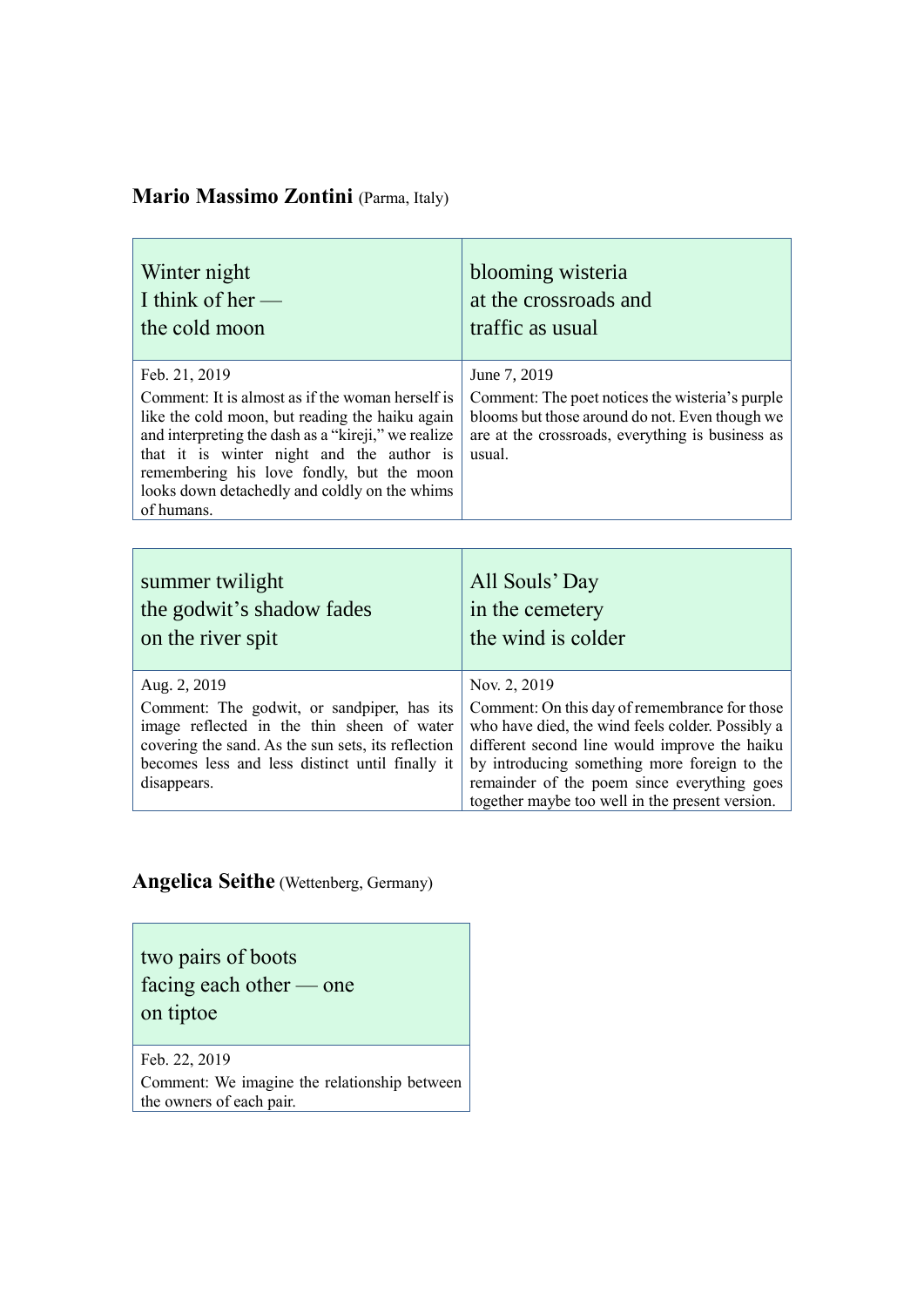#### **Eleonore Nickolay** (France)

## Indian summer my friend's smile on her last photo

#### Feb. 23, 2019

Comment: Since it is the "last photo," perhaps the friend is now dead. The cold weather is broken by an Indian summer, where the weather suddenly gets warm. The friend's smile is warm like an Indian summer.

#### **Mark Miller** (Shoalhaven Heads, Australia)

| gone                                          | roadside stall                                |
|-----------------------------------------------|-----------------------------------------------|
| from the trembling branch the bird            | with the strawberry seedlings                 |
| I'll never know                               | the snail comes free                          |
| Feb. 25, 2019                                 | March 19, 2019                                |
| Comment: One can imagine this is spring since | Comment: If the stall had someone manning it  |
| the branch is supple enough to be trembling.  | they would surely have brushed off the snail. |

after the deluge facedown in the gutter a missing person poster

Dec. 12, 2019

Comment: The pivot from dead person to missing person poster is done with style.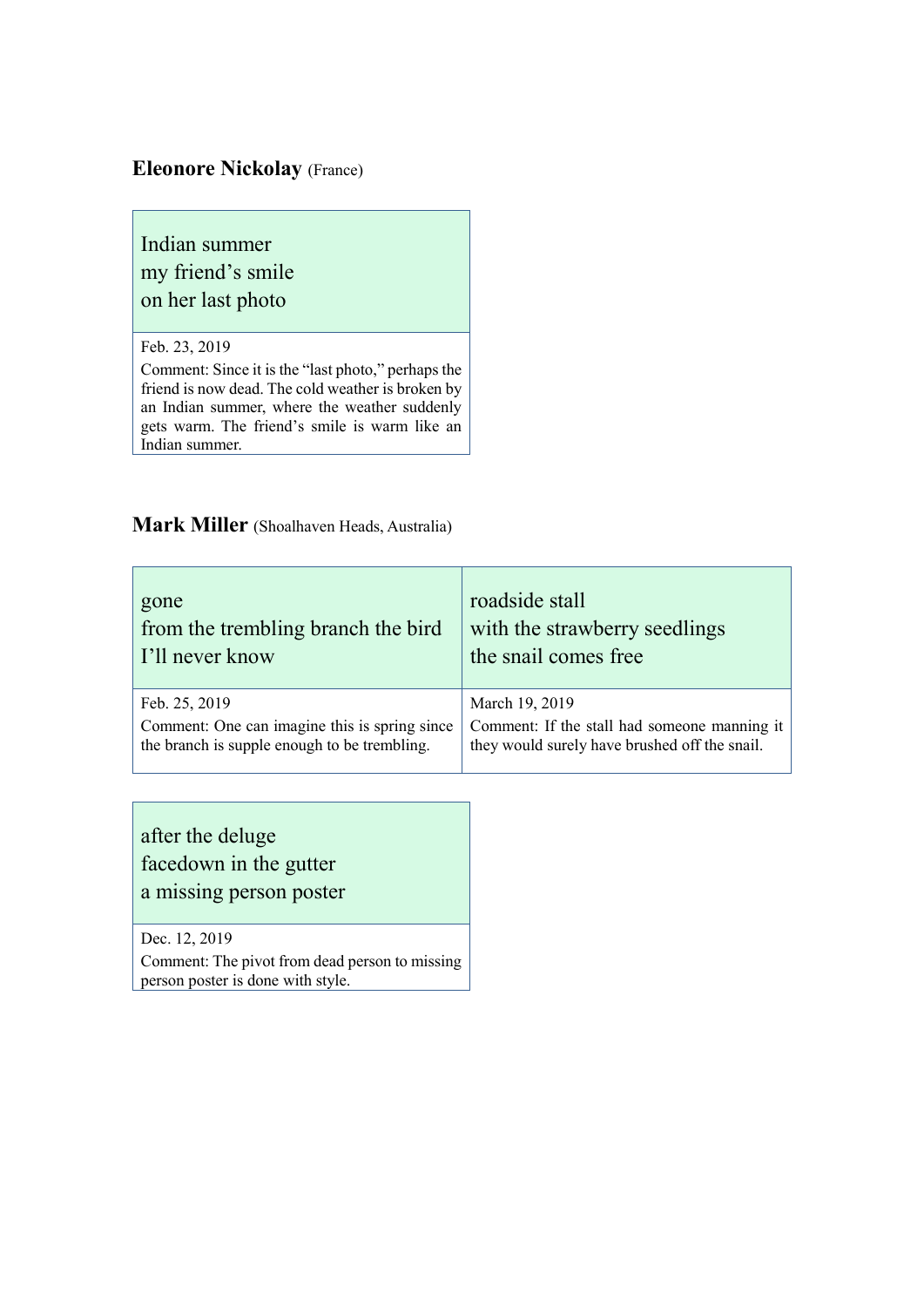#### **Barnabas I. Adeleke** (Osun State, Nigeria)

wind chimes are silent … overripe mangoes hang in the treetop

#### Feb. 27, 2019

Comment: The oppressing heat of summer with no breeze is heightened by "overripe." The hanging mangoes themselves could be imagined as silent wind chimes.

#### **Alan Summers** (Wiltshire, England)

| snowmelt                                                                                                                                                                                                                                                                                                                                                                                                                                                                                                                                                                                                      | green walnuts                                                                                                                                                                                                                                                                                                                                                                                                                                                                            |
|---------------------------------------------------------------------------------------------------------------------------------------------------------------------------------------------------------------------------------------------------------------------------------------------------------------------------------------------------------------------------------------------------------------------------------------------------------------------------------------------------------------------------------------------------------------------------------------------------------------|------------------------------------------------------------------------------------------------------------------------------------------------------------------------------------------------------------------------------------------------------------------------------------------------------------------------------------------------------------------------------------------------------------------------------------------------------------------------------------------|
| a river begins giving                                                                                                                                                                                                                                                                                                                                                                                                                                                                                                                                                                                         | we gather them                                                                                                                                                                                                                                                                                                                                                                                                                                                                           |
| back its sky                                                                                                                                                                                                                                                                                                                                                                                                                                                                                                                                                                                                  | before stars                                                                                                                                                                                                                                                                                                                                                                                                                                                                             |
| Feb. 28, 2019<br>Comment: The river water comes from melted<br>snow that fell from the sky. The combination of<br>"snowmelt" and "begins giving" suggests that<br>the "river" is a riverbed and that water is starting<br>to appear in it due to snow beginning to melt. Is<br>the sky reflected in the water? Or perhaps the<br>"snowmelt" is a torrent of water that has flowed<br>under the frozen river, and "begins giving"<br>signifies that the water has reached a lake or the<br>sea. I was drawn to this haiku but still fail to<br>grasp a concrete image of what the poet is trying<br>to convey. | June 26, 2019<br>Comment: Green walnuts can be used to make<br>liqueurs, chutneys or can be pickled. As they<br>need to be picked before the seed shell hardens<br>into the "nut" which we are all familiar with, this<br>haiku is probably set in late May or June. They<br>were more commonly eaten in the days before<br>mass-produced walnut "nuts," so "stars" evokes<br>not only the points of light that resonate with<br>each individual fruit, but also the passage of<br>time. |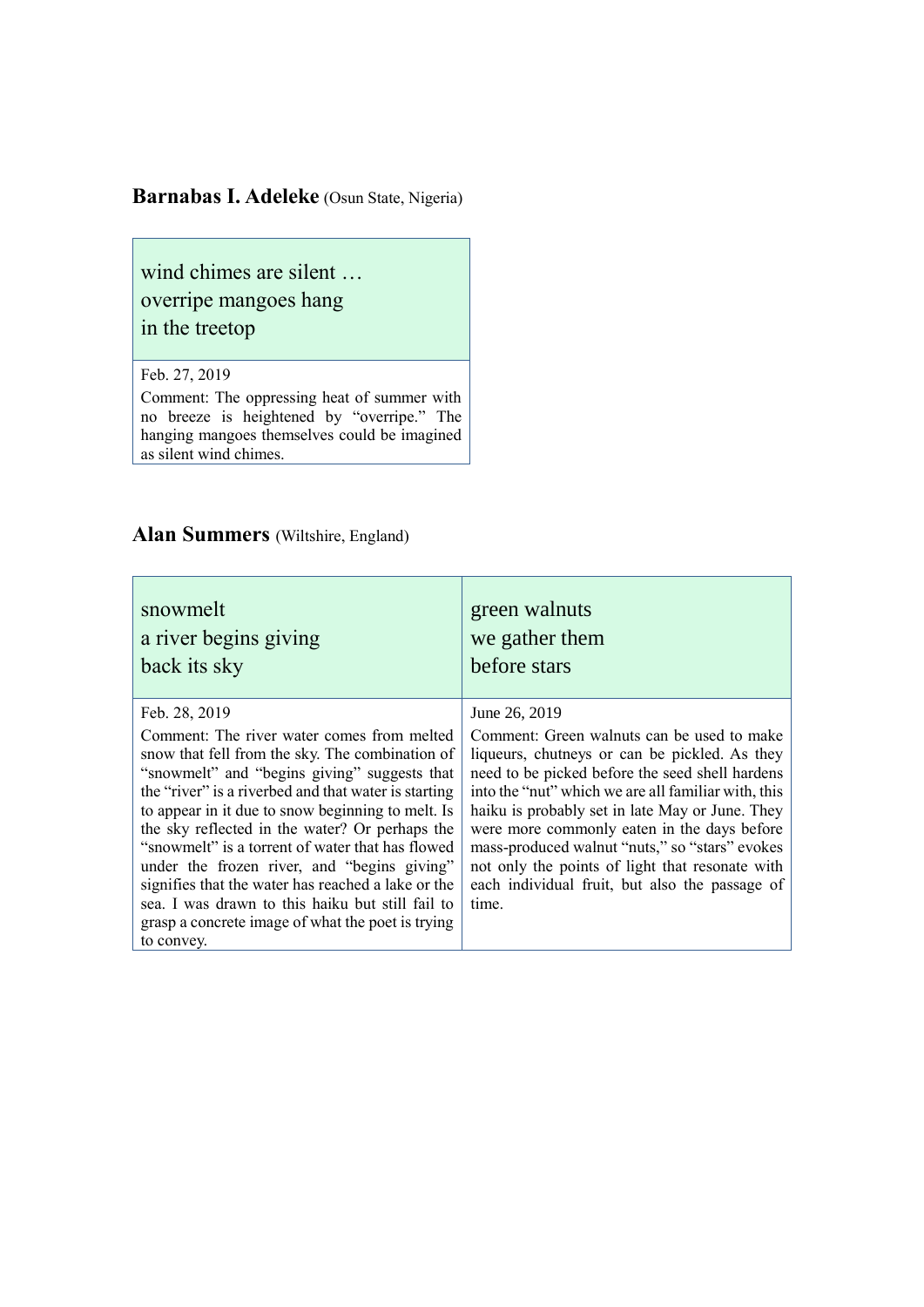# **Marina Bellini** (Mantua, Italy)

| on the train platform                                                                                                                                                                                                      | Father's Day —                                                                                                                                           |
|----------------------------------------------------------------------------------------------------------------------------------------------------------------------------------------------------------------------------|----------------------------------------------------------------------------------------------------------------------------------------------------------|
| I love you — written                                                                                                                                                                                                       | the branch and the one cut-down                                                                                                                          |
| on snow dust                                                                                                                                                                                                               | have blossomed all at once                                                                                                                               |
| March 6, 2019<br>Comment: This haiku not only expertly paints a<br>picture that tells a whole story, but hints at the<br>way distance can cause love to be more<br>ephemeral and fragile, through the thin "snow<br>dust." | April 30, 2019<br>Comment: As a father myself, for some reason<br>this haiku resonates with me so much that it was<br>one of my favorities for the year. |

# **Elisabetta Castagnoli** (Modena, Italy)

| fresh lips                                                                                                                                                                                                                                                                                                                                                                                                                                                                    | the wheat grows                                                                                                        |
|-------------------------------------------------------------------------------------------------------------------------------------------------------------------------------------------------------------------------------------------------------------------------------------------------------------------------------------------------------------------------------------------------------------------------------------------------------------------------------|------------------------------------------------------------------------------------------------------------------------|
| on the soldier's cheek $-$                                                                                                                                                                                                                                                                                                                                                                                                                                                    | the green colour                                                                                                       |
| snowflake                                                                                                                                                                                                                                                                                                                                                                                                                                                                     | of my father's eyes                                                                                                    |
| March 7, 2019<br>Comment: The soldier is being kissed on the<br>cheek, so we can assume it is not their lover.<br>"Fresh" implies that the kisser is a younger<br>female, perhaps the soldier's daughter? "Fresh"<br>could alternatively imply that the lips were a<br>new pair, not the ones that the soldier is used to,<br>but the juxtaposition of "snowflake" causes us to<br>imagine their young daughter and the fragility of<br>life as the soldier heads off to war. | June 25, 2019<br>Comment: The addition of the word "grows"<br>suggests the wheat is green and not yet full of<br>seed. |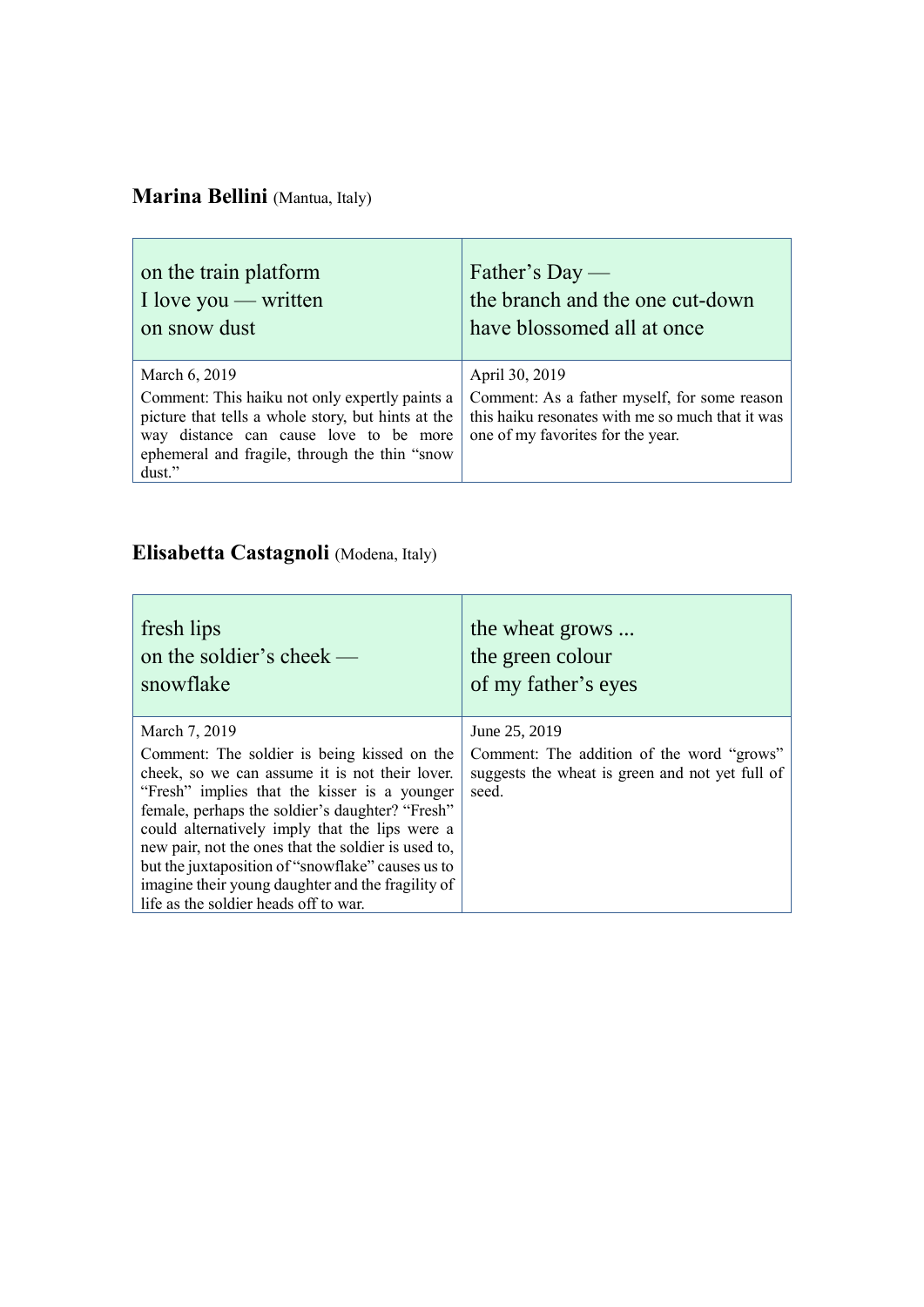### **Luca Cenisi** (Pordenone, Italy)

light snowfall —

# dancing around

her real question

March 8, 2019

Comment: Very good juxtaposition. The cold associated with the snowfall also suggests that giving the honest answer to her question may not be a good idea.

### **Helen Buckingham** (Somerset, U.K.)

| snow meanders<br>through the silver birch trail<br>all is starlight                                                                                          | craft show over<br>the spider<br>spins on                                                                                                                                                                                                                                                                                       |
|--------------------------------------------------------------------------------------------------------------------------------------------------------------|---------------------------------------------------------------------------------------------------------------------------------------------------------------------------------------------------------------------------------------------------------------------------------------------------------------------------------|
| March 11, 2019                                                                                                                                               | April 19, 2019                                                                                                                                                                                                                                                                                                                  |
| Comment: Although snow also lies between the<br>birches, it does not stand out as much as the<br>snow that lies on the trail and shines in the<br>starlight. | Comment: The emptiness of the space that the<br>craft show was held in comes across well.<br>"Craft" and "spins" are a little too similar or<br>related for the juxtaposition to cause the sparks<br>of an "aha!" moment so probably another<br>element or entity could be added to the haiku to<br>give it more depth/meaning. |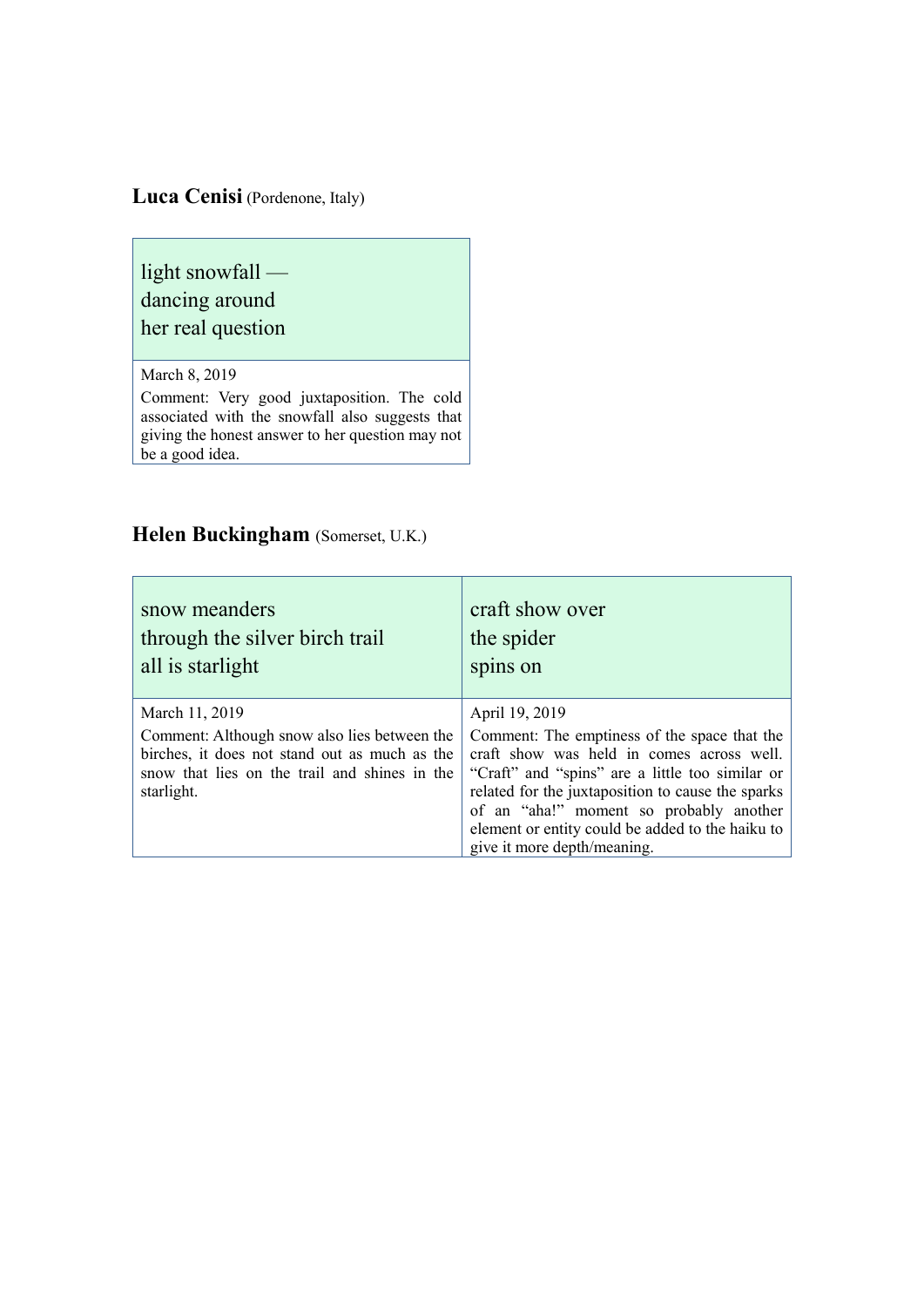| at the foot                                                                                                                                                                                                                                                                                                                                                                              | vernal equinox                                                                                                                                                                                                                                                                                                                                                                                                                                                                                                                                                                                                                                                                                                                                                                           |
|------------------------------------------------------------------------------------------------------------------------------------------------------------------------------------------------------------------------------------------------------------------------------------------------------------------------------------------------------------------------------------------|------------------------------------------------------------------------------------------------------------------------------------------------------------------------------------------------------------------------------------------------------------------------------------------------------------------------------------------------------------------------------------------------------------------------------------------------------------------------------------------------------------------------------------------------------------------------------------------------------------------------------------------------------------------------------------------------------------------------------------------------------------------------------------------|
| of the fire escape                                                                                                                                                                                                                                                                                                                                                                       | a shower cap of petals                                                                                                                                                                                                                                                                                                                                                                                                                                                                                                                                                                                                                                                                                                                                                                   |
| bluebells tremble                                                                                                                                                                                                                                                                                                                                                                        | for the snowman                                                                                                                                                                                                                                                                                                                                                                                                                                                                                                                                                                                                                                                                                                                                                                          |
| April 27, 2019<br>Comment: By using "foot" rather than another<br>word such as "base," we imagine a person's foot<br>at the same time as picturing the bottom of the<br>stairs and the bluebells trembling because a foot<br>just passed them in close proximity. This<br>secondary image that is not actually included<br>explicitly in the haiku gives it greater depth.<br>Masterful! | May 1, 2019<br>Comment: The spring equinox occurs around<br>March 20 in the northern hemisphere. It is when<br>the days and nights are equal in length, and a<br>pivot in the seasons is keenly felt. This pivot is<br>expressed well with the juxtaposition of snow<br>and petals. If it were a "hat" or a "bonnet" of<br>petals one could imagine that the petals were<br>falling directly on the snowman and enough of<br>them stuck to its head that it looked like some<br>kind of hat. However, "a shower cap of petals"<br>is not easily imagined, so we can deduce that a<br>child has collected petals and filled a shower cap<br>with them. Whether they have put this on the<br>snowman's head or whether they have just<br>brought it as a present is not immediately clear. |

| manning the entrance                                                                                                                            | school's out                                                                                                                                                                                                                                                                                                                                                                                                                                                                                                                                                                                                   |
|-------------------------------------------------------------------------------------------------------------------------------------------------|----------------------------------------------------------------------------------------------------------------------------------------------------------------------------------------------------------------------------------------------------------------------------------------------------------------------------------------------------------------------------------------------------------------------------------------------------------------------------------------------------------------------------------------------------------------------------------------------------------------|
| to The Mining Museum                                                                                                                            | make-up on                                                                                                                                                                                                                                                                                                                                                                                                                                                                                                                                                                                                     |
| he shrinks from the sun                                                                                                                         | crocuses in the wind                                                                                                                                                                                                                                                                                                                                                                                                                                                                                                                                                                                           |
| June 21, 2019<br>Comment: The man must have worked in the<br>mines himself and is not used to the sun. For<br>some reason Gollum comes to mind. | July 20, 2019<br>Comment: There are many species of crocus and<br>these can bloom any time from autumn to spring<br>so it is difficult to place this haiku in a particular<br>season. The image of girls putting on makeup as<br>soon as the school bell rings to signal their<br>freedom for the day and perhaps to look their<br>best for the boys suggests early spring $-$<br>especially since crocuses can sometimes be one<br>of the first flowers to bloom, even when there is<br>still snow. The waxy cuticle that protects crocus<br>petals from frost also resonates well with the<br>girls' makeup. |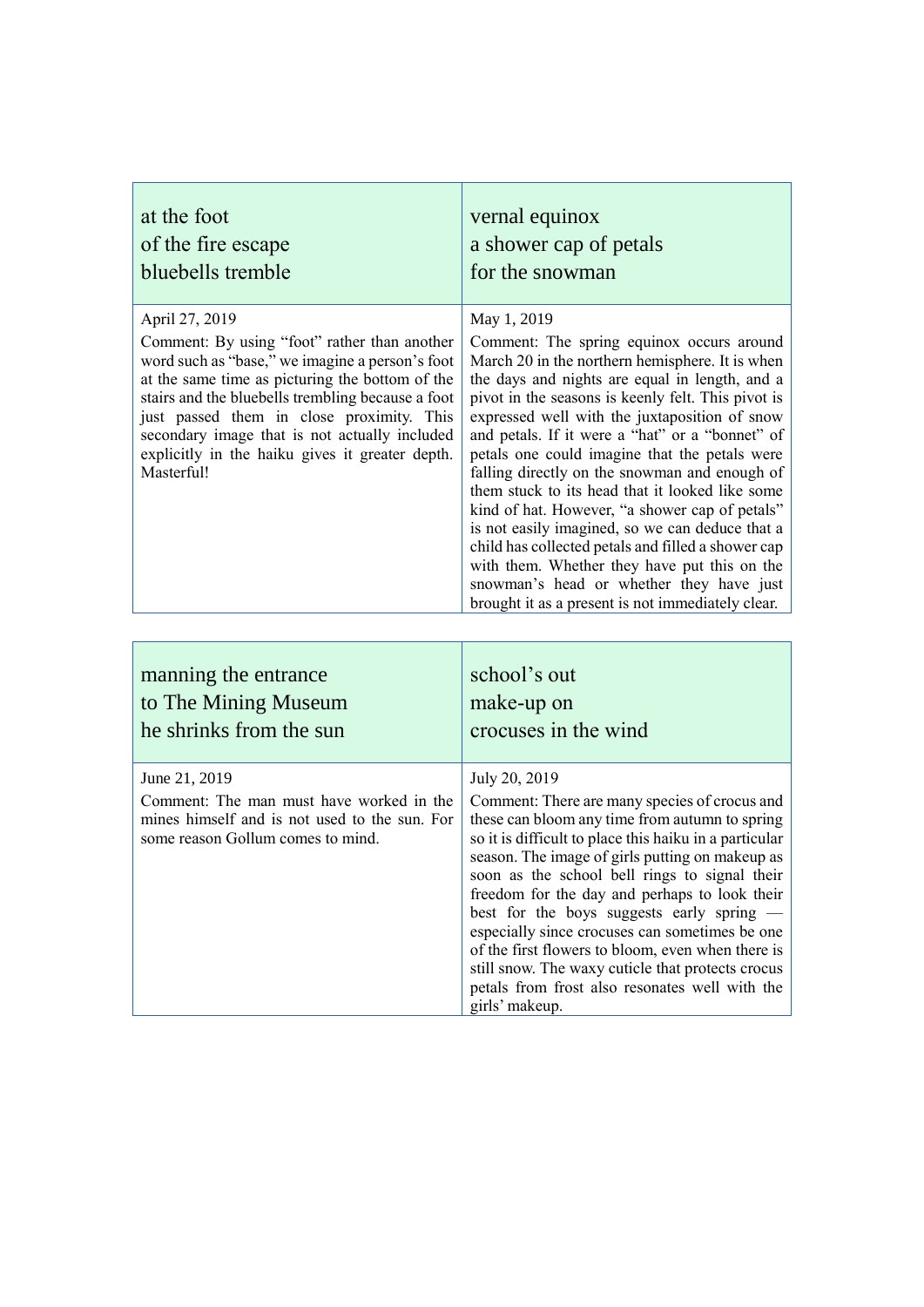| October sunset                                                                                                                                                                                                                                                                                                                                                                                                     | hunter's moon                                                                                                                                                                        |
|--------------------------------------------------------------------------------------------------------------------------------------------------------------------------------------------------------------------------------------------------------------------------------------------------------------------------------------------------------------------------------------------------------------------|--------------------------------------------------------------------------------------------------------------------------------------------------------------------------------------|
| a barrowload                                                                                                                                                                                                                                                                                                                                                                                                       | the tawny owl throws                                                                                                                                                                 |
| of orange                                                                                                                                                                                                                                                                                                                                                                                                          | its hoot                                                                                                                                                                             |
| Oct. 4, 2019<br>Comment: Since the barrowload is of orange and<br>not oranges, we first imagine that it is full of the<br>orange light of the sunset. Since the<br>wheelbarrow would not actually reflect orange<br>if it were metal, we then imagine it is full of<br>oranges, pumpkins or some other load of orange<br>fruit or vegetables, and that it is they that are<br>glowing in the orange of the sunset. | Oct. 30, 2019<br>Comment: Owl and "hunter" of course fit well<br>together so the novelty in this haiku is in<br>"throws." Its hoot is thrown like a hunter would<br>throw his spear. |

### **Cezar-Florin Ciobika** (Botosani, Romania)

new music to listen to this week melting ice

March 13, 2019

Comment: Perhaps the author has been hemmed in by the snow and did not visit their favorite music shop over the winter. Now as the ice is melting, their psychological ice has also melted and they are out and about, doing new things.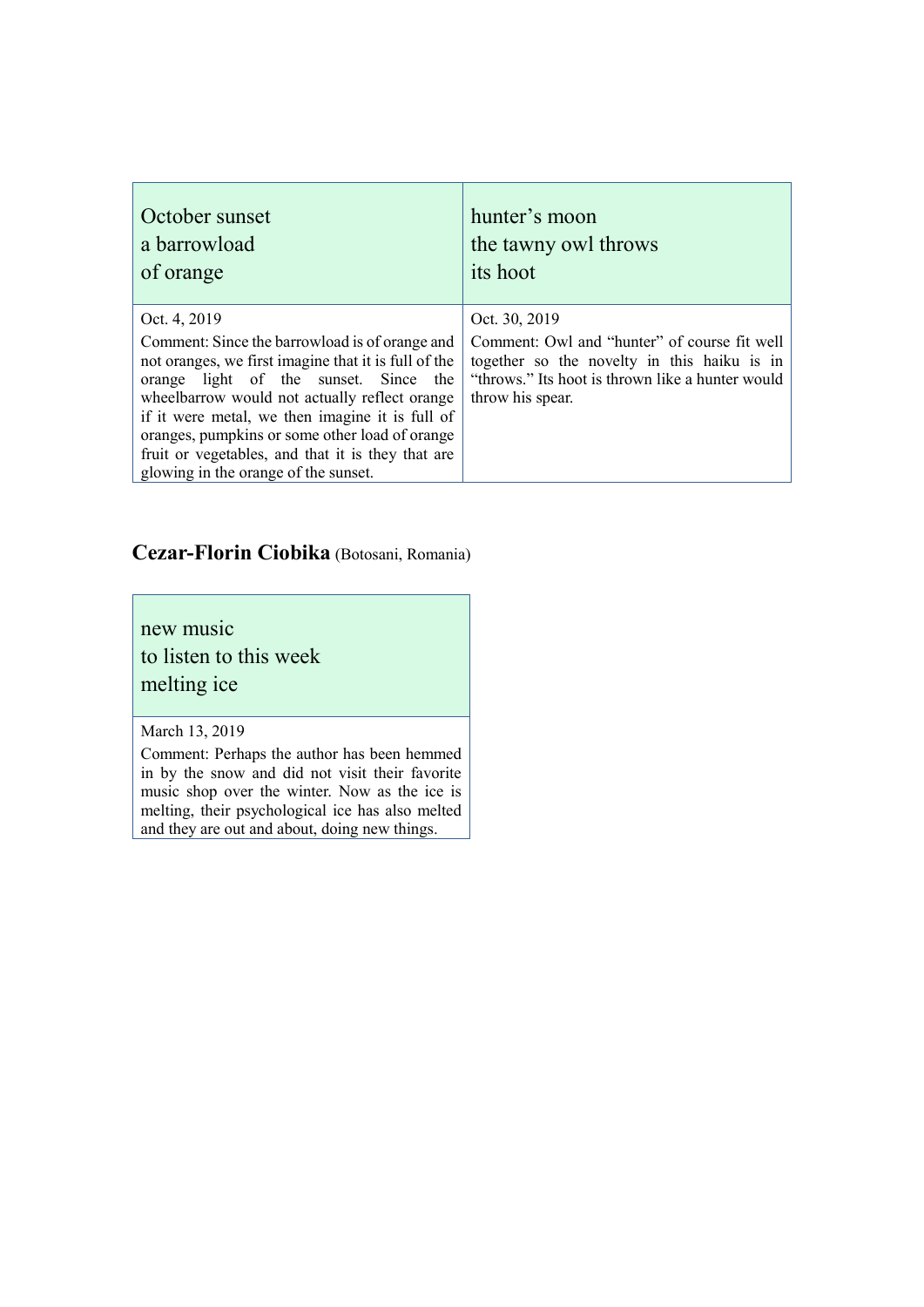# **Vincenzo Adamo** (Trapani, Italy)

| plum jam $-$<br>grandchildren can not read<br>the dialect                                                                                                                                                                                                                   | a cicada<br>at the temple in the morning<br>my mother sings                                                                                                                                                                            |
|-----------------------------------------------------------------------------------------------------------------------------------------------------------------------------------------------------------------------------------------------------------------------------|----------------------------------------------------------------------------------------------------------------------------------------------------------------------------------------------------------------------------------------|
| March 14, 2019<br>Comment: The handwritten label on the jar of<br>homemade plum jam was written by the<br>children's grandmother in her local dialect. This<br>haiku speaks to the homogenization of so much<br>language and culture that has accompanied<br>modernization. | May 25, 2019<br>Comment: The poet's mother is singing but it is<br>not clear if the cicada is singing or not. We<br>imagine reincarnation of either the mother into a<br>cicada or vice versa because the scene is set at a<br>temple. |
|                                                                                                                                                                                                                                                                             |                                                                                                                                                                                                                                        |

| mother's day                                      | courgette flowers $-$                                 |
|---------------------------------------------------|-------------------------------------------------------|
| a swallow hatches                                 | my mother at the wash-house                           |
| in another's house                                | toils and sings                                       |
| June 1, 2019                                      | July 4, 2019                                          |
| Comment: Rather than the swallow hatching in      | Comment: Courgette flowers or squash                  |
| a different nest, which is highly unlikely,       | blossoms are the large yellow flowers of the          |
| "another's house" must refer to a human's house   | zucchini bush. They are highly perishable and         |
| in which the swallow's nest is found. Through     | not found often in stores, so we imagine those in     |
| the phrase "in another's," the bird and the human | the haiku to still be attached to their parent plant. |
| are both placed on the same level. "Mother's      | The large yellow petals remind one of billowing       |
| Day" is an interesting juxtaposition.             | garments.                                             |

| the empty chair $-$                             | full moon night                                                                 |
|-------------------------------------------------|---------------------------------------------------------------------------------|
| where Grandpa used to sing                      | the beggar writes                                                               |
| a nightingale                                   | a letter to the powerful                                                        |
| July 22, 2019<br><b>Comment: Reincarnation?</b> | Aug. 17, 2019<br>Comment: Strange things happen on the night of<br>a full moon! |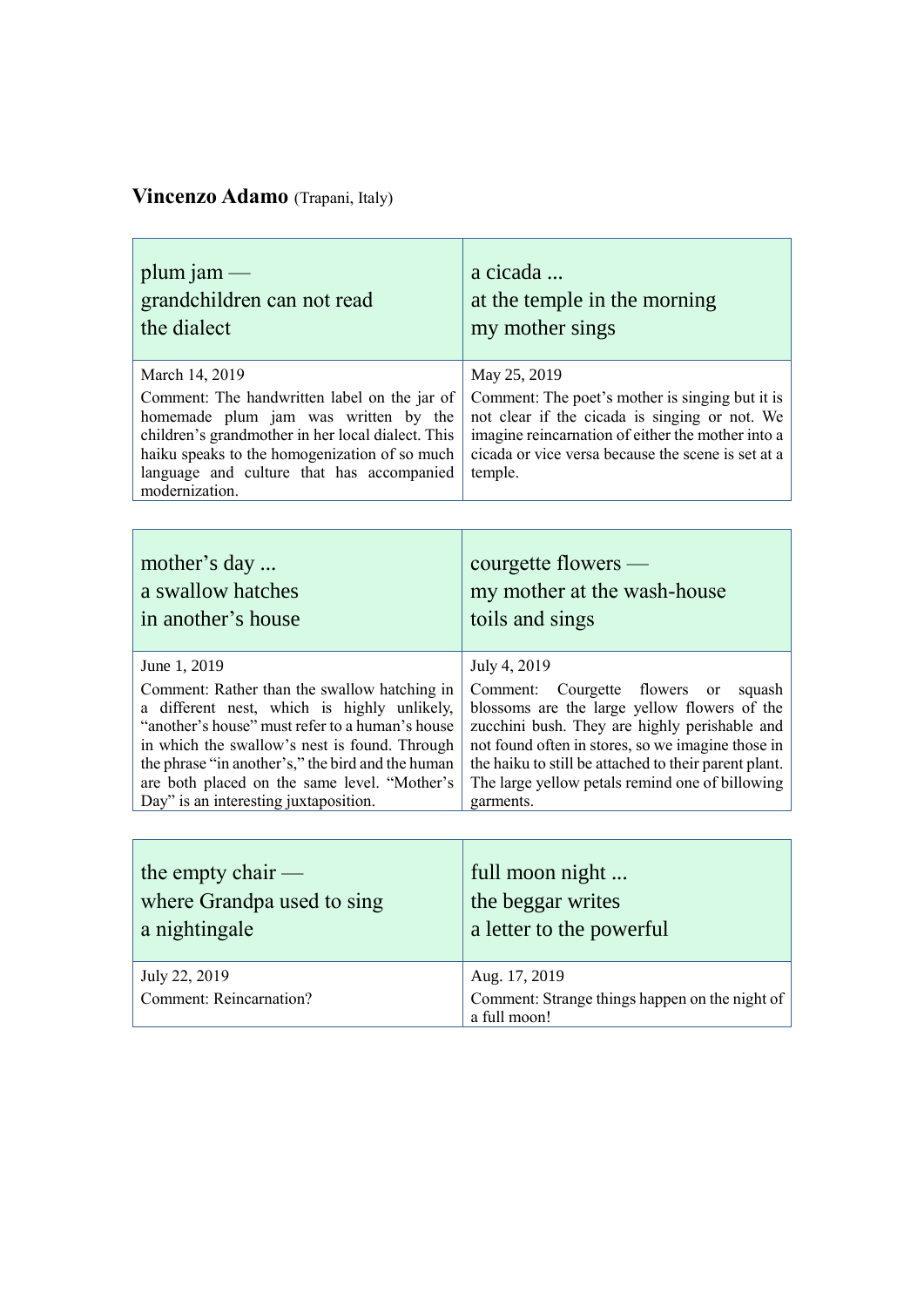#### sick wife

the autumn breeze

caresses me

Oct. 28, 2019

Comment: Solace in the autumn breeze but a reminder that it touches all equally and one day the poet too will enter their own Autumn.

#### **Christine Horner** (California, USA)

first wind in the pines all the animals I've known come to mind

March 15, 2019

Comment: "Animals I've known" suggests not just a list of animals in general but only the ones that the author has known on an individual, personal level — such as pets. In this case "all" does not necessarily suggest many different species of animals — just many different individuals. The past tense suggests the majority of these animals have passed on. The "first wind" is both still cold, bringing pathos to the poem, but also suggests a new beginning.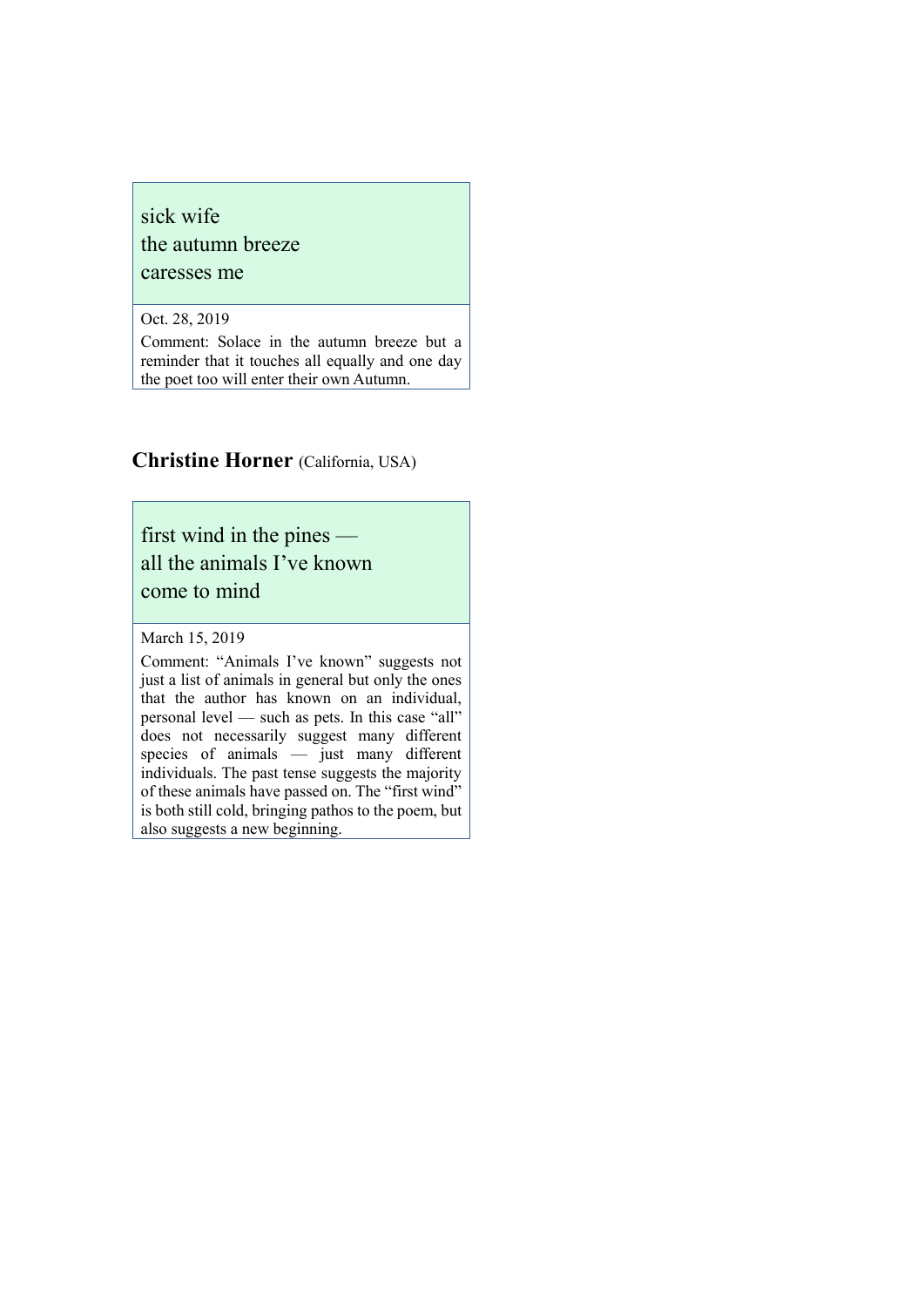### **K. Ramesh** (Chennai, India)

| farm house visit                                                                                                                                                                                                                                                                                                                                                                                                   | crickets chirping                                                  |
|--------------------------------------------------------------------------------------------------------------------------------------------------------------------------------------------------------------------------------------------------------------------------------------------------------------------------------------------------------------------------------------------------------------------|--------------------------------------------------------------------|
| the smallest puppy                                                                                                                                                                                                                                                                                                                                                                                                 | the white curtain full                                             |
| keeps on barking                                                                                                                                                                                                                                                                                                                                                                                                   | of moonlight                                                       |
| March 16, 2019<br>Comment: At first read it seems like the<br>youngest puppy, with the least experience of<br>humans, keeps barking at the visitor, but since<br>puppies are born in a litter they are all around<br>the same age and should have the same<br>experiences. Rather, "smallest" suggests a runt.<br>Perhaps it barks to be noticed and/or to show it<br>has stamina, even though it is the smallest. | Aug. 22, 2019<br>Comment: There is a fairytale feel to this haiku. |

# **Maria Chiara Miduri** (Turin, Italy)

foggy morning carrot soup boils in the kitchen

March 21, 2019

Comment: The steam from the boiling water resonates with "foggy" and the orange of the carrots is brought to life when contrasted with the gray of the fog.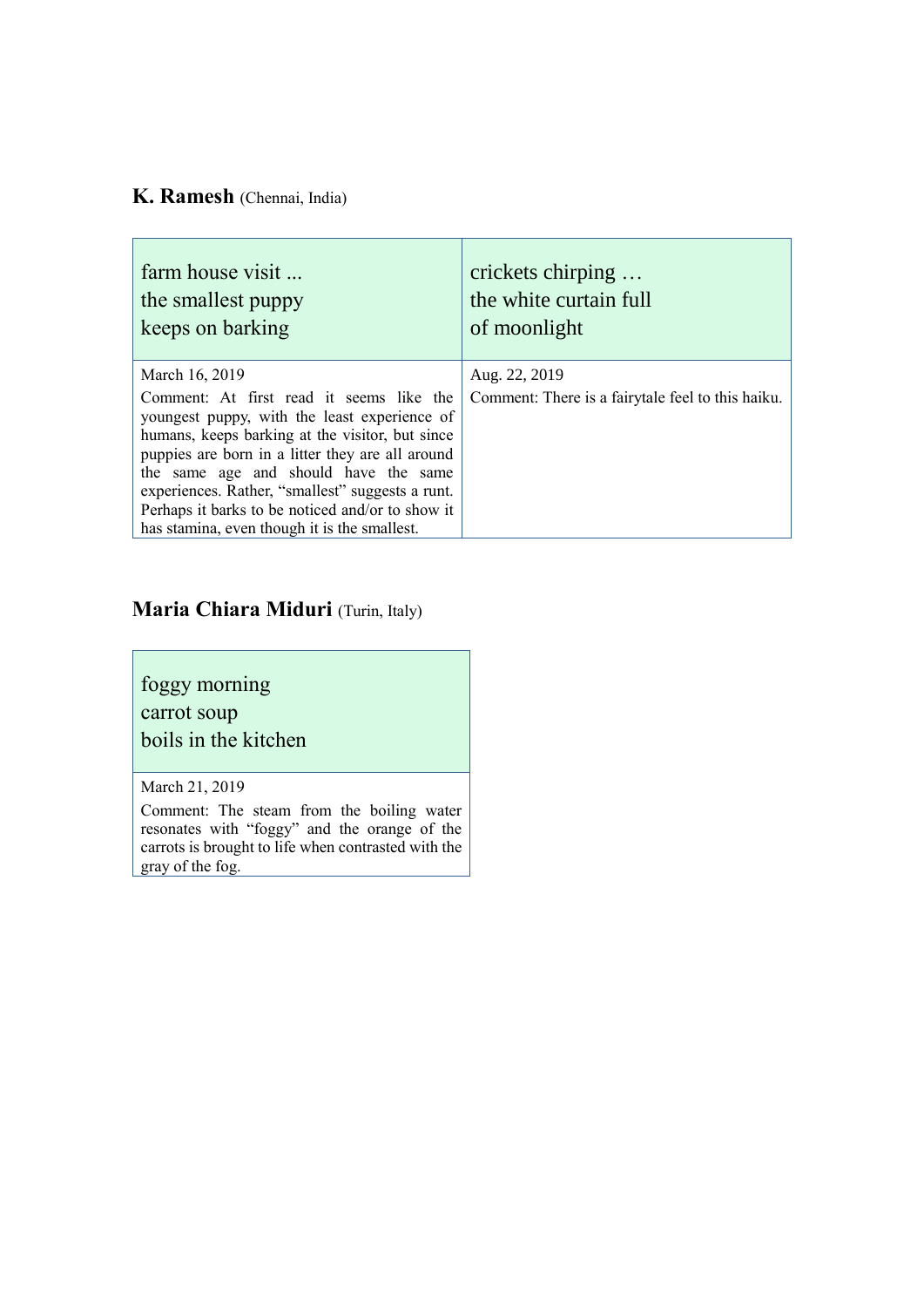### **Billy Antonio** (Pangasinan, Philippines)

reunion wild sparrows

in the yard

March 23, 2019

Comment: The kind of reunion is not explicitly stated. Is it a class reunion, a reunion with one's parents or siblings or a dear friend? It would be good to add more concreteness, as long as the nuance that it is a reunion between the sparrows themselves and also between the sparrows and the poet is not lost in doing so.

#### **Julia Guzman** (Cordoba, Argentina)

| waning moon $-$                                                                                                                                      | Midnight                                                                                                                                                                                                                                                                                    |
|------------------------------------------------------------------------------------------------------------------------------------------------------|---------------------------------------------------------------------------------------------------------------------------------------------------------------------------------------------------------------------------------------------------------------------------------------------|
| grandpa eats every day                                                                                                                               | The brightness of the puddles                                                                                                                                                                                                                                                               |
| less                                                                                                                                                 | among the scrubland                                                                                                                                                                                                                                                                         |
| March 25, 2019<br>Comment: Perhaps "waning" and eating less and<br>less every day are too similar, but the cycle of life<br>is alluded to in "moon." | Sept. 3, 2019<br>Comment: Usually poets tend to state explicitly<br>"full moon" or "starry night" when they intend to<br>refer to the reflections of light on water bodies in<br>the remainder of the poem. This poem beautifully<br>suggests the moon without bringing attention to<br>it. |

Oct. 23, 2019 Comment: A shooting star will only ever fall once, just like the baby will only ever have one first experience at blowing a candle — a birthday, one would assume.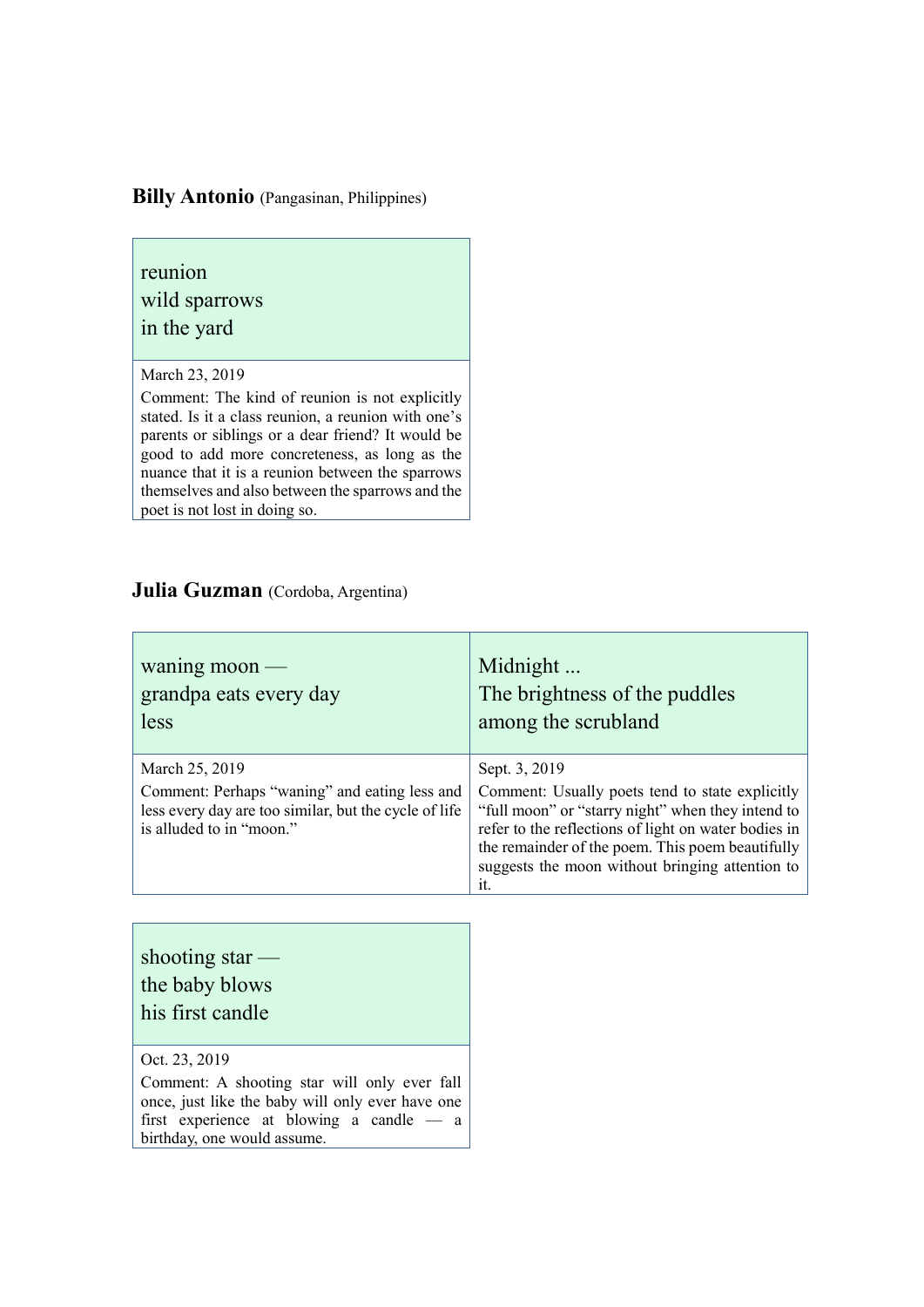# **Ramona Linke** (Beesenstedt, Germany)

| near the willows                                                                                                                                                                         | old friends                                                                                                                                                                                                                                                                                                                                                                     |
|------------------------------------------------------------------------------------------------------------------------------------------------------------------------------------------|---------------------------------------------------------------------------------------------------------------------------------------------------------------------------------------------------------------------------------------------------------------------------------------------------------------------------------------------------------------------------------|
| the brook                                                                                                                                                                                | how slowly                                                                                                                                                                                                                                                                                                                                                                      |
| breathes frost                                                                                                                                                                           | the brook                                                                                                                                                                                                                                                                                                                                                                       |
| March 27, 2019<br>Comment: The brook feels like a living thing<br>through "breathes," and willows are known for<br>their magical properties — perhaps they brought<br>the brook to life? | Dec. 3, 2019<br>Comment: Rivers and streams suggest constant<br>motion and often allude to the passage of time or<br>happening — aka "water under the bridge." So<br>it is with this haiku, but the freshness is that<br>one's attention is drawn to "how slowly" the<br>brook flows and this makes us imagine the<br>connections between the old friends much more<br>vividly. |

# **Eugeniusz Zacharski** (Radom, Poland)

| battlefield                                                                                                                                                                                                                                                                                                                                                                                            | waning moon                                                                                         |
|--------------------------------------------------------------------------------------------------------------------------------------------------------------------------------------------------------------------------------------------------------------------------------------------------------------------------------------------------------------------------------------------------------|-----------------------------------------------------------------------------------------------------|
| in the tangle of branches                                                                                                                                                                                                                                                                                                                                                                              | leaving                                                                                             |
| the moon                                                                                                                                                                                                                                                                                                                                                                                               | she leaves a void                                                                                   |
| March 29, 2019<br>Comment: The many tangled factors that lead to<br>war are suggested, as is the chaos that<br>accompanies an actual battle. The moon is<br>everlasting though it goes through cycles —<br>much like human history. This is a nice, clean,<br>concrete image, so it works as a haiku on the<br>surface level, but it also contains many hidden<br>meanings and nuances that add depth. | June 6, 2019<br>Comment: It would be better not to use the word<br>"leaves" twice in the same poem. |

| old boat<br>still setting nets<br>spider |
|------------------------------------------|
| Oct. 3, 2019                             |

Comment: The use of the word "nets" rather than "webs" in combination with "old boat" and "still" is wonderful!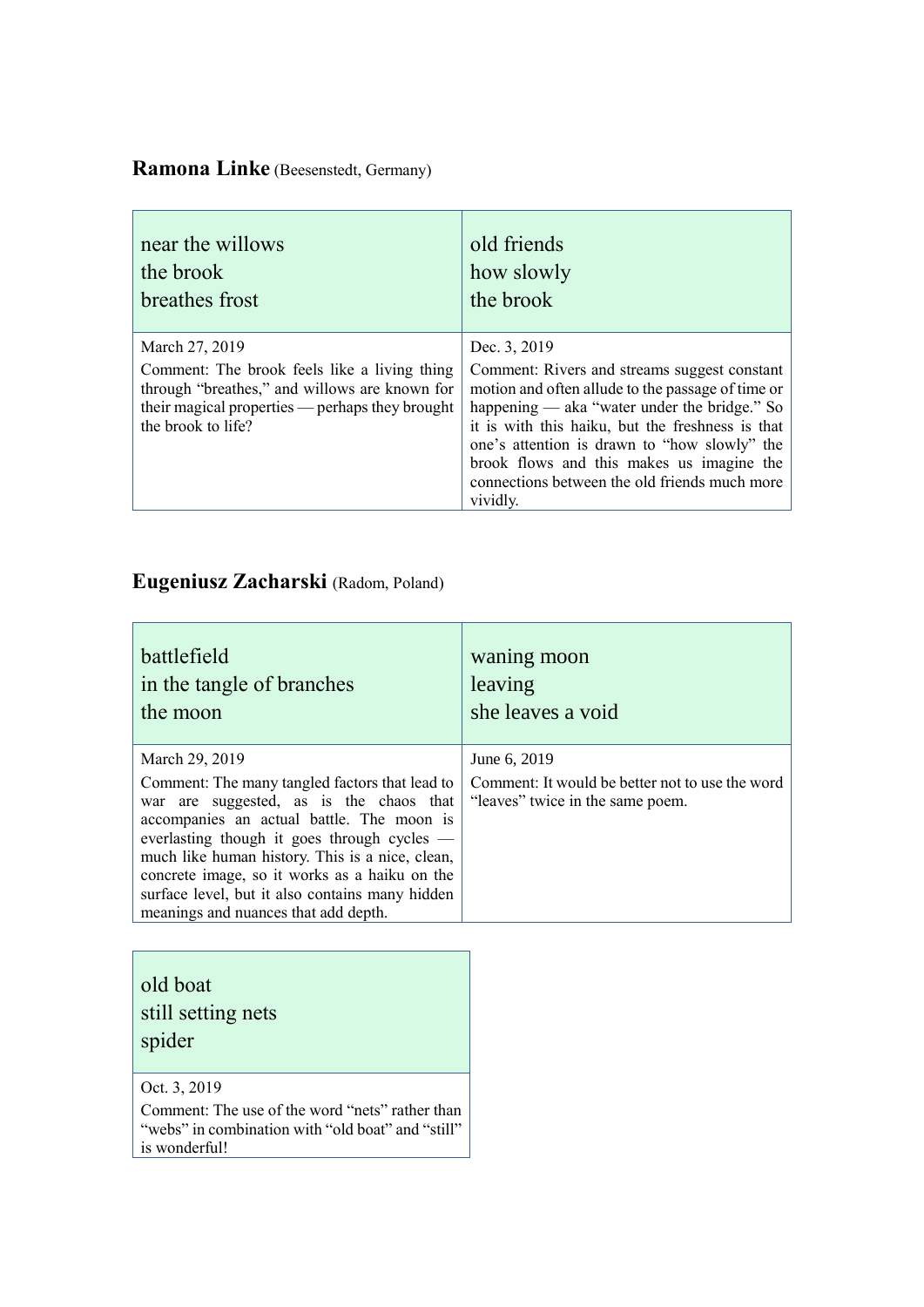#### **David Milovanovic** (Lapovo, Serbia)

an old birch tree pondering over the churning river

#### March 30, 2019

Comment: The long dash used as a "kireji" to separate the two parts of the poem makes the subject of "pondering" the poet, rather than the birch tree, though the lack of a grammatical subject still allows us to imagine that the tree is also pondering.

#### **Bruce Ross** (Maine, USA)

darkness in the old growth pine end of winter

April 2, 2019

Comment: The "pine" in this haiku could be interpreted either as a single tree or as a stand of trees — even a forest. Although a hole or hollow in the trunk, as often occurs in older trees, would also produce darkness, I imagine a forest with snow covering all the branches and shutting out the light. A sense of foreboding is suggested at with "end of winter."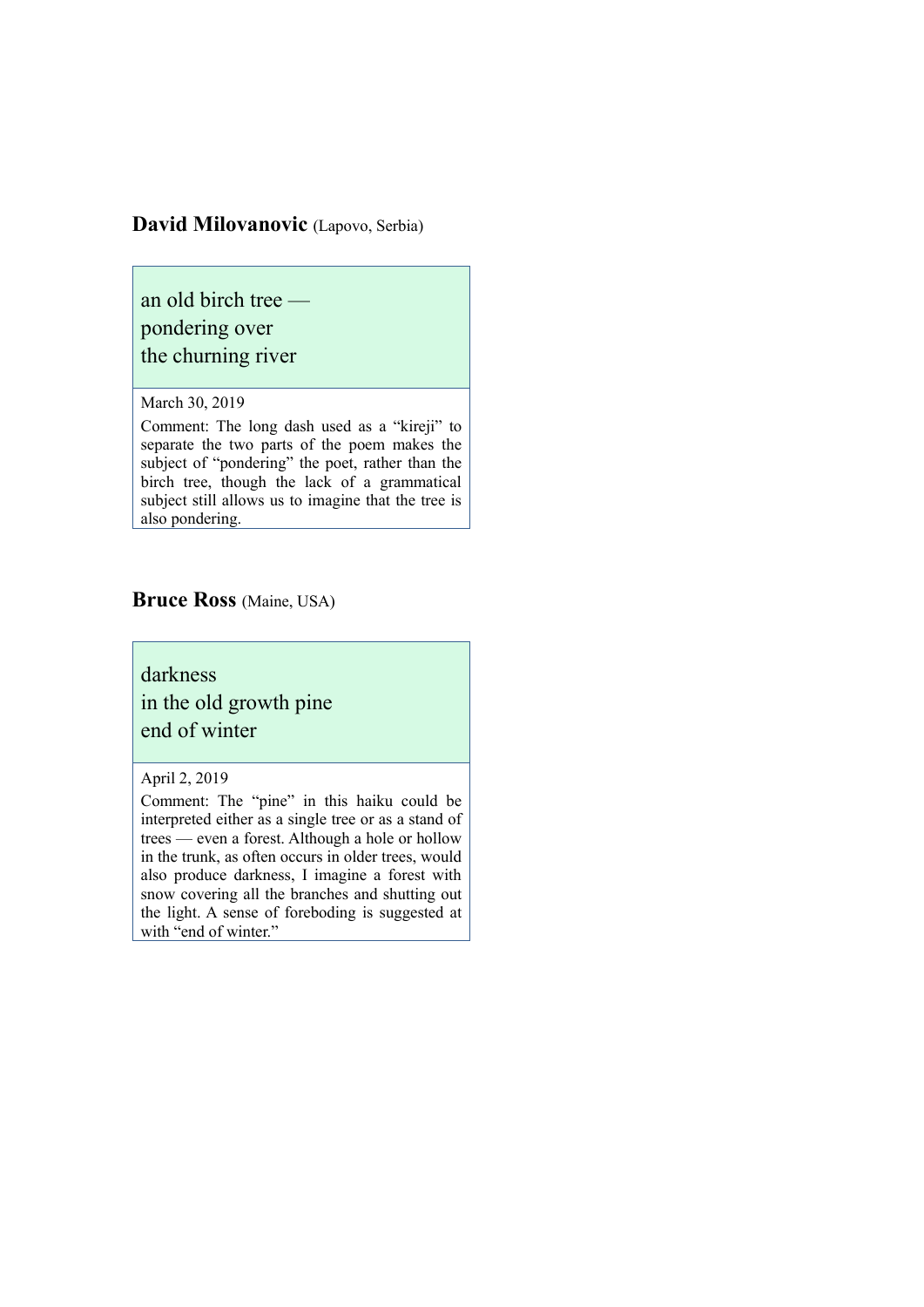### **Francesco Palladino** (Salerno/Salentia, Italy)

| bitter cold                                   | open window                                    |
|-----------------------------------------------|------------------------------------------------|
| the dog's path                                | on the flower garden                           |
| in the nettle                                 | her last breath                                |
| April 5, 2019                                 | June 13, 2019                                  |
| Comment: The narrowness of the dog's path,    | Comment: Since her last breath was "on" and    |
| encroached by stinging nettle, is enhanced by | not "into," the flower garden could be a long, |
| "bitter cold."                                | hanging pot directly below the windowsill.     |

### **Jose del Valle** (Rhode Island, USA)

snow moon

the cow carrying on in the killing chute

#### April 9, 2019

Comment: The cold crispness of the "snow moon" works well juxtaposed with the remainder of the poem. The cycle of life is at its end.

### **Nikolay Grankin** (Krasnodar, Russia)

| difficult conversation                                                                                                                                                                                                                                                                                                                                                                                                                                       | autumn rain                                                                                                         |
|--------------------------------------------------------------------------------------------------------------------------------------------------------------------------------------------------------------------------------------------------------------------------------------------------------------------------------------------------------------------------------------------------------------------------------------------------------------|---------------------------------------------------------------------------------------------------------------------|
| snowflakes                                                                                                                                                                                                                                                                                                                                                                                                                                                   | the blue eyes                                                                                                       |
| on the green grass                                                                                                                                                                                                                                                                                                                                                                                                                                           | of an old lady                                                                                                      |
| April 13, 2019<br>Comment: The snow is not heavy enough to<br>bend the grass and cover it. Instead, each<br>snowflake can be seen colliding with a blade of<br>grass. Zooming in, we can imagine the rebound<br>of each blade, the melting of some of the flakes,<br>and the covering of some blades. With a difficult<br>conversation each word is important, and so<br>zeroing in on the "snowflakes" rather than just<br>the "snow" works very well here. | Nov. 28, 2019<br>Comment: The reds, yellows and browns of<br>autumn contrast with the blue eyes of the old<br>lady. |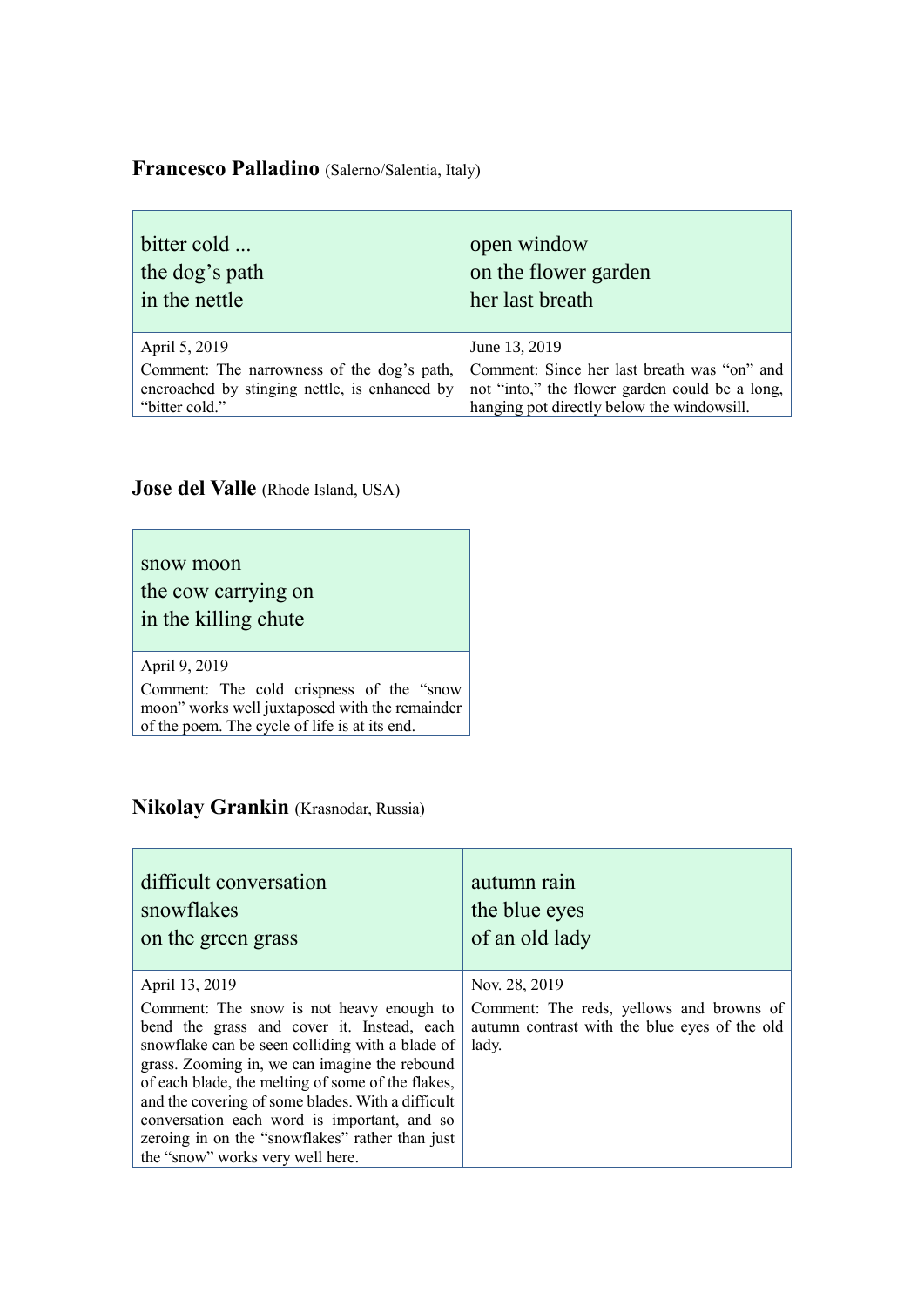### **Benedetta Cardone** (Massa, Italy)

| spring solstice $-$                                                                                                                                                                                                                                                                                                                                   | mother's day —                                                                                                                                                                                                                                    |
|-------------------------------------------------------------------------------------------------------------------------------------------------------------------------------------------------------------------------------------------------------------------------------------------------------------------------------------------------------|---------------------------------------------------------------------------------------------------------------------------------------------------------------------------------------------------------------------------------------------------|
| people coming                                                                                                                                                                                                                                                                                                                                         | the pressure cooker whistle                                                                                                                                                                                                                       |
| and going                                                                                                                                                                                                                                                                                                                                             | goes off                                                                                                                                                                                                                                          |
| April 16, 2019<br>Comment: There is no solstice in spring, only in<br>summer and winter. I selected this haiku<br>substituting "equinox" for "solstice." As the<br>spring equinox is the day when the days start to<br>become longer than the nights, it marks a pivot<br>or changeover in the seasons, resonating well<br>with the rest of the poem. | June 3, 2019<br>Comment: "Goes off" and "pressure" makes one<br>imagine losing one's temper, which even<br>mothers do from time to time. On this Mother's<br>Day, the mother is cooking some special dish to<br>appeal about how motherly she is. |

### Waxing moon Finding again a forgotten path

June 18, 2019

Comment: As the moon grows bigger, it becomes brighter and lights up the night landscape more. This resonates well with finding a lost path.

### **Lucia Cardillo** (Foggia, Italy)

new leaves where there was the sky ... spring

#### April 17, 2019

Comment: The haiku starts on a positive and hopeful note with "new leaves" but then the author realizes that the gaining of the leaves also means the loss of the sky — yin and yang. I first considered the thought that "spring" was already implied and therefore not needed, but a word such as this, to imply this is part of a natural cycle, is indeed needed.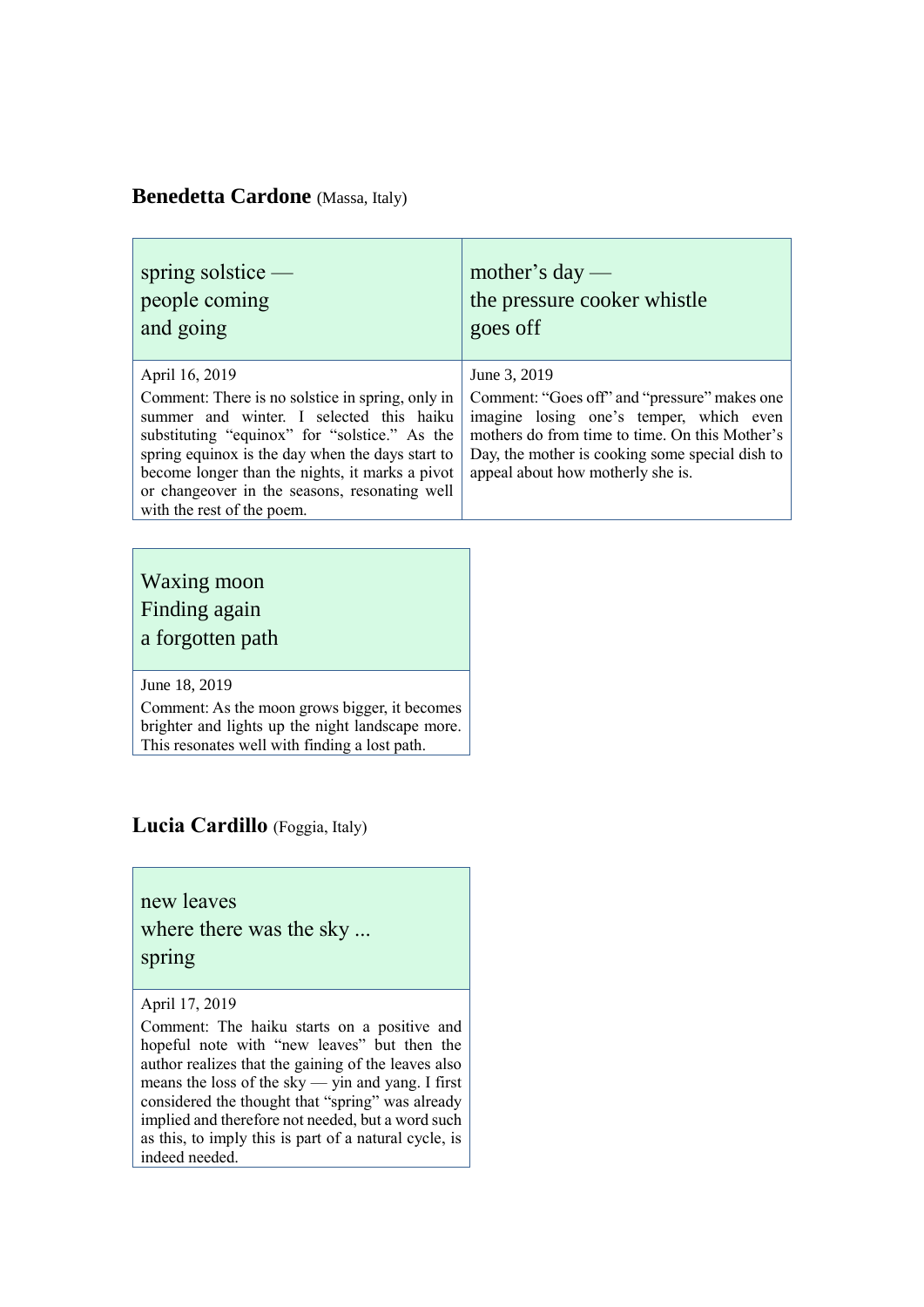# **Christiane Ranieri** (Wittenheim, France)

| grandfather's snoring                                                                                                                                                          | digging the garden                                                  |
|--------------------------------------------------------------------------------------------------------------------------------------------------------------------------------|---------------------------------------------------------------------|
| on his hand flutters                                                                                                                                                           | in front of the earthworm                                           |
| a butterfly                                                                                                                                                                    | a child squirms                                                     |
| April 23, 2019<br>Comment: The youth and fragility of a butterfly<br>contrasts with grandfather and his snoring. The<br>two verbs give movement and bring the poem to<br>life. | May 9, 2019<br>Comment: Both the child and the earthworm<br>squirm. |

| air flow<br>in the underpass<br>an accordionist                                                                                                                               | after climbing<br>on the old man's cane<br>lands a butterfly                                                                      |
|-------------------------------------------------------------------------------------------------------------------------------------------------------------------------------|-----------------------------------------------------------------------------------------------------------------------------------|
| May 18, 2019                                                                                                                                                                  | June 11, 2019                                                                                                                     |
| Comment: The flow of air through the underpass<br>and through the accordionist's instrument is<br>interesting. Stating what kind of airflow it was<br>could deepen the haiku. | Comment: The old man, after climbing the<br>stairs, has laid his cane down as he sits and rests.<br>The butterfly is resting too. |

| Hot summer evening                                                                                 | autumn squall                                                                                                                                                                                                                                   |
|----------------------------------------------------------------------------------------------------|-------------------------------------------------------------------------------------------------------------------------------------------------------------------------------------------------------------------------------------------------|
| finer than my slice of watermelon                                                                  | a leaf takes a breath                                                                                                                                                                                                                           |
| the crescent moon                                                                                  | on the windshield                                                                                                                                                                                                                               |
| Aug. 5, 2019<br>Comment: The metaphor enhances rather than<br>detracts from the image in the poem. | Oct. 19, 2019<br>Comment: The short moment a fallen leaf stays<br>still when pressed against the windshield before<br>being swept away again by the wind is conveyed<br>well here. "Breath" helps us to imagine that the<br>dead leaf is alive. |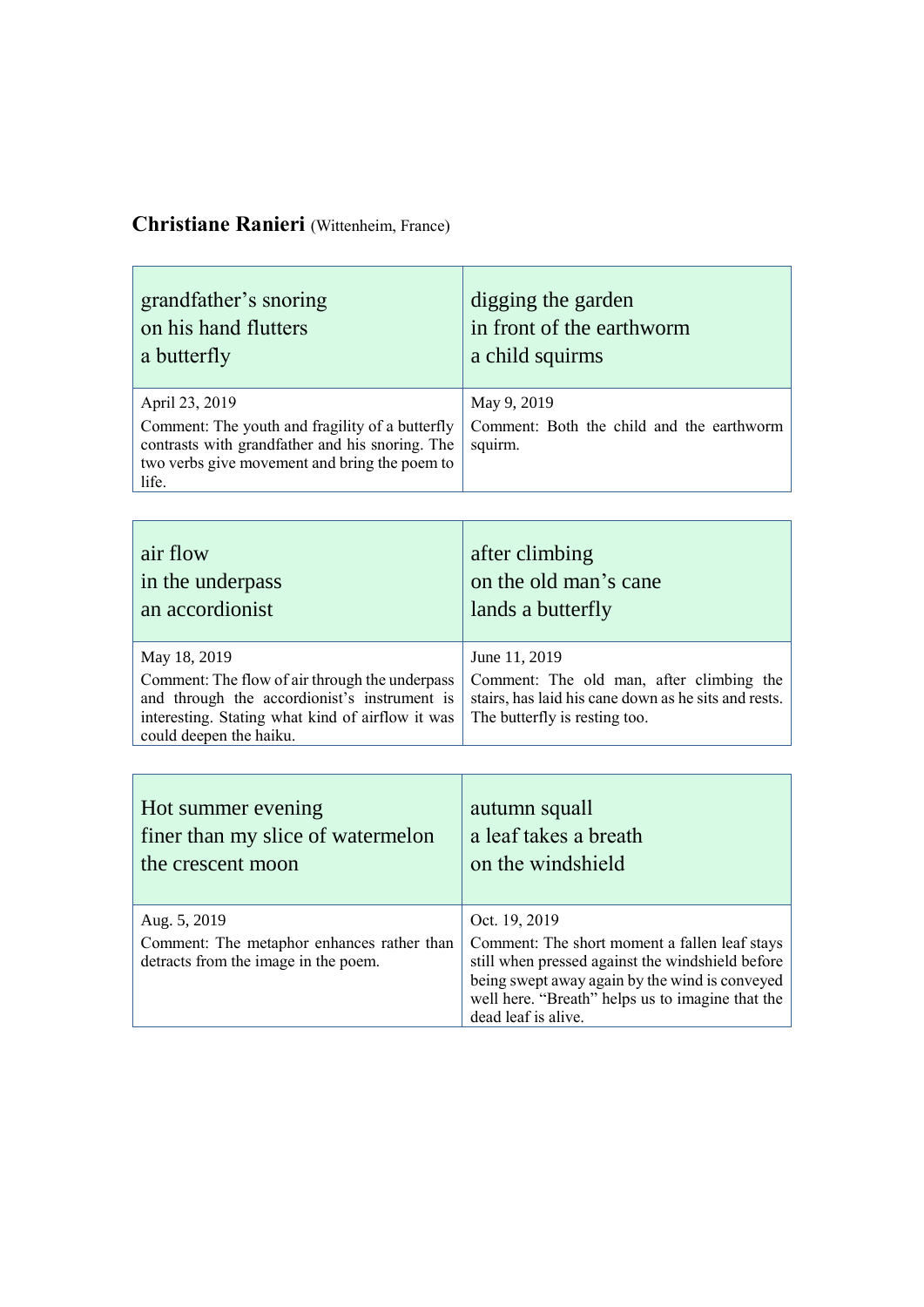| left turn ban                                            | Puddle                                                                                                                                                |
|----------------------------------------------------------|-------------------------------------------------------------------------------------------------------------------------------------------------------|
| breaking the law                                         | a hen irritates                                                                                                                                       |
| autumn leaves                                            | the clouds                                                                                                                                            |
| Nov. 29, 2019<br>Comment: The law is just for us humans. | Dec. 25, 2019<br>Comment: "Irritates" is a good way to convey<br>the hen's beak breaking up the surface reflection<br>when it bends down for a drink. |

### **Mihovila Ceperic-Biljan** (Rijeka, Croatia)

the same mountain every morning

a completely different view

April 24, 2019

Comment: The season is not clear in this haiku. Since "the" is included, I would suggest replacing "same" with "spring" so that we can more concretely visualize the patterns of colors on the mountain changing as snow melts, different leaves sprout forth, and different flowers bloom.

**Kat Lehmann** (Connecticut, USA)

beneath the weeping cherry the children's laughter ... pink upon pink

April 29, 2019

Comment: What part of a child is pinkest? Perhaps they are catching petals on their tongues? Perhaps they are jumping up to touch the blossom-laden branches?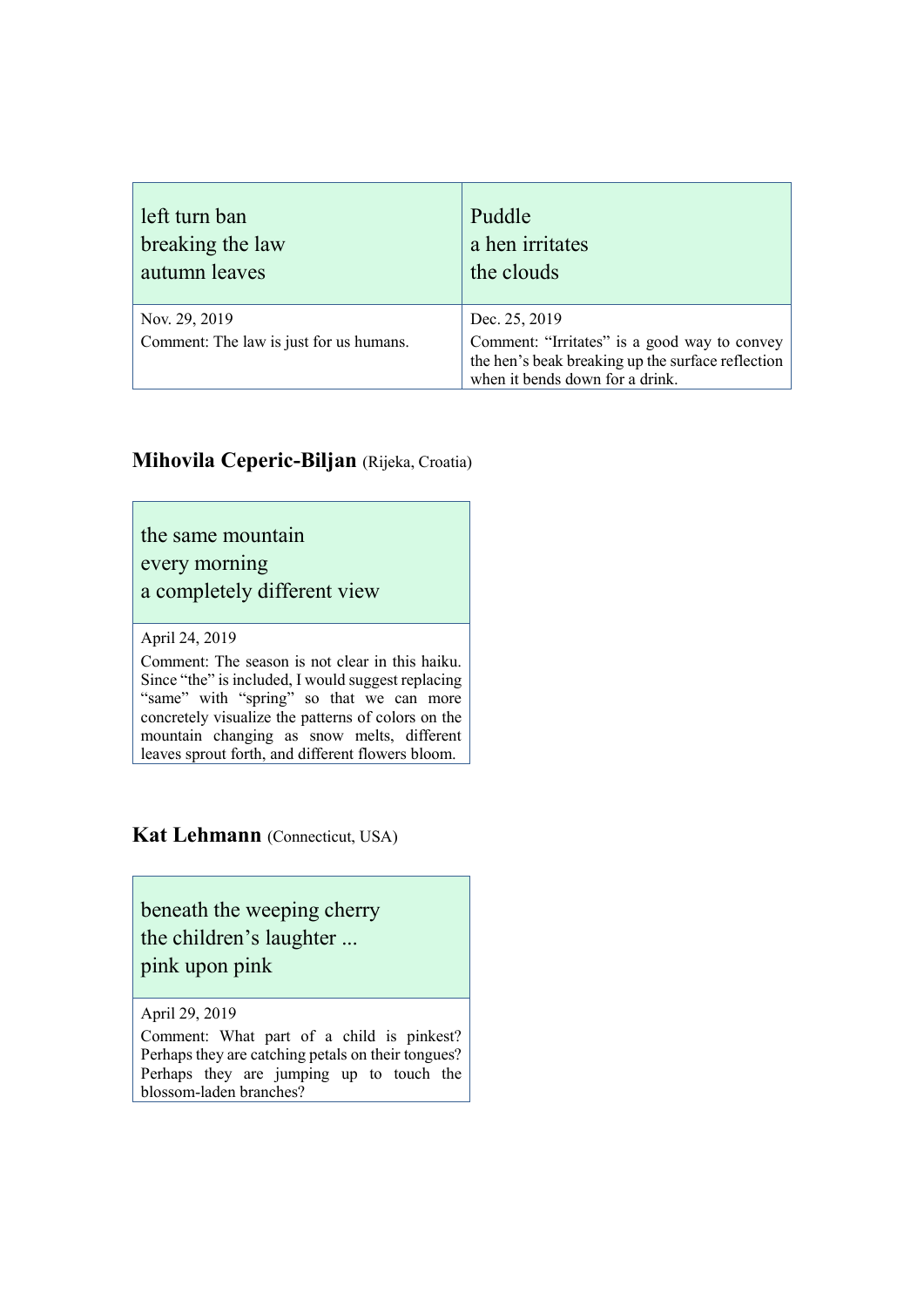### **Marie-Louise Montignot** (Saulxures, France)

pollen season kicked out of my own garden

May 2, 2019 Comment: Having a pollen allergy but still tending a garden shows the poet's love of life.

### **Steliana Cristina Voicu** (Prahova, Romania)

| $cherry$ blossoms —                                                                                                                                                                                                           | lotus pond —                                                      |
|-------------------------------------------------------------------------------------------------------------------------------------------------------------------------------------------------------------------------------|-------------------------------------------------------------------|
| my sister's                                                                                                                                                                                                                   | the woman's boat fills                                            |
| second pregnancy                                                                                                                                                                                                              | with dawn light                                                   |
| May 3, 2019<br>Comment: The combination of "pregnancy,"<br>rather than child, and the cherry blossoms,<br>which symbolize the ephemeralness of life,<br>makes us realize that the first pregnancy did not<br>go to full term. | Aug. 12, 2019<br>Comment: The boat is as if it were a lotus leaf. |

**Stephen Toft** (Lancaster, U.K.)

magnolia scent her heels rise from the pavement

May 4, 2019

Comment: The woman stands on tip-toes to smell the magnolia blossom. Beautifully done!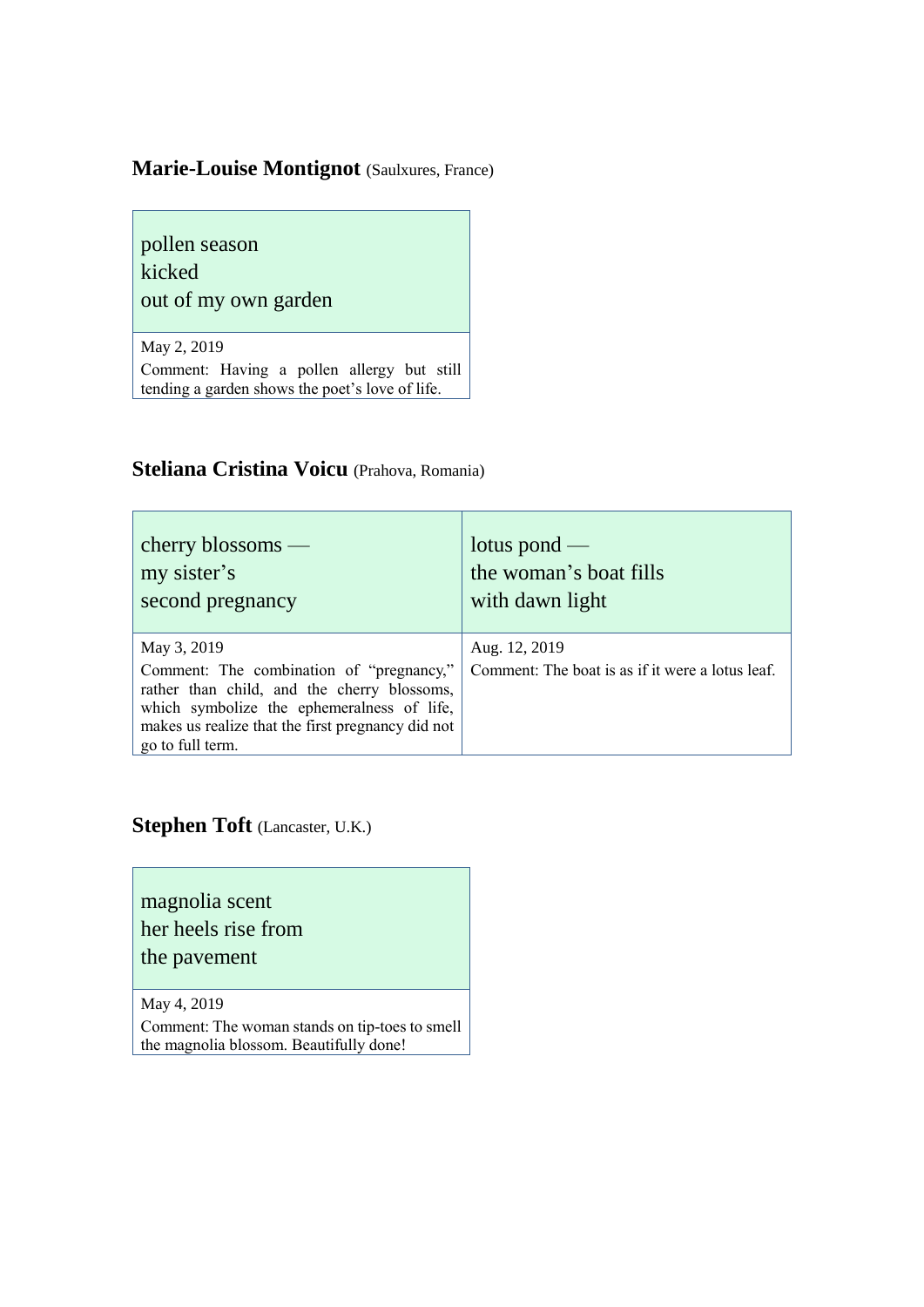### **Zoran Doderovic** (Novi Sad, Serbia)

| military cemetery                              | elm tree                                                                                                                                                                                                |
|------------------------------------------------|---------------------------------------------------------------------------------------------------------------------------------------------------------------------------------------------------------|
| leaf buds lined up                             | chirping of sparrows                                                                                                                                                                                    |
| on the branches                                | pale green                                                                                                                                                                                              |
| May 6, 2019                                    | Aug. 28, 2019                                                                                                                                                                                           |
| Comment: The image of soldiers in line both    | Comment: The chirps of the sparrows have                                                                                                                                                                |
| when alive and now in their graves, contrasted | color, just like Basho's famous haiku on the cry                                                                                                                                                        |
| with the new buds lined up, is exemplary.      | of a wild duck being slightly white. Why should                                                                                                                                                         |
|                                                | this be an elm tree rather than any other kind of<br>tree? In this case there doesn't seem to be a<br>hidden meaning or allusion, it is just where the<br>sparrows were — feeding on the buds or seeds. |

### **Richa Sharma** (Uttar Pradesh, India)

Plum blossoms — I notice my child's Milk tooth

May 8, 2019

Comment: Perhaps the white of the tooth caught the poet's eye more easily after looking at the white of the plum blossoms?

### **Lyudmila Hristova** (Sofia, Bulgaria)

| May morning<br>the scarecrow's hat<br>is squeaking | spring collection<br>a butterfly on the hat<br>of the scarecrow                                 |
|----------------------------------------------------|-------------------------------------------------------------------------------------------------|
| May 10, 2019                                       | June 4, 2019                                                                                    |
| Comment: A mouse hidden in the scarecrow's         | Comment: Capitalizing the first line as "Spring<br>Collection" would let us know it is a proper |
| hat!                                               |                                                                                                 |
|                                                    | noun.                                                                                           |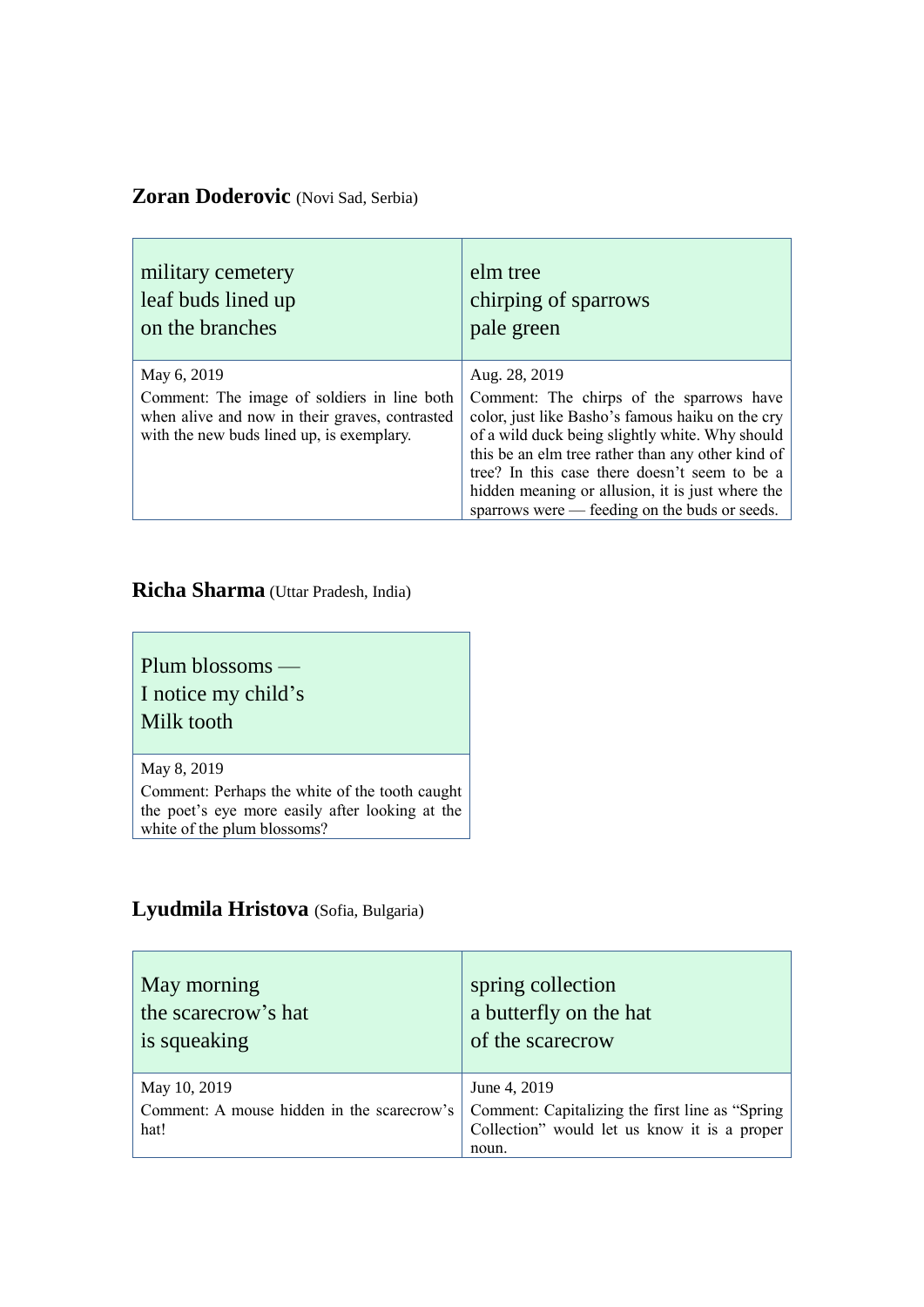### distant thunder the drummer closes the window

July 25, 2019

r

Comment: Although the drummer is undoubtedly making noise that others would want to close their windows to, he does not close his own window until he is disturbed by the thunder.

### **Elia Di Tuccio** (Carapelle, Italy)

| garden in $bloom$ —                               | Summer $night$                                                                                                                          |
|---------------------------------------------------|-----------------------------------------------------------------------------------------------------------------------------------------|
| the butterfly                                     | The last slow note                                                                                                                      |
| does not stop at the gate                         | of the music box                                                                                                                        |
| May 15, 2019<br>Comment: Nature does as it likes. | Sept. 5, 2019<br>Comment: The oppressive heat and humidity of<br>the summer night is conveyed well by the<br>slowness of the last note. |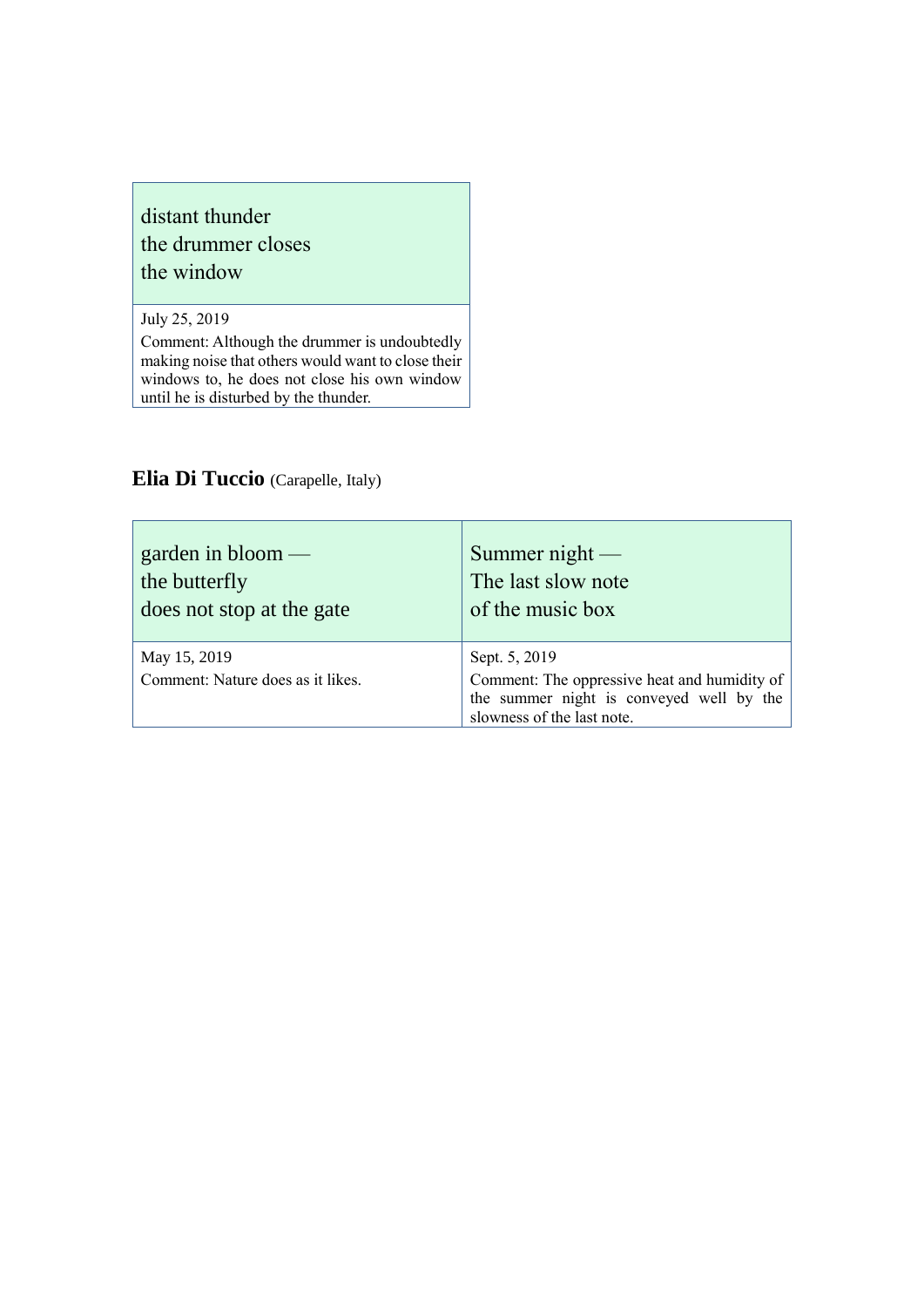### **Joanne van Helvoort** (Beerta, Netherlands)

| monastery ruins                                                                                                          | $D$ -day                                                                                                                                                                                                                                                                                                                                                                                                                                                                                                                                                                                                                                                                                                                                             |
|--------------------------------------------------------------------------------------------------------------------------|------------------------------------------------------------------------------------------------------------------------------------------------------------------------------------------------------------------------------------------------------------------------------------------------------------------------------------------------------------------------------------------------------------------------------------------------------------------------------------------------------------------------------------------------------------------------------------------------------------------------------------------------------------------------------------------------------------------------------------------------------|
| a mountain stream turns                                                                                                  | on a moonlit beach                                                                                                                                                                                                                                                                                                                                                                                                                                                                                                                                                                                                                                                                                                                                   |
| the prayer wheel                                                                                                         | turtle eggs hatch                                                                                                                                                                                                                                                                                                                                                                                                                                                                                                                                                                                                                                                                                                                                    |
| May 16, 2019<br>Comment: Even though no monks man the<br>wheel, it continues to turn, just as time continues<br>to flow. | July 10, 2019<br>Comment: "D-day" conjures up the image of<br>many deaths on a beach. This contrasts well with<br>the many new lives emerging from the beach as<br>the turtle eggs hatch. However, we then once<br>again have countless deaths as the birds, crabs,<br>rodents, sharks, etc. all congregate to prey on the<br>turtle hatchlings. I would suggest adding a dash<br>after "D-day" to separate it from the rest of the<br>poem and allow readers to first place themselves<br>in the anniversary of that day. Otherwise they<br>might consider "D-day" to be describing the<br>scene of turtle carnage first, before imagining<br>the eggs starting to hatch in silence in the<br>moonlight, and the haiku would suffer as a<br>result. |

# **Mark Meyer** (Washington, USA)

emergency room —

in the corridor

a crushed rose

May 17, 2019

Comment: The accident seems to have happened on Valentine's Day, perhaps? The crushed rose makes us think of the state of the accident victim — also damaged.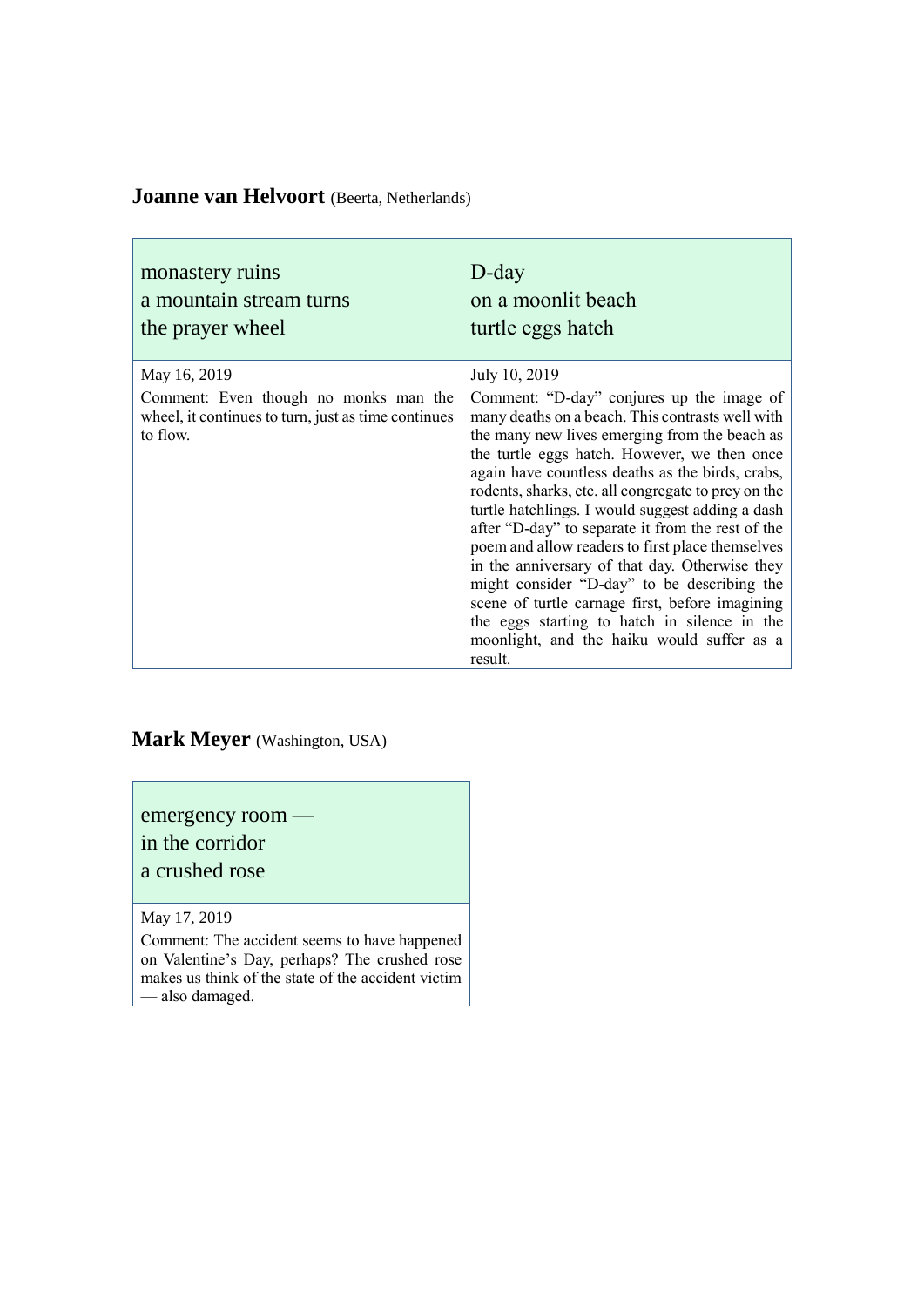### **David Michael Martinez** (Texas, USA)

spring wind the horse's tail painting the air

May 21, 2019

Comment: The horse's tail dancing in the wind is very spring-like and horse hair is traditionally used to make paint brushes.

**William Keckler** (Pennsylvania, USA)

windshield shadows

tiny rivers

cross her face

May 22, 2019

Comment: The face of the woman sitting in the car is only indistinctly seen, like a shadow. Raindrops have combined into little rivulets that flow across and down the windshield, crossing over the passenger's face as well. We can imagine she might be crying.

#### **J.D. Heskin** (Minnesota, USA)

dead flies lying on my windowsill

free at last

May 24, 2019

Comment: The souls of the flies can pass through the window though their bodies could not.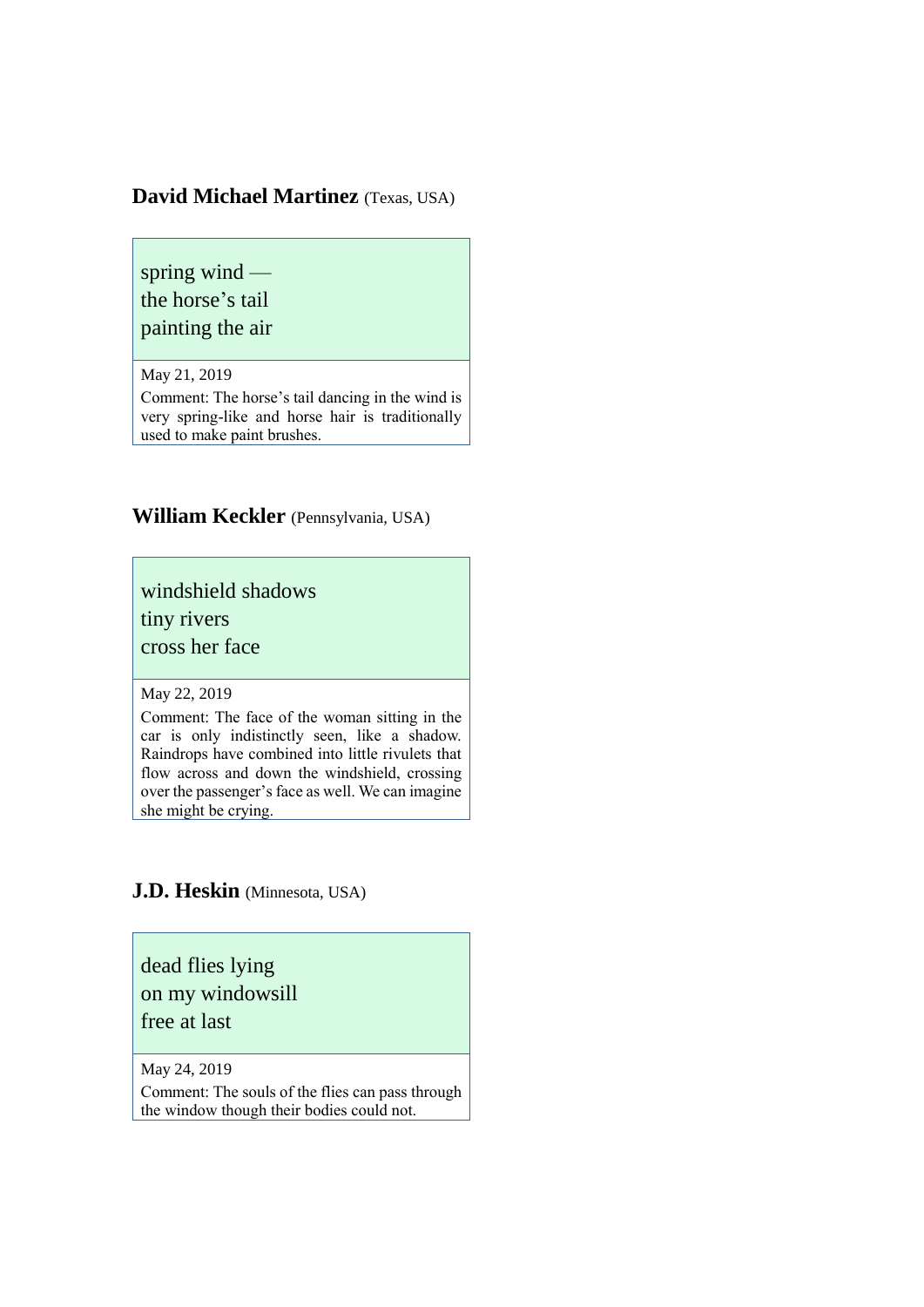#### **Jeffrey Ferrara** (Massachusetts, USA)

# between cat and bird

a clean window

May 27, 2019

Comment: The cat extends its paw to get the bird, not realizing the pane of glass is there, and is stymied by it.

### **Deborah P Kolodji** (California, USA)

lingering clouds the row of finger bruises on her arm

May 29, 2019

Comment: "Lingering clouds" suggests there were many more clouds but only a few now remain. The color of the bruises suggests the clouds are probably storm clouds. What "storm" in her life could have caused her to have been handled so roughly as to leave bruises?

### **Lavana Kray** (Iasi, Romania)

wild mint on mom's grave her favourite tea

May 30, 2019

Comment: Though no one planted it there on purpose, wild mint has grown on her grave. Describing concretely how the wild mint is growing might add more depth.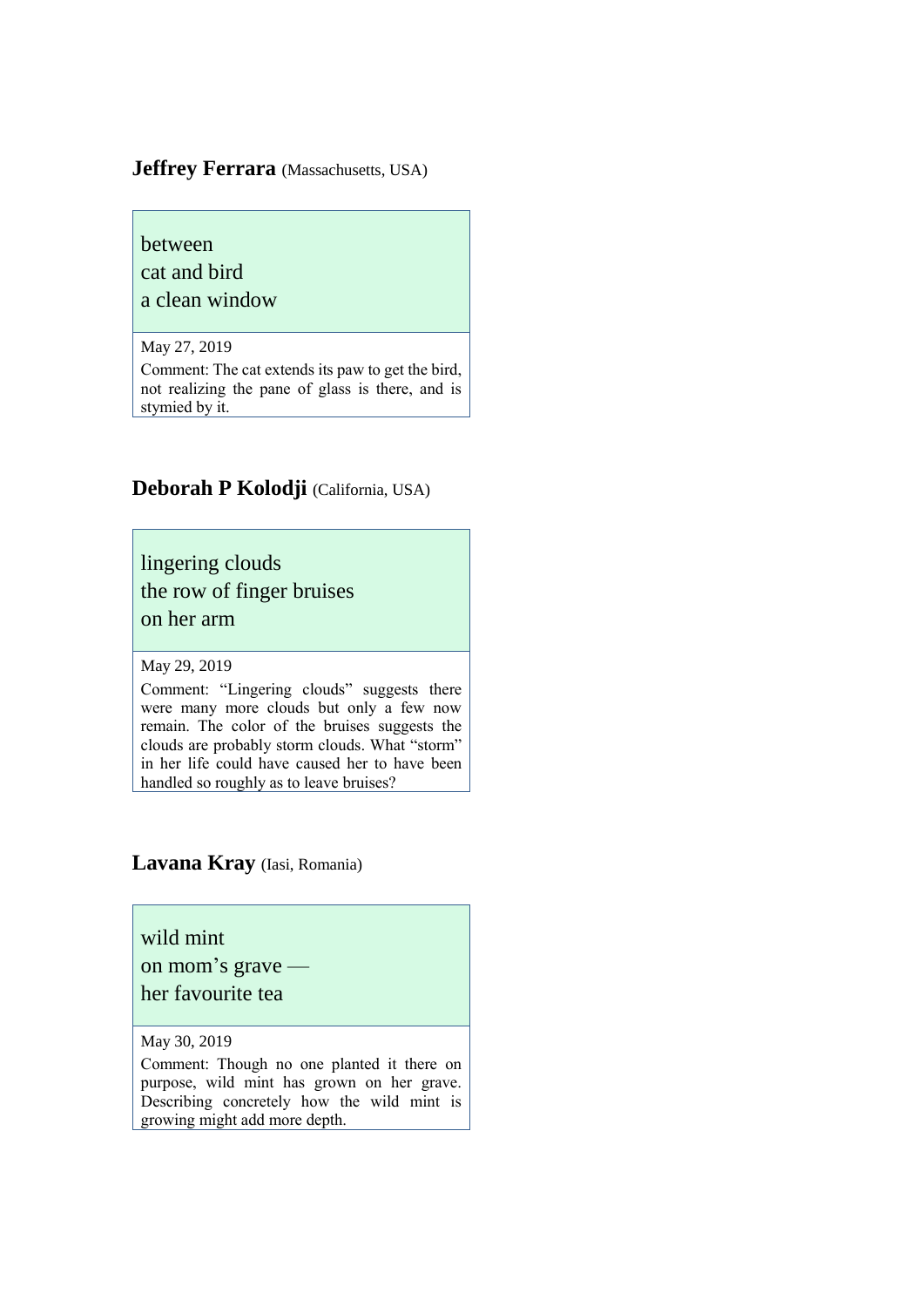### **Giovanna Restuccia** (Modena, Italy)

white butterflies above the alfalfa field light clouds

June 10, 2019 Comment: Nice metaphor.

**Origa** (Michigan, USA)

village gossips a bunch of Columbines bobbing in the breeze

June 12, 2019

Comment: Although the flowers are beautiful, the seeds and roots of columbines are toxic. A good match for the effects gossip can have on relationships.

### **Raj K. Bose** (Hawai'i, USA)

| barred window,<br>silently entering the room<br>moonbeams!                                                                | sultry afternoon<br>carrying my sweat to the rain clouds<br>summer breeze                       |
|---------------------------------------------------------------------------------------------------------------------------|-------------------------------------------------------------------------------------------------|
| June 14, 2019                                                                                                             | Oct. 17, 2019                                                                                   |
| Comment: Multiple moonbeams, rather than one<br>large one, because of the bars, which are<br>supposed to keep things out! | Comment: The evaporating sweat is carried as<br>moisture into the air to finally become clouds. |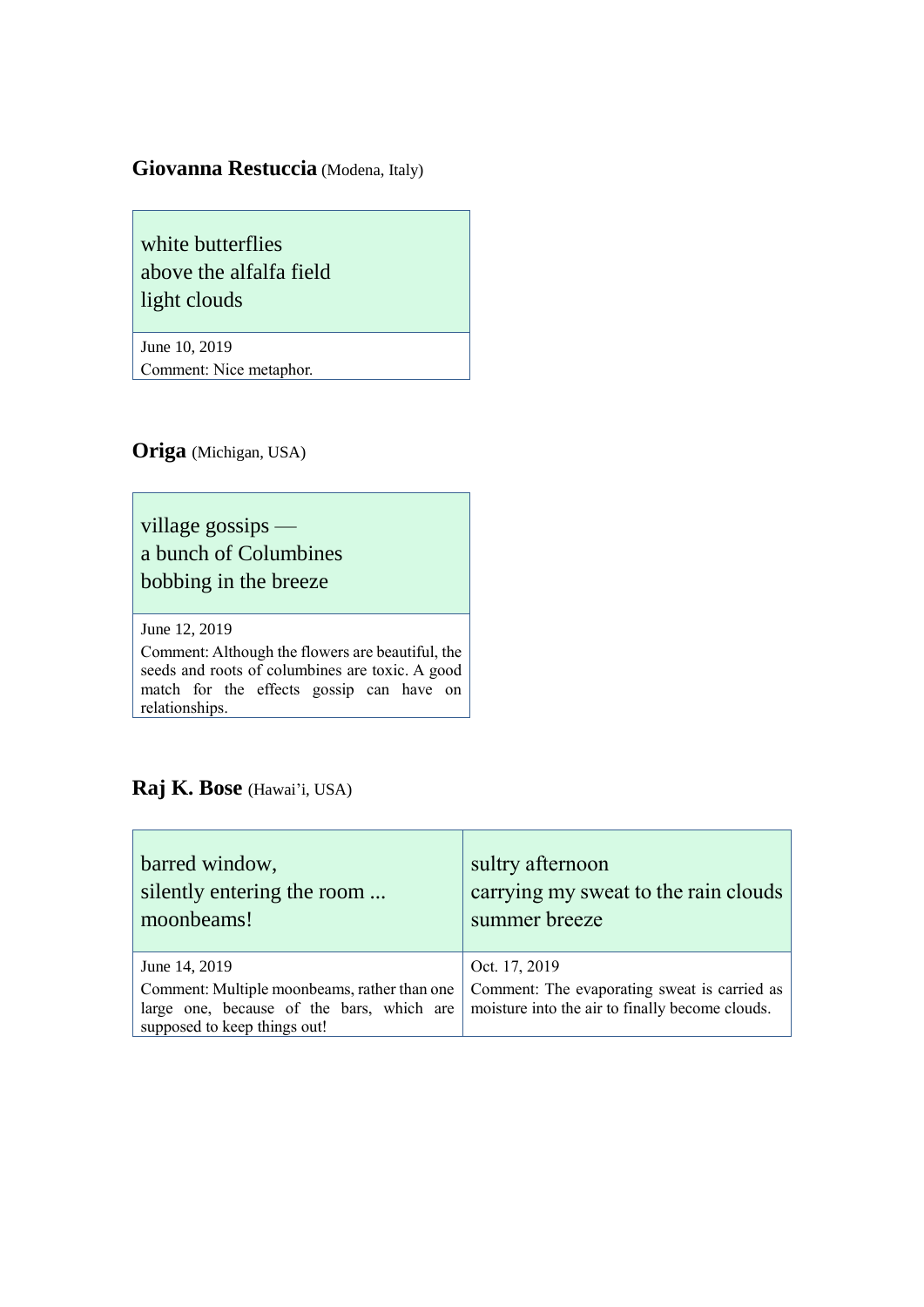### **Zelyko Funda** (Pintarica, Croatia)

| volcanic eruption                      | sea                                           |
|----------------------------------------|-----------------------------------------------|
| a lava stream does not obey            | equally embracing                             |
| THIS WAY road sign                     | all the swimmers                              |
| June 22, 2019                          | Aug. 20, 2019                                 |
| Comment: Another example of nature not | Comment: The sea must be warm, due to the use |
| following the rules of humans.         | of the word "embracing." Mother Sea.          |

### **Tempo Salvatore** (Bron, France)

### concerto in A minor swallows on electrical wires

#### June 28, 2019

Comment: The arrangement of the swallows is like musical notes on sheet music. We also imagine them to be singing a concerto from the wires.

### **Alegria Imperial** (Vancouver, Canada)

### summer dusk a dog sniffs

#### an empty chair

July 2, 2019

Comment: A very relaxed atmosphere and quite detached due to the use of "a" and "an" rather than "the."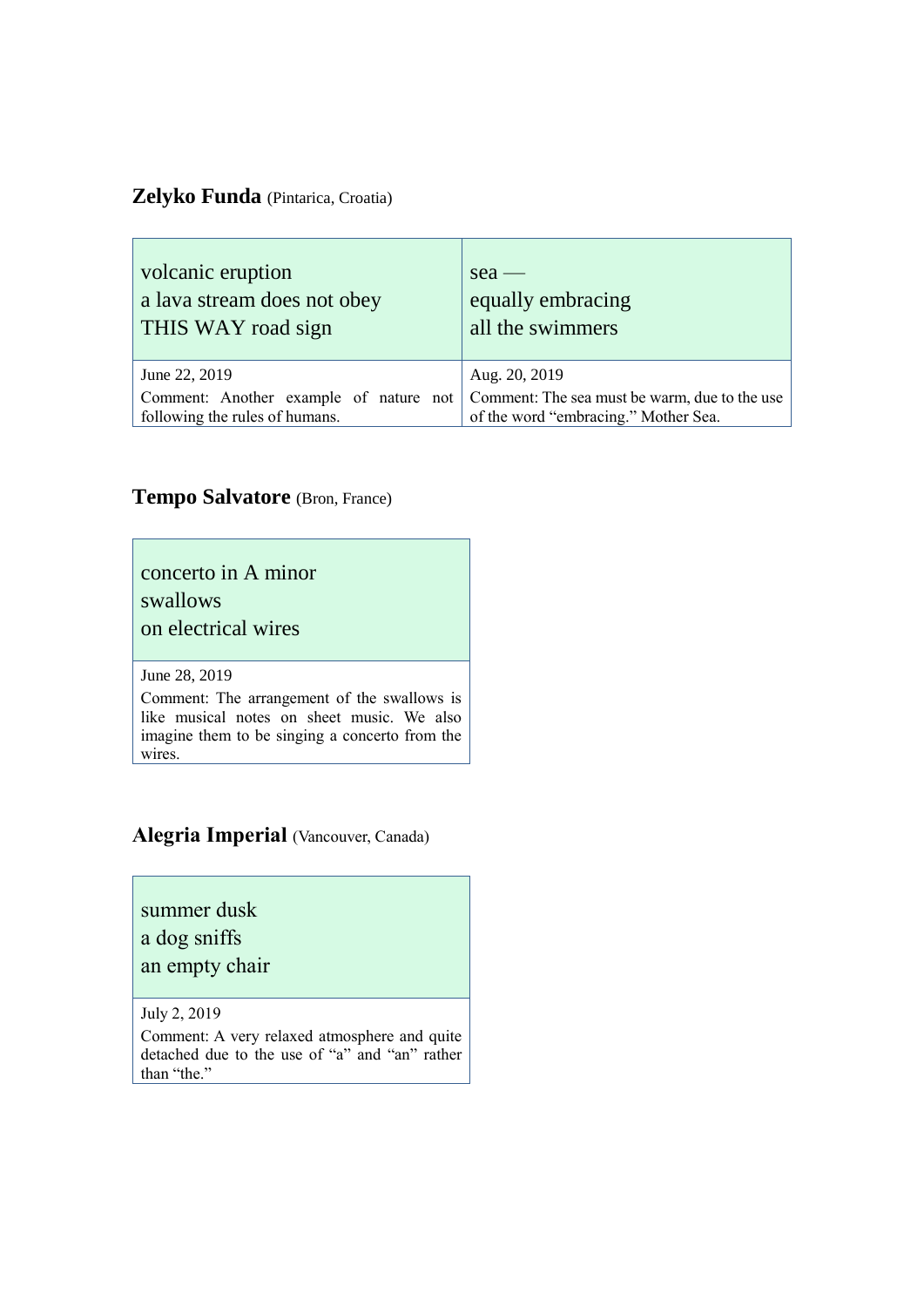### **Rosa Maria Di Salvatore** (Catania, Italy)

| children's<br>laughter<br>soap bubbles            | the last poppy<br>less and less red<br>summer sunset |
|---------------------------------------------------|------------------------------------------------------|
| July 8, 2019                                      | July 18, 2019                                        |
| Comment: Lots of enjoyment and fun blowing        | Comment: The red glow of the sunset lights up        |
| bubbles, with the laughs seeming to rise like the | the poppy, but as the sun sets it loses its color,   |
| bubbles. We are reminded though of fragility      | gradually turning the same gray as everything        |
| and the short time we have as children.           | else.                                                |

| cornflowers                               | hailstorm                                   |
|-------------------------------------------|---------------------------------------------|
| the blue of his eyes                      | going on                                    |
| in my memories                            | shelling peas                               |
| Sept. 7, 2019                             | Sept. 17, 2019                              |
| Comment: The blue cornflower blooms are a | Comment: Peas and hail are a good match and |
| reminder of a love long ago.              | the image is concrete and clear.            |

| $autumn$ equinox —                              | almond blossoms                               |
|-------------------------------------------------|-----------------------------------------------|
| a friend of mine                                | grandma's hair                                |
| changes boyfriend                               | whiter and whiter                             |
| Nov. 4, 2019                                    | Dec. 13, 2019                                 |
| Comment: The autumn equinox is when nights      | Comment: The white almond blossoms are        |
| start becoming longer than days and marks a     | usually the first flowers to bloom in spring. |
| changing of season, so it matches well with the | Grandma's hair must now be almost as white as |
| rest of the poem.                               | those blossoms.                               |

| grandma's<br>creaking bones<br>green apples |
|---------------------------------------------|
| Dec. 27, 2019                               |

Comment: Granny Smith apples, perhaps? The sourness of the apples matches well.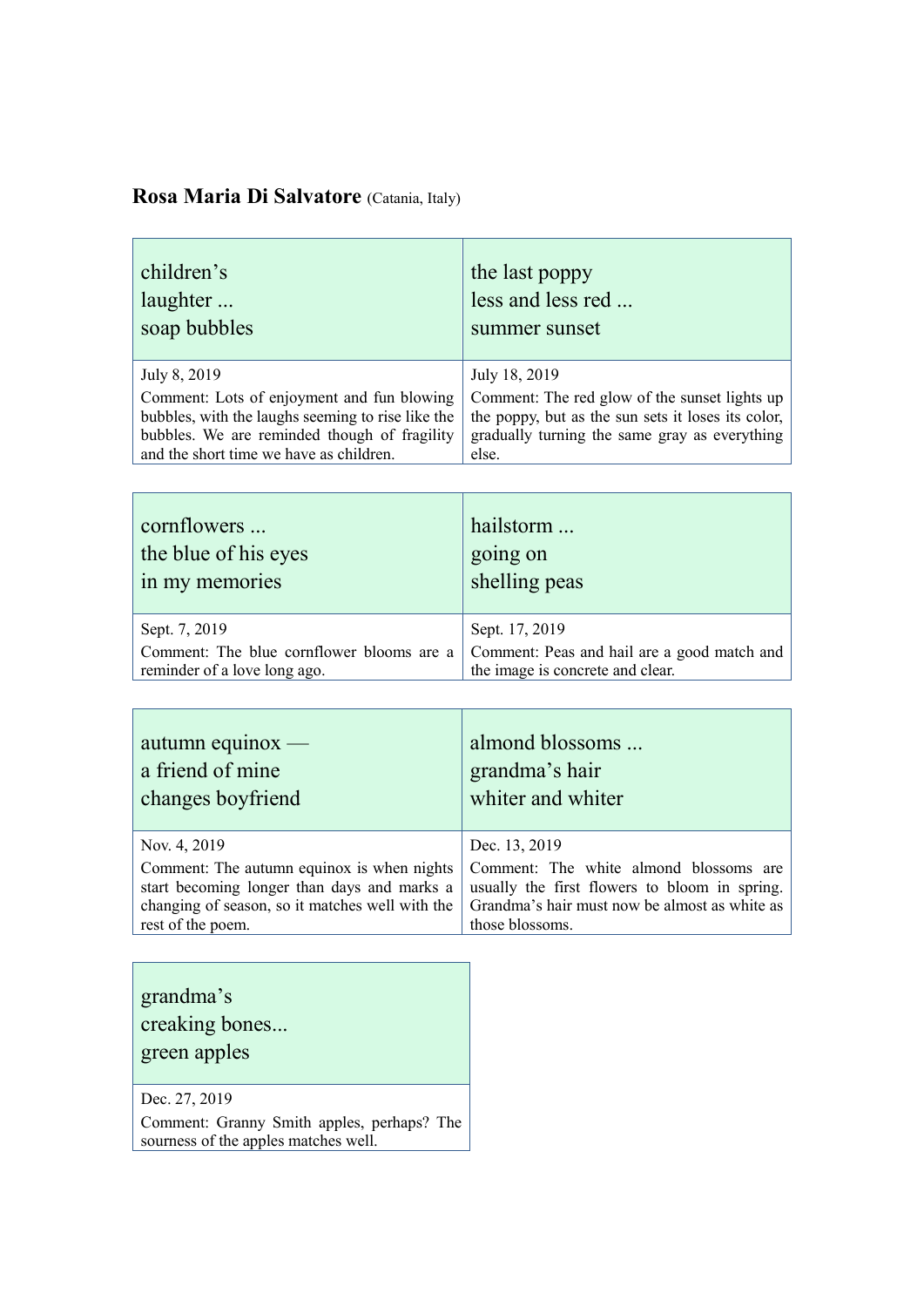### **Robert Kingston (**Chelmsford, U.K.)

| blue <i>irises</i>                                                                                                                                                                                                                                 | savis warbler $-$                                                                                                                                                                                                                                                                              |
|----------------------------------------------------------------------------------------------------------------------------------------------------------------------------------------------------------------------------------------------------|------------------------------------------------------------------------------------------------------------------------------------------------------------------------------------------------------------------------------------------------------------------------------------------------|
| mother replants                                                                                                                                                                                                                                    | buzz from barber's razor                                                                                                                                                                                                                                                                       |
| half a worm                                                                                                                                                                                                                                        | fully charged                                                                                                                                                                                                                                                                                  |
| July 15, 2019<br>Comment: Mother's gentility is apparent as she<br>returns the half worm she cut with her garden<br>trowel back to the soil, hoping it will regenerate.<br>Only the head of regular earthworms will grow<br>a new half, of course. | Sept. 21, 2019<br>Comment: Savi's warbler, a migratory warbler<br>species, inhabits reed beds, which are not<br>usually cut down, and neither does the bird's<br>song particularly resemble the buzz of a razor.<br>Warbling happens in the throat, where the<br>barber's razor is now poised. |

### **Andy McLellan** (Kent, U.K.)

the sky stretches just a little

cry of a seagull

July 16, 2019

Comment: The plaintive, drawn-out cry that fades away seems like it might stretch the sky.

### **Taofeek Ayeyemi** (Lagos, Nigeria)

| starry night $-$<br>grandpa in the circle<br>of kids                | shooting stars $-$<br>picking the beads<br>of my rosary                                                                                                           |
|---------------------------------------------------------------------|-------------------------------------------------------------------------------------------------------------------------------------------------------------------|
| July 19, 2019                                                       | July 26, 2019                                                                                                                                                     |
| Comment: Telling stories under the stars like the<br>elders of old. | Comment: Shooting stars and rosary beads<br>resonate well. Are they wishing on a falling star<br>as if saying a prayer, and counting a rosary bead<br>every time? |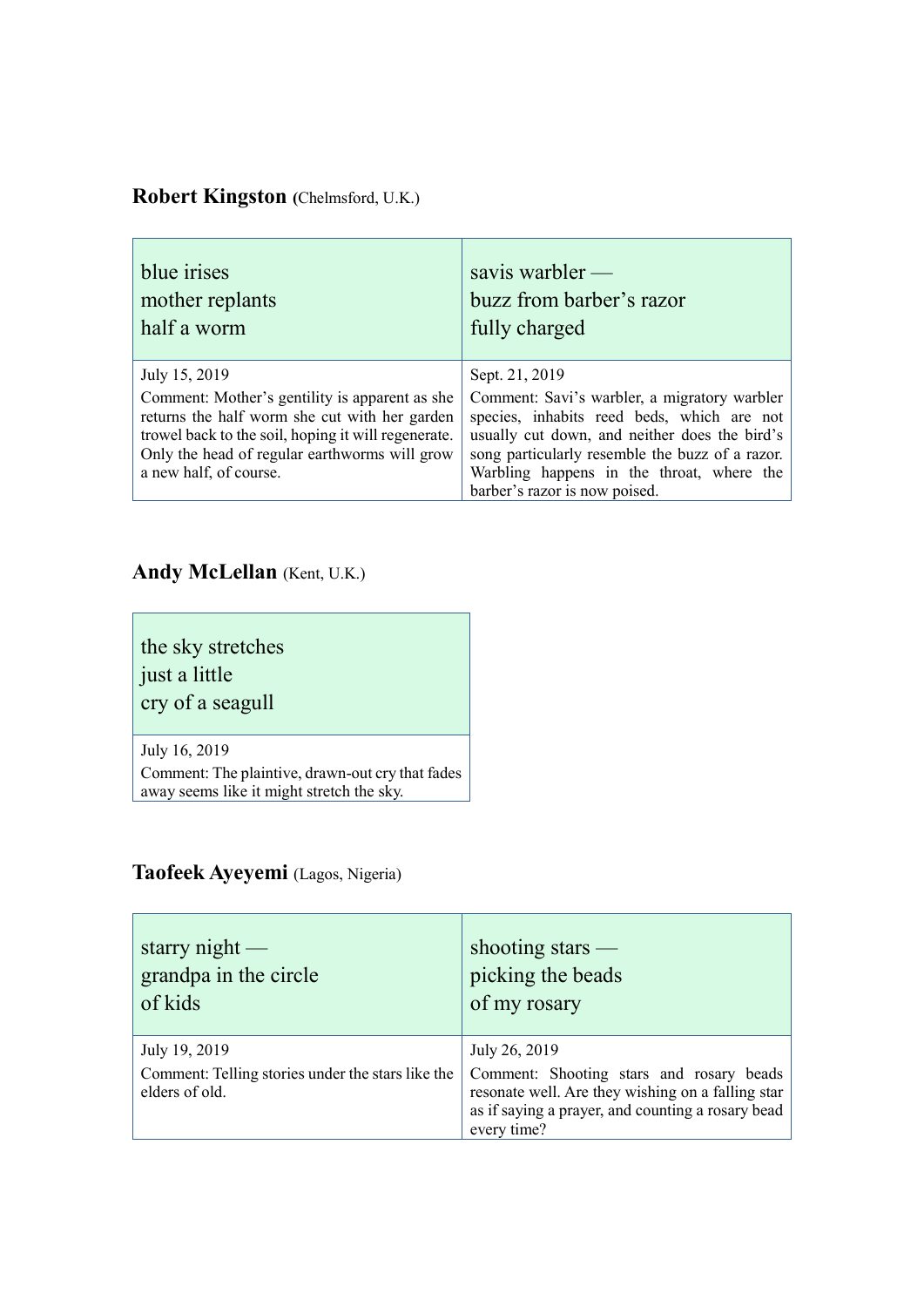### fishing where I am fishing ... white herons

July 31, 2019 Comment: Both the birds and people know where the fish are!

# **Michael Henry Lee** (Florida, USA)

| downdraft<br>the chill from a<br>falcon's wing                                                                                             | as 1<br>was about to say<br>firefly                              |
|--------------------------------------------------------------------------------------------------------------------------------------------|------------------------------------------------------------------|
| July 30, 2019                                                                                                                              | Aug. 7, 2019                                                     |
| Comment: The air in downdrafts is slightly<br>colder than the surrounding air but it seems even<br>colder when coming from a bird of prey. | Comment: The firefly has stolen the attention<br>with its light. |

| pitcher plant<br>a fly at the bottom<br>of my glass         | interdependence day<br>freeing the last of<br>the soap bubbles                                                                                                                                                                                                        |
|-------------------------------------------------------------|-----------------------------------------------------------------------------------------------------------------------------------------------------------------------------------------------------------------------------------------------------------------------|
| Aug. 19, 2019<br>Comment: and insects in the bottom of the  | Sept. 12, 2019<br>12<br>Comment:<br>Sept.<br>decreed<br>was                                                                                                                                                                                                           |
| pitcher plant too, probably, though they cannot<br>be seen. | Interdependence Day in 2003, two years and one<br>day after the Sept. 11, 2001 terrorist attacks in<br>the United States, to recognize that engagement<br>and interdependence represent the true road to<br>peace. How free but how fragile those soap<br>bubbles are |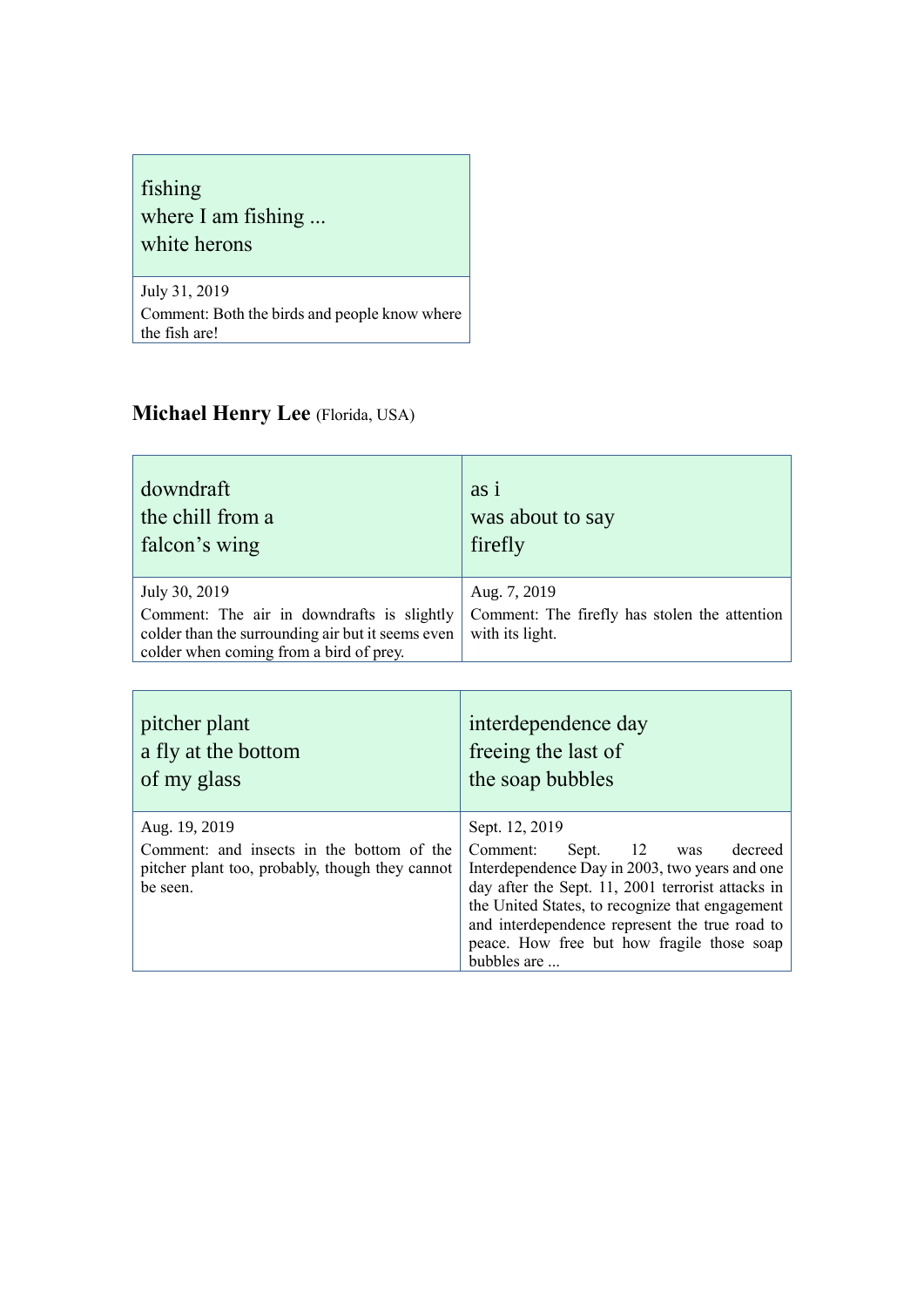| autumn wind                                     | night train                                         |
|-------------------------------------------------|-----------------------------------------------------|
| a leaf comes                                    | whistling past                                      |
| in the post                                     | the bone yard                                       |
| Nov. 5, 2019                                    | Dec. 31, 2019                                       |
| Comment: The lonely feel of autumn comes        | Comment: "Bone yard" refers to a cemetery or        |
| across well when there are no letters in the    | graveyard and the night train's whistling is eerie, |
| $mailbox — only a leaf that was blown in there$ | while its speed reminds us how short our lives      |
| by the wind.                                    | are.                                                |

# **Lee Nash** (Barbezieux-Saint-Hilaire, France)

our last hotel meal ...

goat's cheese weeping

in the heat

Aug. 3, 2019

Comment: Where are they headed after they check out of the hotel? "Weeping" suggests they are not heading home together.

### **Beate Conrad** (Hildesheim, Germany)

between two clouds a ray of late summer sun enters our talk

Aug. 6, 2019

Comment: We imagine both a physical ray of sunlight and a psychological one.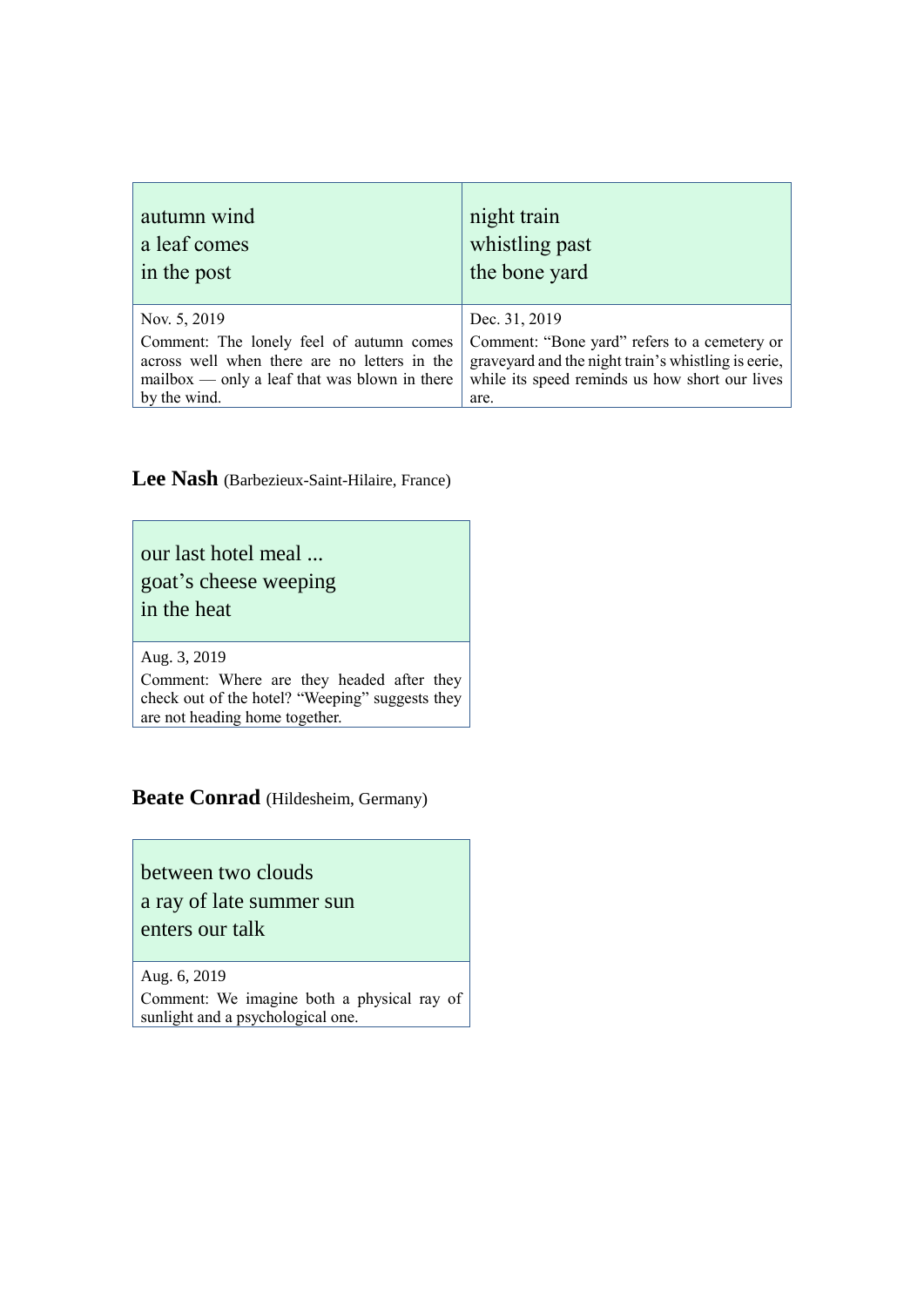### **Monica Federico** (Warrenstown / Dunshaughlin, Ireland)

| A summer day $-$                                                                              | Blackberry flowers —                               |
|-----------------------------------------------------------------------------------------------|----------------------------------------------------|
| the body of a migrant                                                                         | a jealous girlfriend's                             |
| in fishing nets                                                                               | pungent tone                                       |
| Aug. 8, 2019                                                                                  | Aug. 29, 2019                                      |
| Comment: "A summer day" has the ring to it of                                                 | Comment: I bet the girlfriend has thorns just like |
| just another regular summer's day, so the                                                     | the blackberry!                                    |
| reference to the death of the migrant seems<br>offhand and, therefore, all the more shocking. |                                                    |

| $\text{Anniversity}$                                                                                                               | First fog $-$                                                                                                                                                                    |
|------------------------------------------------------------------------------------------------------------------------------------|----------------------------------------------------------------------------------------------------------------------------------------------------------------------------------|
| on your empty seat                                                                                                                 | the ears of donkeys                                                                                                                                                              |
| swallow feathers                                                                                                                   | behind the hedge                                                                                                                                                                 |
| Oct. 11, 2019<br>Comment: The migratory nature of swallows<br>matches well with the emptiness of the seat on<br>their anniversary. | Nov. 26, 2019<br>Comment: The donkeys cannot be seen due both<br>to the tall hedge and to the fog. Their braying<br>can be heard, though, so we know they are<br>indeed donkeys. |

### **David Jacobs** (London, U.K.)

breezy day all the graves at different angles

 $\Gamma$ 

Aug. 27, 2019 Comment: It is as if the wind blew the gravestones over.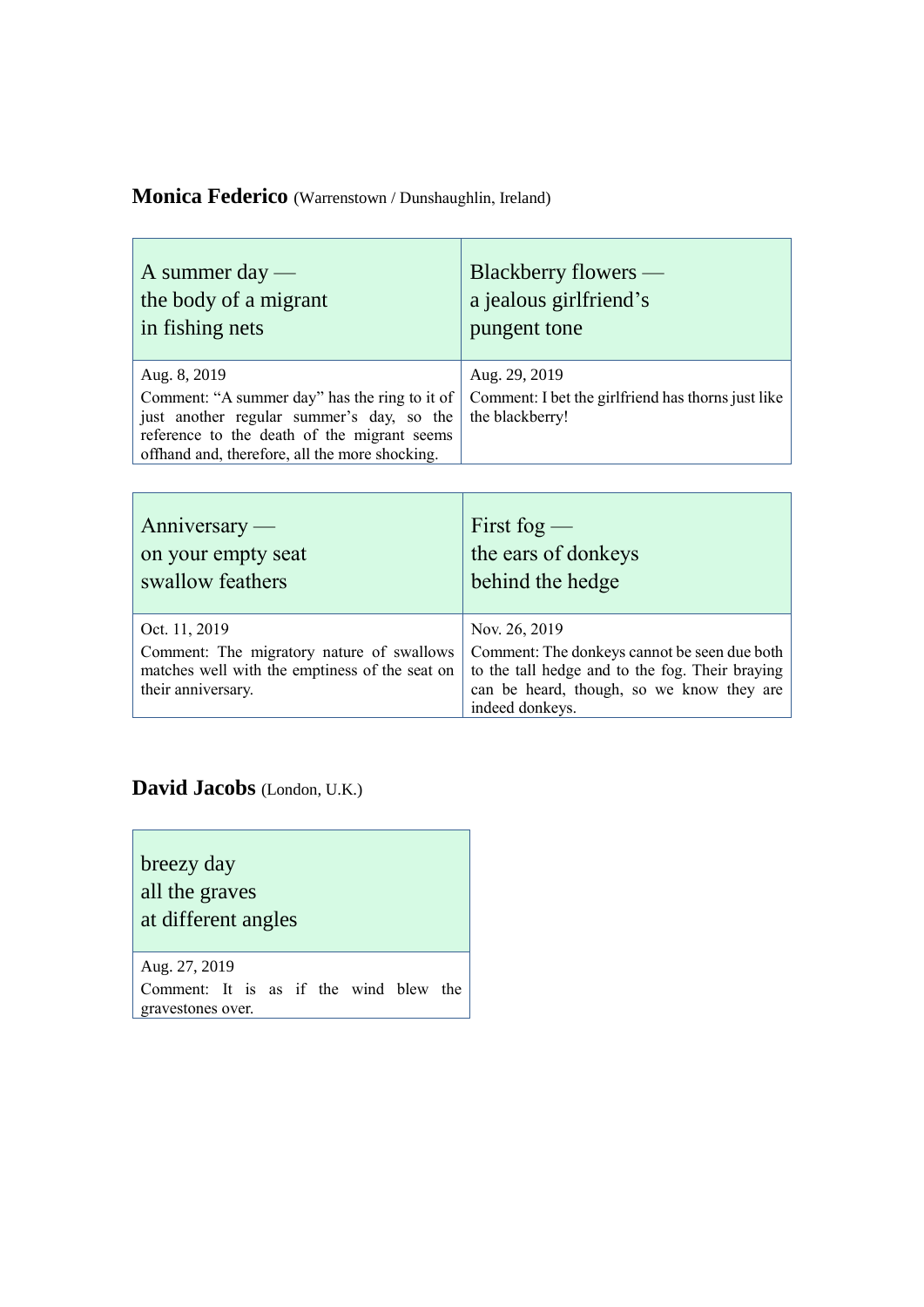### **Krzysztof Kokot** (Witosa, Poland)

soap bubbles between the first and the second a heartbeat

Aug. 30, 2019 Comment: The fragility of life is conveyed well in this concretely introduced moment.

### **Carmela Marino** (Rome, Italy)

the wheat smells right into my father's sweat

Aug. 31, 2019

Comment: At harvest time, everything smells like wheat — even the sweat of the farmer.

**Angele Lux** (Quebec, Canada)

half buried driftwood I too am such a long way from home

Sept. 2, 2019

Comment: Does the author perhaps also feel they are half-buried and not likely to drift again?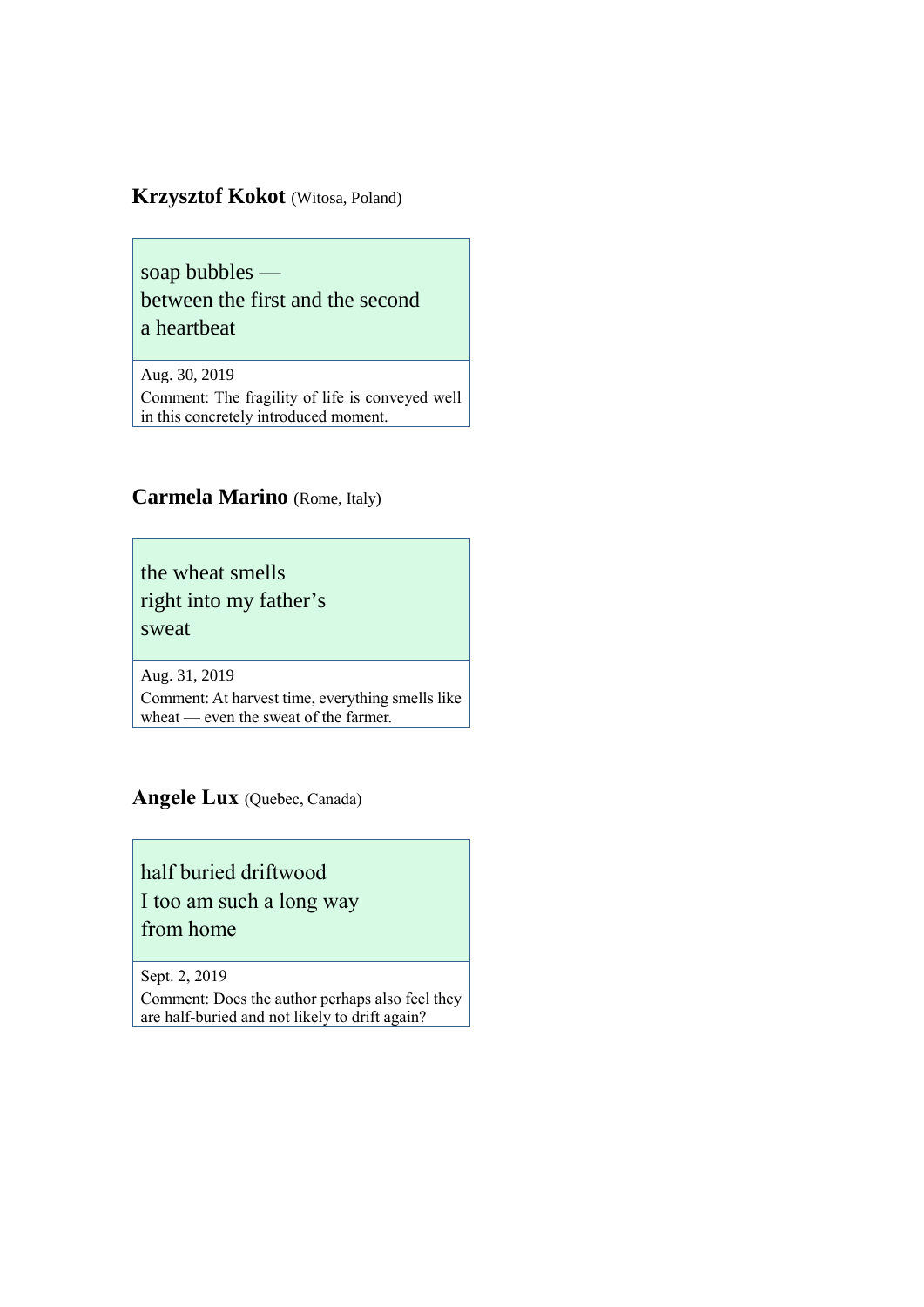### **Martin Gottlieb Cohen** (Egg Harbor, NJ, USA)

Cassiopeia a ripple through the marsh

Sept. 4, 2019

Comment: The vain mother of Andromeda, Cassiopeia was chained to a chair and placed in the sky by the sea god Poseidon. It is not clear whether the stars are reflected on the surface of the marsh or are seen in the sky, but the ripple brings a sense of foreboding — as if the sea monster Cetus were moving through the marsh.

#### **Kari Davidson** (Granville, Ohio, USA)

husking sweet corn I cut my finger hum of locusts

Sept. 9, 2019

Comment: The matter-of-factness of commenting on the finger cut and the ongoing and incessant hum of the locusts (cicadas) resonate well together. The husks of corn also remind one of the shells of cicada nymphs, left behind when the adult flies away.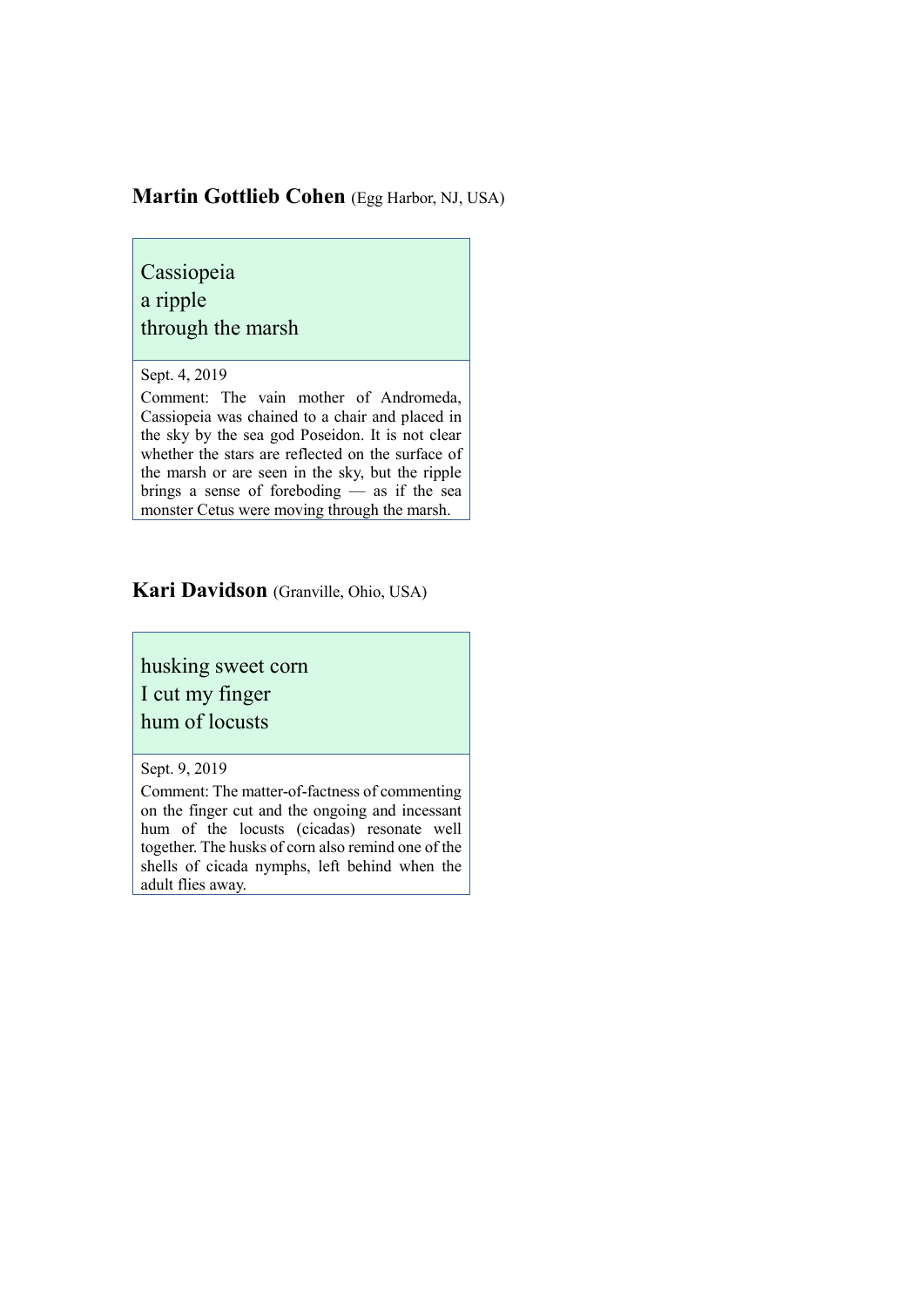### **Kanchan Chatterjee** (Jharkhand, India)

| sickle moon<br>crossing the rice field<br>a group of lanterns                                                                                                                                                                                                                                          | deep autumn<br>on my lips, my dad's<br>mantras                                                                                                                       |
|--------------------------------------------------------------------------------------------------------------------------------------------------------------------------------------------------------------------------------------------------------------------------------------------------------|----------------------------------------------------------------------------------------------------------------------------------------------------------------------|
| Sept. 14, 2019                                                                                                                                                                                                                                                                                         | Nov. 16, 2019                                                                                                                                                        |
| Comment: The "sickle" in "sickle moon" makes<br>me imagine this scene is near harvest time.<br>Where are those people headed this night? Being<br>busy with preparing for the harvest during the<br>day, perhaps they are running their errands at<br>night. Or perhaps they are out to lynch someone. | Comment: The melancholy of deep autumn<br>matches well with the author realizing they are<br>not so different from their own father — saying<br>all the same things. |

### **Antonio Mangiameli** (Lentini, Italy)

falling star —

inside the sleeping bag me and the moths

Sept. 16, 2019

Comment: The free but slightly dangerous feel to "falling star" is juxtaposed well with the safety, warmth, but also stuffiness, of the sleeping bag and its inhabitants.

**Pravat Kumar Padhy** (Odisha, India)

saucer magnolia the safe landing of a

flying fox

Sept. 18, 2019

Comment: The large flowers of the saucer magnolia, scattered all over the tree's branches, are reminiscent of the way a flying fox colony looks, with multiple bats hanging from each branch. Here the flying fox may have landed to look for nectar.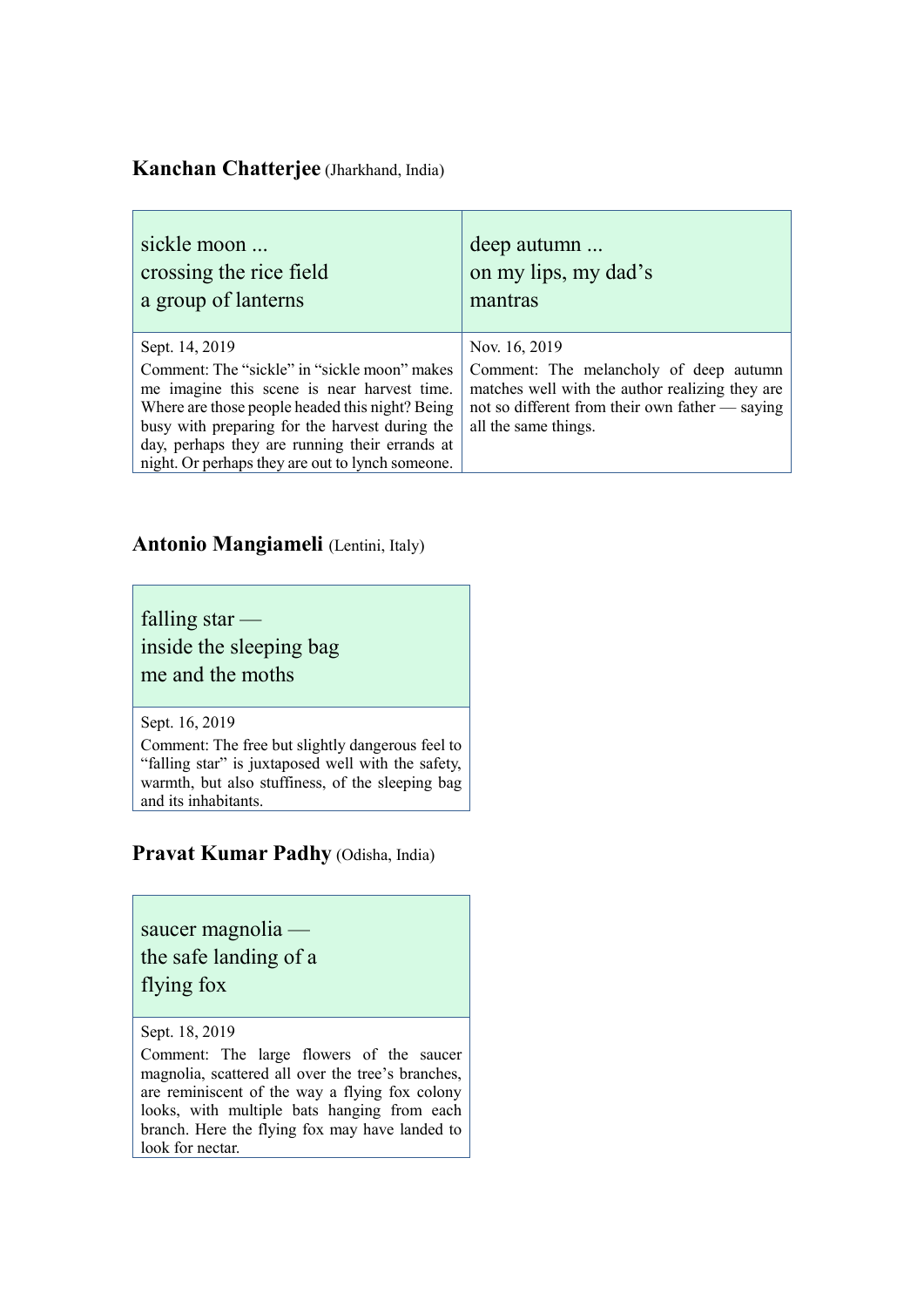### **Margaret Hsieh** (California, USA)

| meditation bridge                                                                                                                                                                                                                                                                                                                                                                                                                                                                                                                                                                                                                                                                                                                               | regretting                                                                                                                                                                                                            |
|-------------------------------------------------------------------------------------------------------------------------------------------------------------------------------------------------------------------------------------------------------------------------------------------------------------------------------------------------------------------------------------------------------------------------------------------------------------------------------------------------------------------------------------------------------------------------------------------------------------------------------------------------------------------------------------------------------------------------------------------------|-----------------------------------------------------------------------------------------------------------------------------------------------------------------------------------------------------------------------|
| an earthworm                                                                                                                                                                                                                                                                                                                                                                                                                                                                                                                                                                                                                                                                                                                                    | $my$ spiteful words —                                                                                                                                                                                                 |
| drowning                                                                                                                                                                                                                                                                                                                                                                                                                                                                                                                                                                                                                                                                                                                                        | snails among the cactus spines                                                                                                                                                                                        |
| Sept. 24, 2019<br>Comment: A few more words would probably<br>make this haiku more accessible. Since a<br>drowning earthworm is at the scene, we can<br>imagine that it is a real bridge over water in the<br>first line, not the yoga practice of forming a<br>bridge with one's body when meditating. And<br>because capital letters were not used, we can<br>assume it is not a single, famous bridge that<br>everyone knows is the place to go to meditate.<br>Furthermore, since it is "meditation bridge"<br>rather than "meditating on a bridge" we suppose<br>the author has used this bridge for meditation<br>previously and refers to it as their own<br>meditation bridge. The earthworm must reflect<br>the author's state of mind | Nov. 19, 2019<br>Comment: This metaphor was interesting since<br>either the spines or the snails could be a good<br>match for "spiteful words." The author is<br>perhaps out tending the garden after an<br>argument. |

**Sin Nade Tesla** (Vrsac, Serbia)

crickricrickricricket all day-night long cryptic crickets.

Sept. 26, 2019

Comment: "Cryptic" means hidden, so we have not actually seen the crickets, only heard their incessant chirping.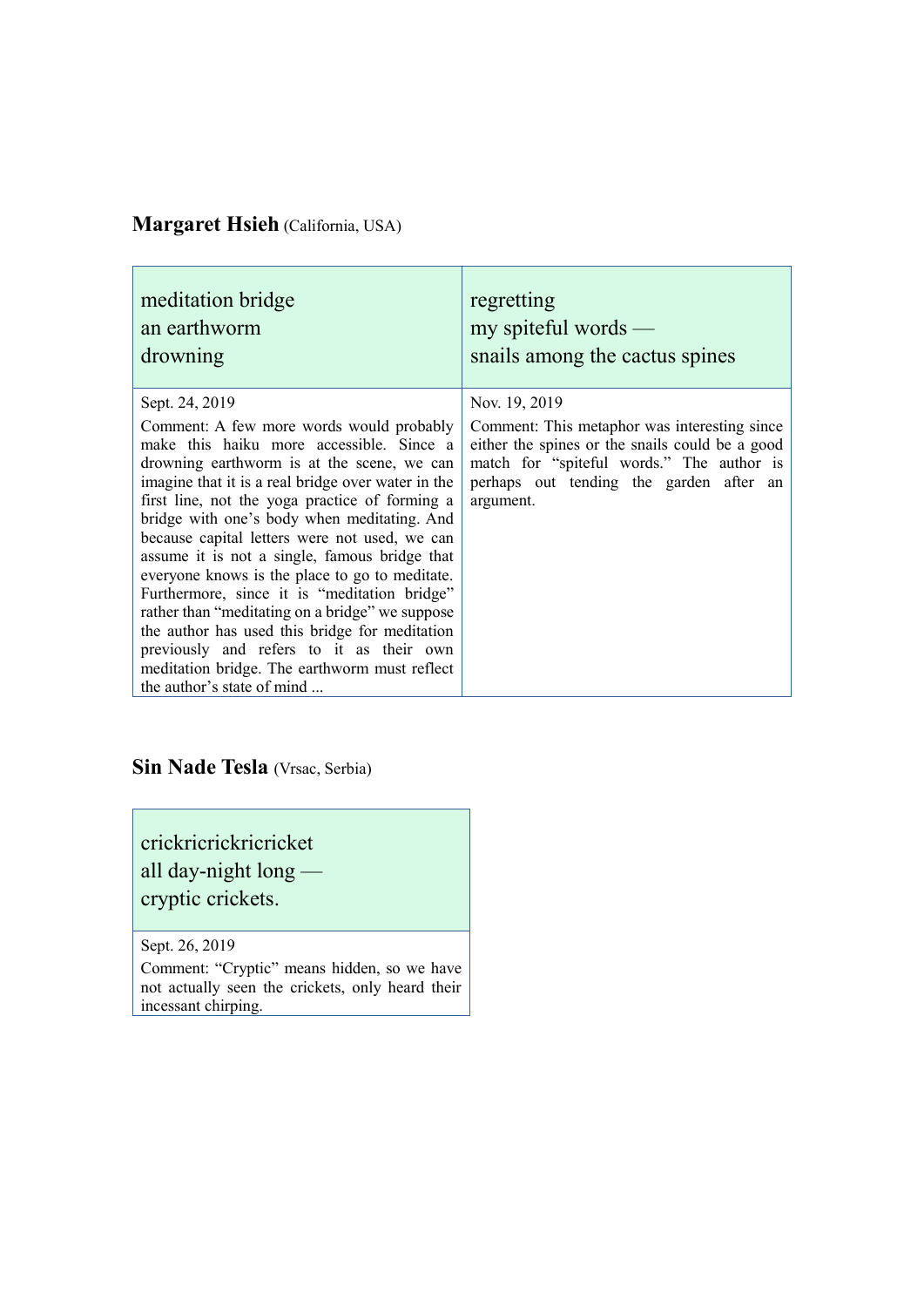### **Helga Stania** (Ettiswil, Switzerland)

### wind chime the beetle deep in the blossom

#### Sept. 27, 2019

Comment: A verb after "wind chime" would give more movement and depth, while concretely stating the type of beetle and/or blossom could add more depth. The metaphor for the beetle being like the tongue and the chime, possibly a bell, being the blossom is easily visualized and done well.

### **Tomislav Maretić** (Zagreb, Croatia)

| summer house                                                                       | when the eyes                                                                                                                                                                                                                                                                                           |
|------------------------------------------------------------------------------------|---------------------------------------------------------------------------------------------------------------------------------------------------------------------------------------------------------------------------------------------------------------------------------------------------------|
| the closet cricket sings                                                           | adjust after fireworks $-$                                                                                                                                                                                                                                                                              |
| to those outside                                                                   | the same stars                                                                                                                                                                                                                                                                                          |
| Sept. 28, 2019<br>Comment: In summer it seems as if the insects<br>are everywhere! | Oct. 5, 2019<br>Comment: Variations of haiku similar to this<br>("ruiso" or "ruiku" in Japanese) are not<br>uncommon. Stating what the fireworks are for<br>would add depth, such as with the following<br>haiku by George Swede:<br>Dominion Day:<br>after all the fireworks, the stars<br>still there |

| house for sale                             | raindrops evaporate                         |
|--------------------------------------------|---------------------------------------------|
| a spiderweb empty                          | from the cemetery lanterns                  |
| in autumn sun                              | silence                                     |
| Nov. 6, 2019                               | Dec. 11, 2019                               |
| Comment: The empty web and empty house are | Comment: We imagine the raindrops are souls |
| both bathed equally in the autumn sun.     | headed for heaven.                          |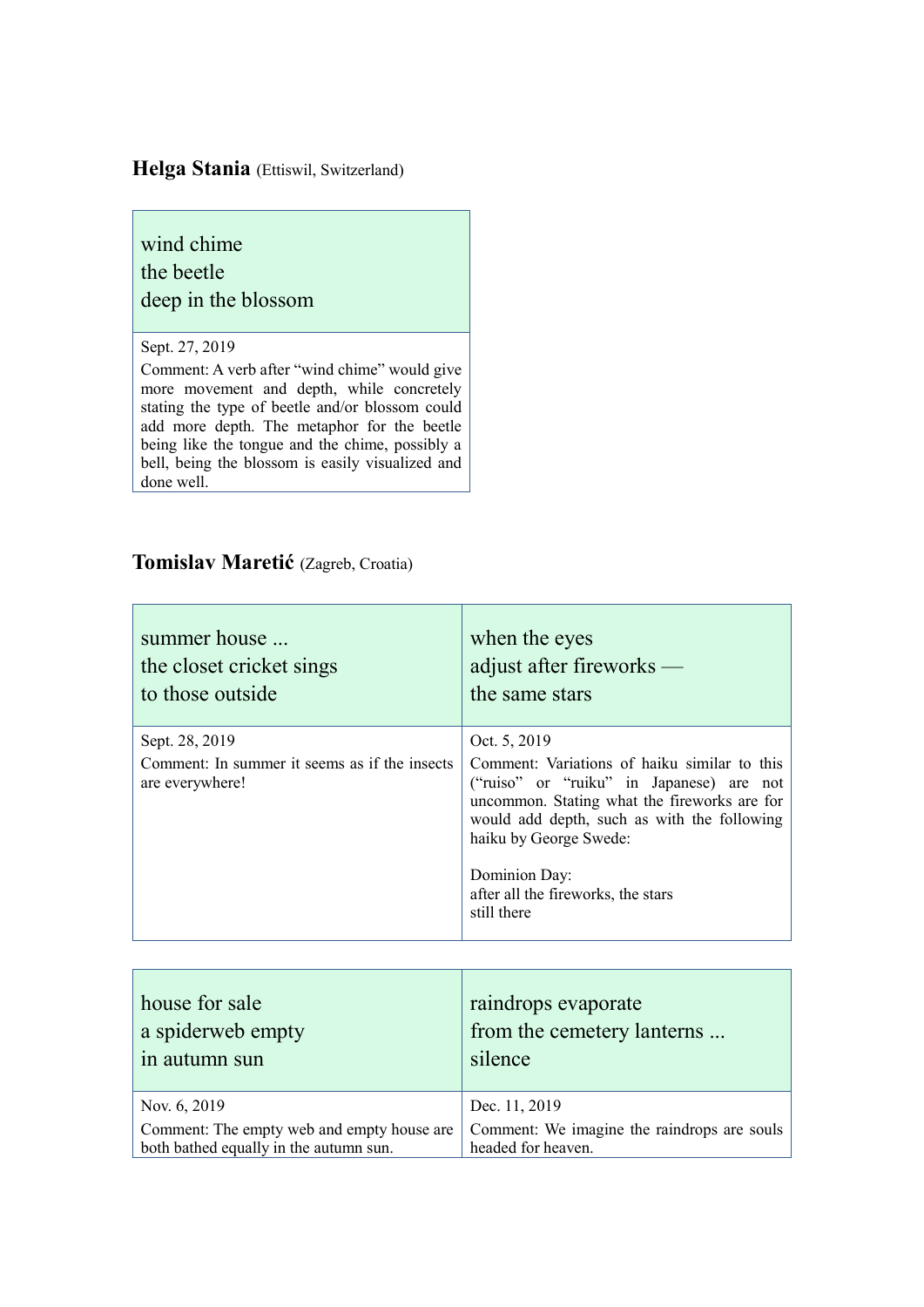#### **Ana Drobot** (Bucharest, Romania)

Heatwave ... the sky mixes with the ocean in my painting

Oct. 2, 2019

Comment: The paint turns soft in the heat and the sky runs into the ocean.

#### **Ingrid Baluch** (Islamabad, Pakistan)

turn of the tide each pebble a trailing meteor

#### Oct. 7, 2019

Comment: We imagine comets or shooting stars in the immensity of space, the immensity of the oceans and the uncountable numbers of sand grains on the beach.

### **Jianqing Zheng** (Mississippi, USA)

#### harvest moon

#### a message bottle

### washed ashore

Oct. 18, 2019

Comment: What kind of a "harvest" did the poet find in the message? The bottle on the beach, shining in the moonlight, is an easy scene to picture.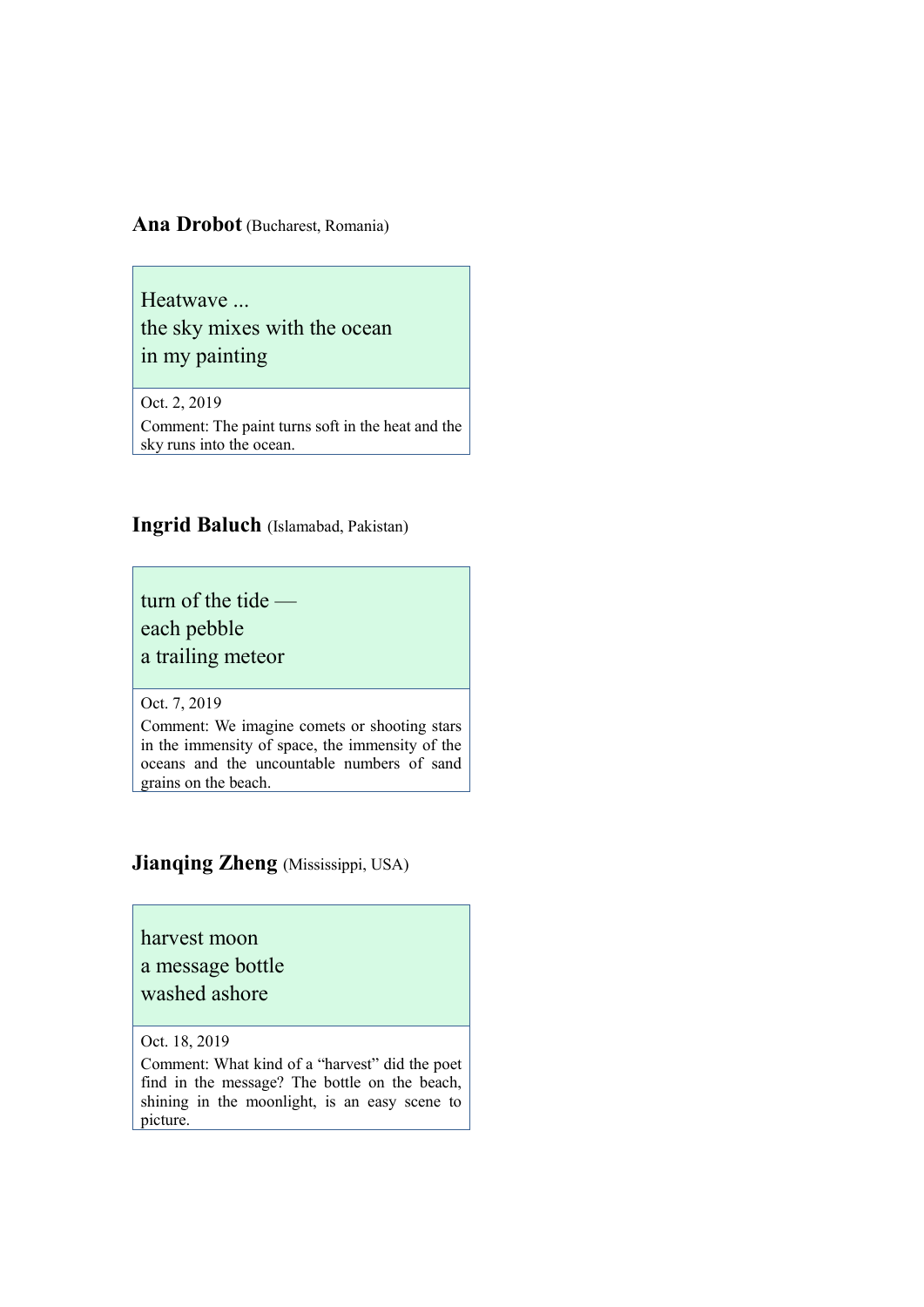#### **Ece Cehreli** (Ankara, Turkey)

autumn leaves taking advice

from grandma

Oct. 24, 2019

Comment: The last two lines of this haiku make me imagine that the autumn leaves are on the brink of falling off their branches.

### **Jennifer Hambrick** (Ohio, USA)

traffic jam stretching between guard rails a spider web

Oct. 25, 2019

Comment: Without being stuck in traffic, this spider's web would be unnoticed. Its presence in the poem causes one to imagine the cause of the traffic jam — what was the "web" that caught all the cars?

### **Janina Kolodziejczyk** (Pavullo, Italy)

hollow pumpkin

her eyes

full of light

Nov. 1, 2019

Comment: Both the jack-o-lantern's eyes and the eyes of the enchanted child are full of light.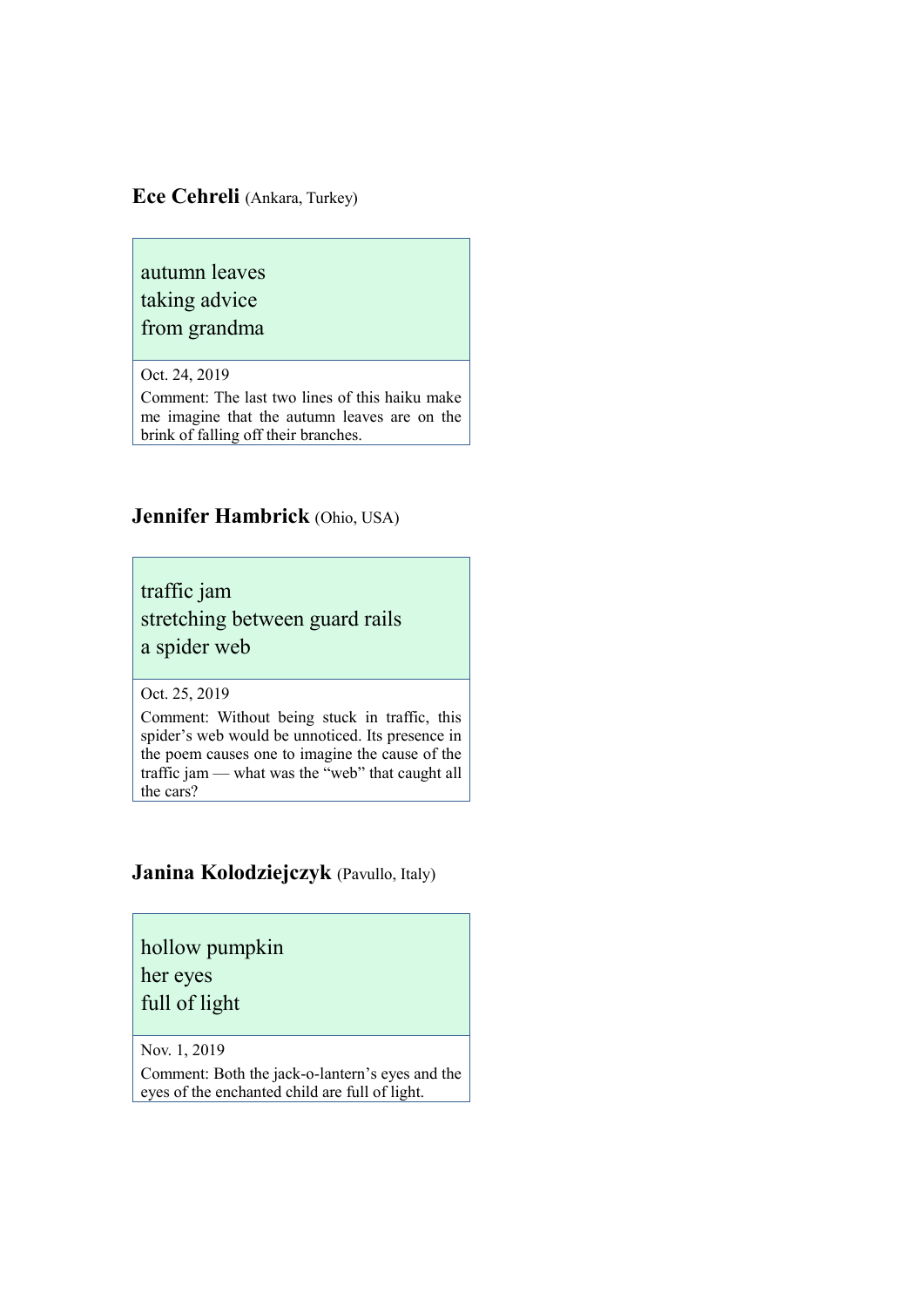### **Rosemarie Schuldes** (Gross-Gerau, Germany)

november walk the toddler makes a grab for a handful of fog

Nov. 9, 2019

Comment: We have all probably made a grab for a wisp of fog, mist or whitened winter breath at some stage. As adults, we know it is pointless and no longer do so, but the toddler is still learning.

### **Cezar Florescu** (Botosani, Romania)

| autumn leaves<br>the grave-digger takes a look<br>at the day moon                                        | I adopt a stray cat<br>with my mom's eyes<br>All Souls' day |
|----------------------------------------------------------------------------------------------------------|-------------------------------------------------------------|
| Nov. 12, 2019                                                                                            | Dec. 2, 2019                                                |
| Comment: The autumn leaves fall to the ground,<br>people fall to the ground, what about the day<br>moon? | <b>Comment: Reincarnation?</b>                              |

autumn sunset on an empty wine glass her lipstick traces

Dec. 18, 2019

Comment: A little erotic with the red of the sunset making her lipstick traces shine more visibly.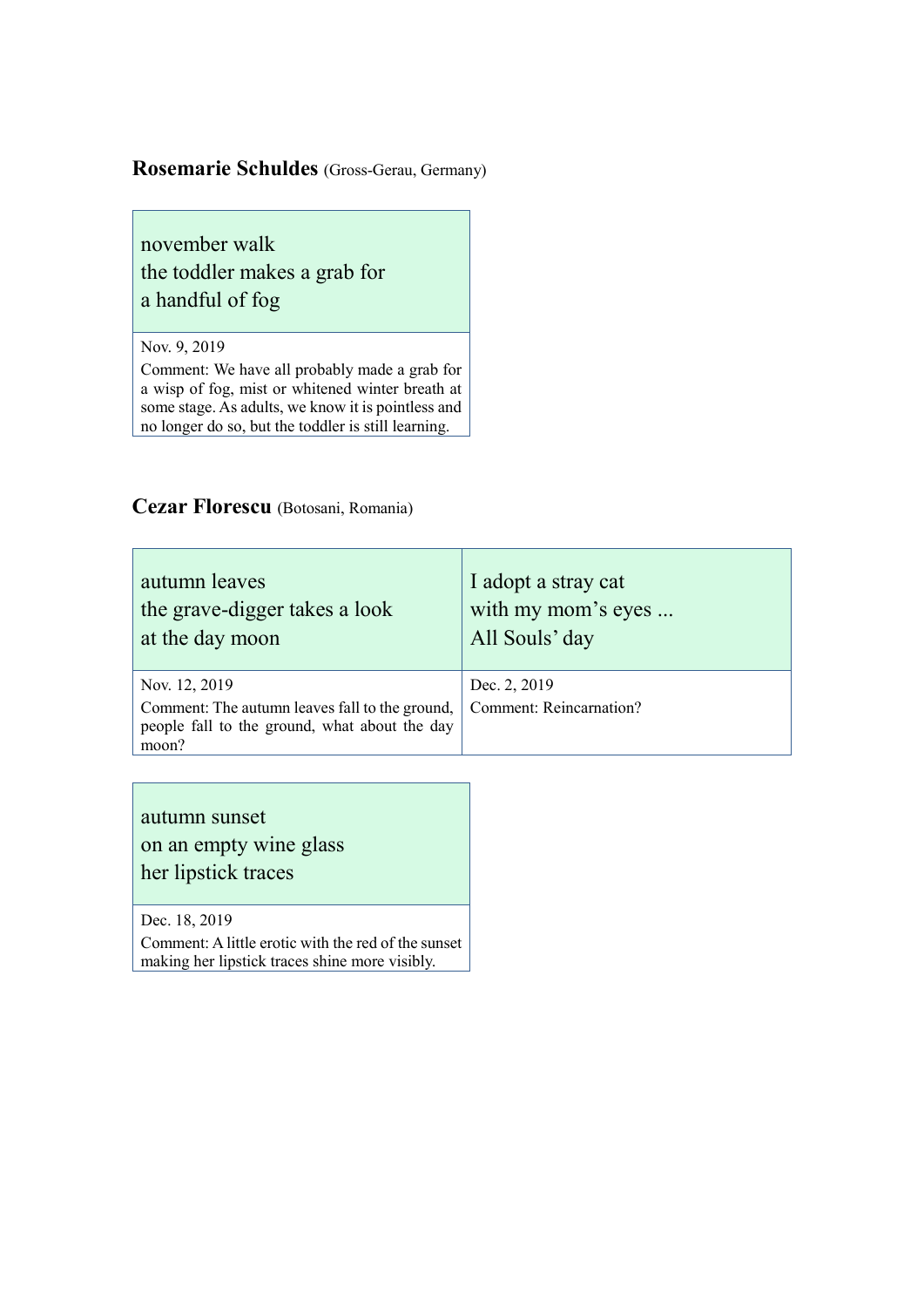### **Anna Maria Domburg-Sancristoforo** (The Hague, Netherlands)

moonlight even underground rivers run to the sea

Nov. 21, 2019

Comment: Here the rivers are imagined as they run underground due to the flowing nature of the moonlight. A wonderful haiku!

**Arvinder Kaur** (Chandigarh, India)

cold morning a leash leads me into fog

Nov. 22, 2019

Comment: The unseen dog, no longer visible because of the fog, makes the morning seem so much colder.

### **Simonetta Sarchi** (Milan, Italy)

Rows of grapes the hill shines in the sun Then the harvest

Nov. 23, 2019

Comment: The first two lines of this haiku really set a beautiful scene. Perhaps a different last line that does not explain and is set at the same moment in time might make the haiku even better.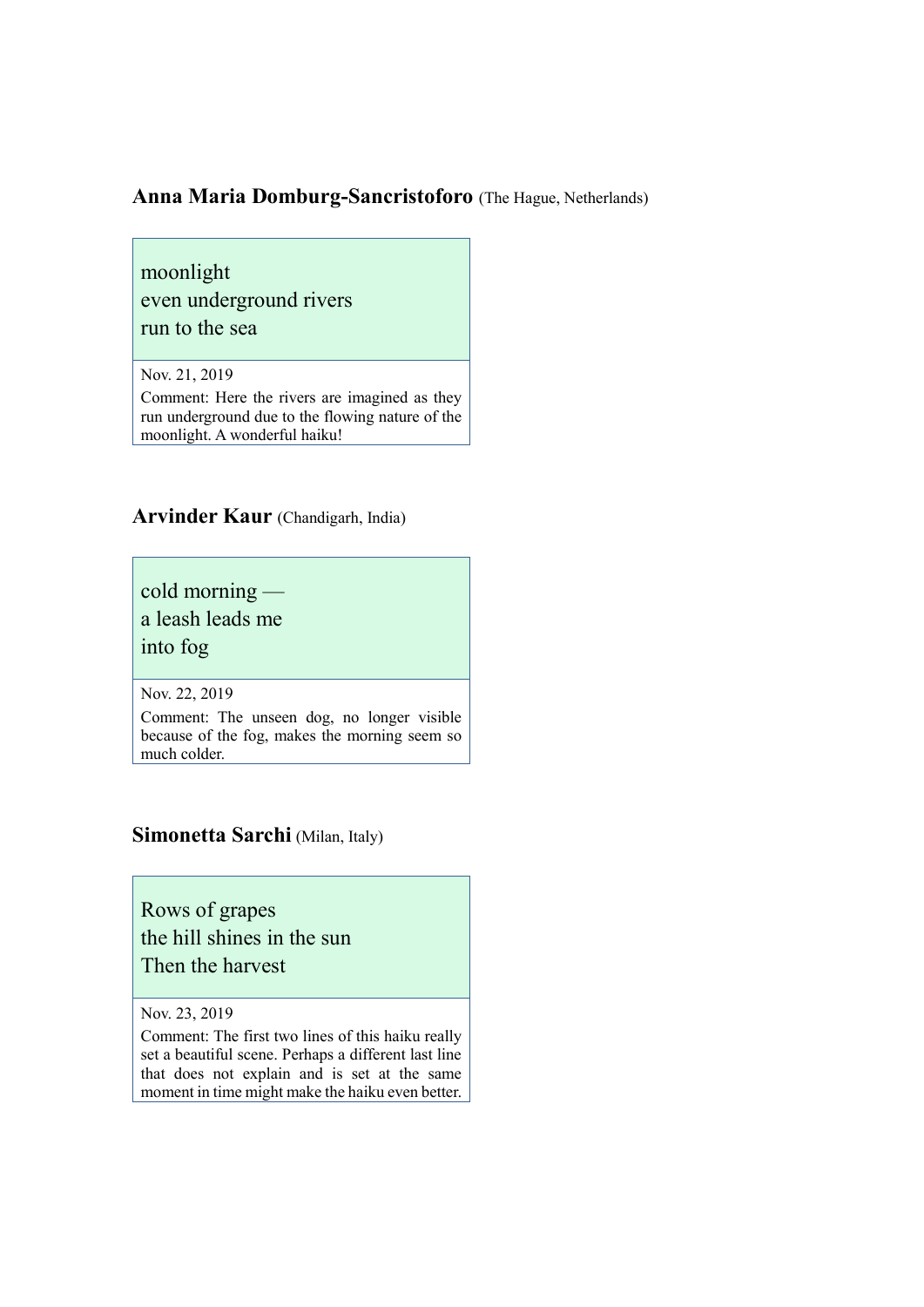### Serhiy Shpychenko (Kyiv, Ukraine)

| history textbook                                                                                                                                                                                                                                                                                                                                                                                  | wet sidewalk                                                                                |
|---------------------------------------------------------------------------------------------------------------------------------------------------------------------------------------------------------------------------------------------------------------------------------------------------------------------------------------------------------------------------------------------------|---------------------------------------------------------------------------------------------|
| yellow maple leaf                                                                                                                                                                                                                                                                                                                                                                                 | maple covers with leaves                                                                    |
| between two eras                                                                                                                                                                                                                                                                                                                                                                                  | its reflection                                                                              |
| Nov. 25, 2019<br>Comment: I am a little lost as to why this leaf<br>needs to be a "yellow maple" within the poem.<br>As the haiku Master Shuson said "It may be a<br>fact, but is it a truth?" Perhaps the yellow maple<br>contains some significance I have missed but I<br>would imagine a chestnut leaf would mean more<br>to the people of Ukraine in terms of history than<br>a maple would. | Dec. 5, 2019<br>Comment: It is as if the maple is embarrassed<br>and tries to cover itself. |

### **Volker Friebel** (Tuebingen, Germany)

"I love to live!" My sweetheart kisses me between falling leaves

Nov. 30, 2019

Comment: The transience of this love comes across well.

### **Nazarena Rampini** (Pogliano Milanese, Italy)

loneliness the chestnuts are talking on my stove

Dec. 10, 2019

Comment: The sounds the chestnuts make as they pop are the only sounds in the room.